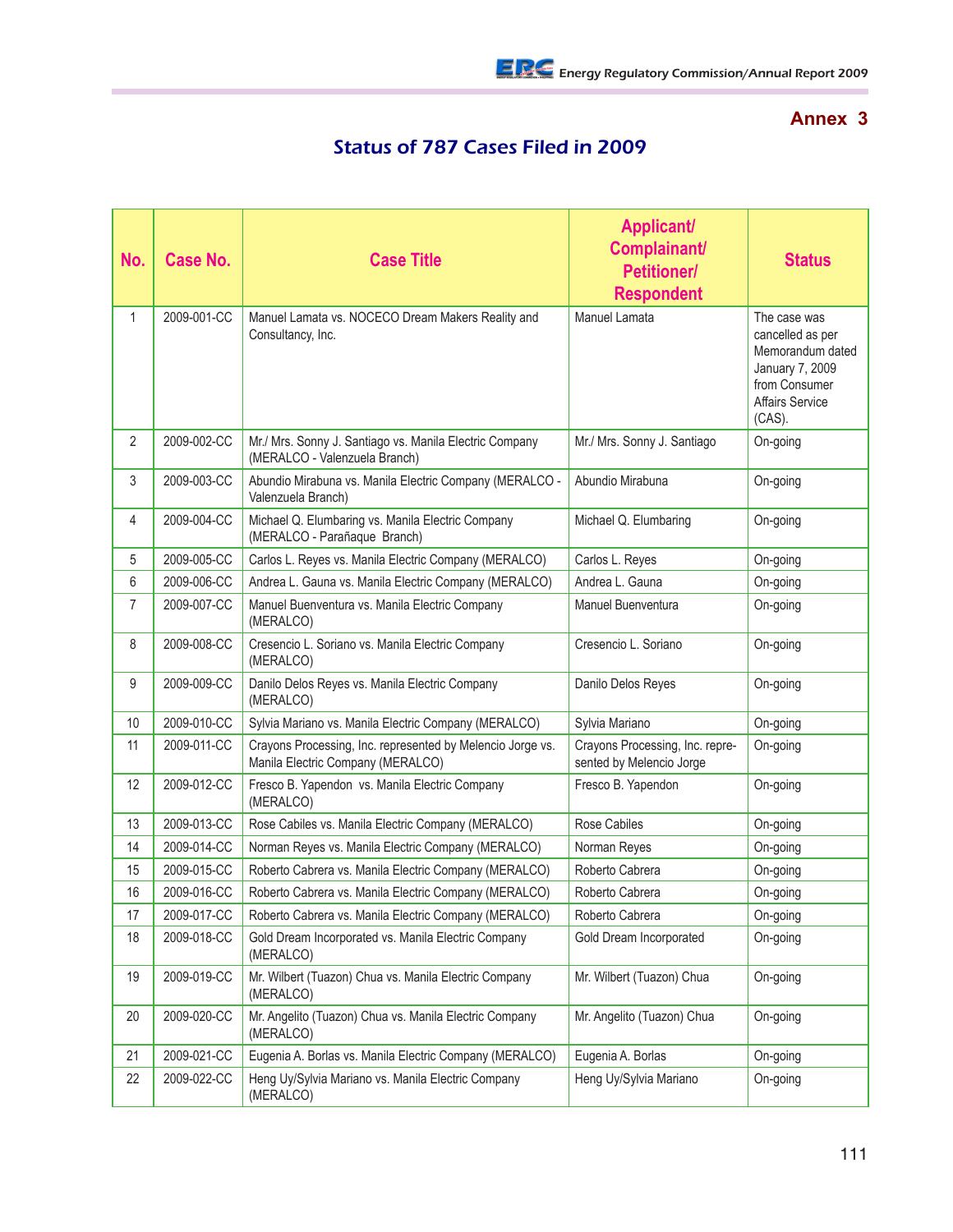| No. | Case No.    | <b>Case Title</b>                                                                                                                                                                                                                                              | <b>Applicant/</b><br>Complainant/<br><b>Petitioner/</b><br><b>Respondent</b>                                                                                                                                                        | <b>Status</b> |
|-----|-------------|----------------------------------------------------------------------------------------------------------------------------------------------------------------------------------------------------------------------------------------------------------------|-------------------------------------------------------------------------------------------------------------------------------------------------------------------------------------------------------------------------------------|---------------|
| 23  | 2009-023-CC | California Garden Resort, Inc. represented by Teresita T.<br>Canlas vs. Manila Electric Company (MERALCO)                                                                                                                                                      | California Garden Resort. Inc.<br>represented by Teresita T.<br>Canlas                                                                                                                                                              | On-going      |
| 24  | 2009-024-CC | Ubaldo E. Comprado vs. Manila Electric Company<br>(MERALCO)                                                                                                                                                                                                    | Ubaldo E. Comprado                                                                                                                                                                                                                  | On-going      |
| 25  | 2009-025-CC | Roderick R. Arcega vs. Manila Electric Company<br>(MERALCO)                                                                                                                                                                                                    | Roderick R. Arcega                                                                                                                                                                                                                  | On-going      |
| 26  | 2009-026-CC | Barangay Saog, Marilao, Bulacan represented by its Punong<br>Barangay Froilan R. Angeles vs. Manila Electric Company<br>(MERALCO)                                                                                                                              | Barangay Saog, Marilao,<br>Bulacan represented by its<br>Punong Barangay Froilan R.<br>Angeles                                                                                                                                      | On-going      |
| 27  | 2009-027-CC | Menchita N. Par vs. Manila Electric Company (MERALCO)                                                                                                                                                                                                          | Menchita N. Par                                                                                                                                                                                                                     | On-going      |
| 28  | 2009-028-CC | Audiemur S. Nanquil vs. San Fernando Electric Light and<br>Power Company, Inc. (SFELAPCO)                                                                                                                                                                      | Audiemur S. Nanquil                                                                                                                                                                                                                 | On-going      |
| 29  | 2009-029-CC | Ruel G. Tolentino vs. Manila Electric Company (MERALCO)                                                                                                                                                                                                        | Ruel G. Tolentino                                                                                                                                                                                                                   | On-going      |
| 30  | 2009-030-CC | Armando Federico P. Matro, Jr. vs. Manila Electric Company<br>(MERALCO)                                                                                                                                                                                        | Armando Federico P. Matro, Jr.                                                                                                                                                                                                      | On-going      |
| 31  | 2009-031-CC | Justina Garcia, Lonardo Ara, Anastacia Tanchuan, Mateo<br>Canales, Liza Pilapil and the Bethany Baptist Mission<br>represented by Eduardo Centanaje, Jr., Carlito Ramirez,<br>Samuel Serebo and Justino (Tjun) Tañedo vs. Manila Electric<br>Company (MERALCO) | Justina Garcia, Lonardo Ara,<br>Anastacia Tanchuan, Mateo<br>Canales, Liza Pilapil and the<br>Bethany Baptist Mission repre-<br>sented by Eduardo Centanaje,<br>Jr., Carlito Ramirez, Samuel<br>Serebo and Justino (Tjun)<br>Tañedo | On-going      |
| 32  | 2009-032-CC | Cristituto Tanghal represented by Analyn Libron vs. Manila<br>Electric Company (MERALCO)                                                                                                                                                                       | Cristituto Tanghal represented<br>by Analyn Libron                                                                                                                                                                                  | On-going      |
| 33  | 2009-033-CC | Rosemarie S. Balisi M.D. vs. Manila Electric Company<br>(MERALCO)                                                                                                                                                                                              | Rosemarie S. Balisi M.D.                                                                                                                                                                                                            | On-going      |
| 34  | 2009-034-CC | Jeffrey Dela Cruz and Marian Alix vs. Manila Electric<br>Company (MERALCO)                                                                                                                                                                                     | Jeffrey Dela Cruz and Marian<br>Alix                                                                                                                                                                                                | On-going      |
| 35  | 2009-035-CC | Jackie L. Abshire vs. Manila Electric Company (MERALCO)                                                                                                                                                                                                        | Jackie L. Abshire                                                                                                                                                                                                                   | On-going      |
| 36  | 2009-036-CC | Jaime G. Creencia/Emily P. Creencia vs. Manila Electric<br>Company (MERALCO)                                                                                                                                                                                   | Jaime G. Creencia/Emily P.<br>Creencia                                                                                                                                                                                              | On-going      |
| 37  | 2009-037-CC | Emiliano Roque, Jr. vs. Manila Electric Company<br>(MERALCO)                                                                                                                                                                                                   | Emiliano Roque, Jr.                                                                                                                                                                                                                 | On-going      |
| 38  | 2009-038-CC | Rufino Mensorado vs. Manila Electric Company (MERALCO)                                                                                                                                                                                                         | Rufino Mensorado                                                                                                                                                                                                                    | On-going      |
| 39  | 2009-039-CC | Tomabilang M. Bantuas vs. Manila Electric Company<br>(MERALCO)                                                                                                                                                                                                 | Tomabilang M. Bantuas                                                                                                                                                                                                               | On-going      |
| 40  | 2009-040-CC | Intan A. Ombra vs. Manila Electric Company (MERALCO)                                                                                                                                                                                                           | Intan A. Ombra                                                                                                                                                                                                                      | On-going      |
| 41  | 2009-041-CC | Ayanbai N. Edres vs. Manila Electric Company (MERALCO)                                                                                                                                                                                                         | Ayanbai N. Edres                                                                                                                                                                                                                    | On-going      |
| 42  | 2009-042-CC | Hadji Ali A. Alawi vs. Manila Electric Company (MERALCO)                                                                                                                                                                                                       | Hadji Ali A. Alawi                                                                                                                                                                                                                  | On-going      |
| 43  | 2009-043-CC | Aslia D. Launte vs. Manila Electric Company (MERALCO)                                                                                                                                                                                                          | Aslia D. Launte                                                                                                                                                                                                                     | On-going      |
| 44  | 2009-044-CC | Nimfa L. Perez vs. Manila Electric Company (MERALCO)                                                                                                                                                                                                           | Nimfa L. Perez                                                                                                                                                                                                                      | On-going      |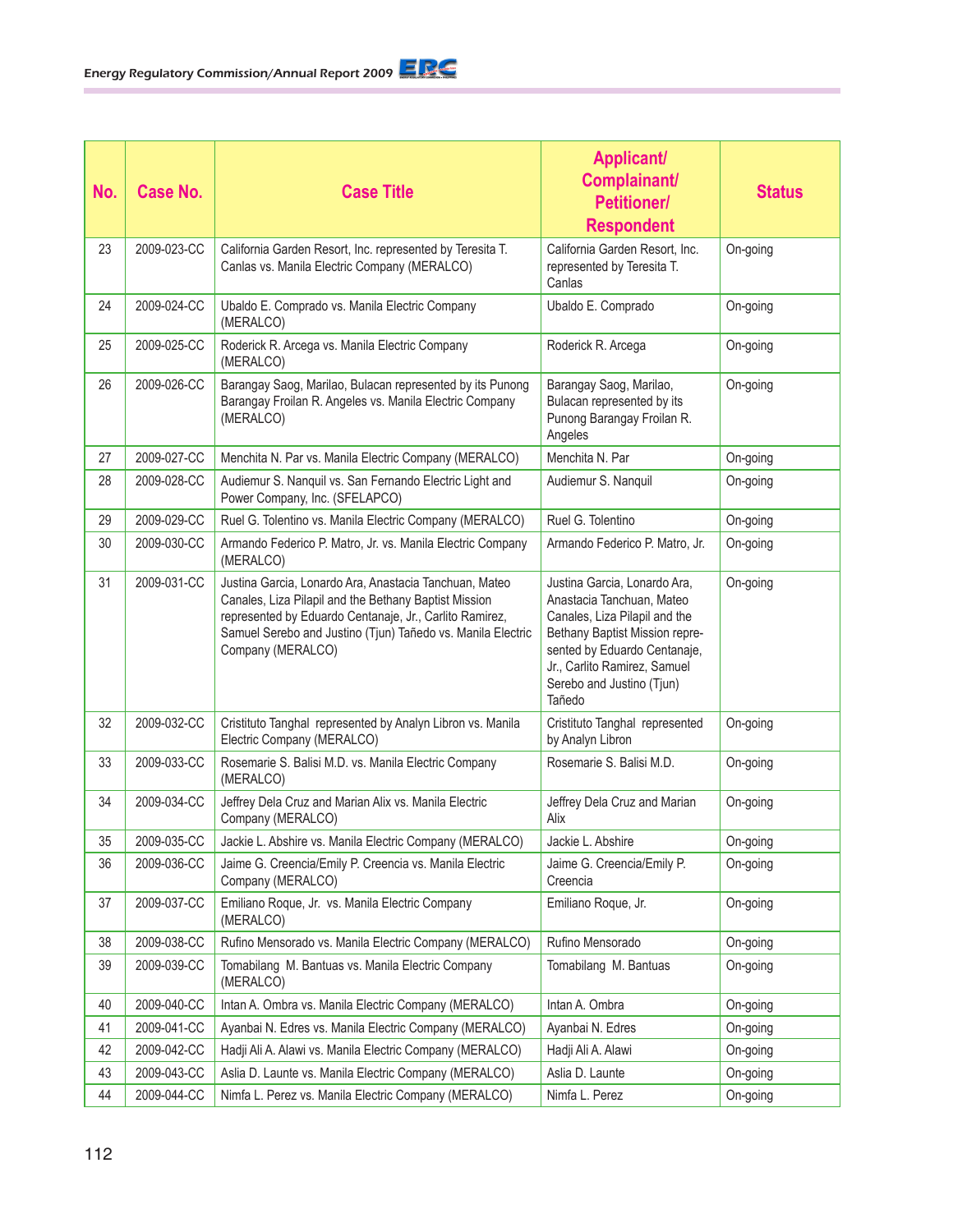| No. | Case No.    | <b>Case Title</b>                                                                                                          | <b>Applicant/</b><br>Complainant/<br><b>Petitioner/</b><br><b>Respondent</b>         | <b>Status</b> |
|-----|-------------|----------------------------------------------------------------------------------------------------------------------------|--------------------------------------------------------------------------------------|---------------|
| 45  | 2009-045-CC | Josephine Barredo vs. Manila Elecrtric Company<br>(MERALCO)                                                                | Josephine Barredo                                                                    | On-going      |
| 46  | 2009-046-CC | Soledad T. Vivo vs. Manila Electric Company (MERALCO)                                                                      | Soledad T. Vivo                                                                      | On-going      |
| 47  | 2009-047-CC | Crispin T. Castillo vs. Manila Electric Company (MERALCO)                                                                  | Crispin T. Castillo                                                                  | On-going      |
| 48  | 2009-048-CC | Spouses John & Jenny Dela Paz vs. Manila Electric<br>Company (MERALCO)                                                     | Spouses John & Jenny Dela<br>Paz                                                     | On-going      |
| 49  | 2009-049-CC | Marilou Y. Pineda vs. Manila Electric Company (MERALCO)                                                                    | Marilou Y. Pineda                                                                    | On-going      |
| 50  | 2009-050-CC | Corazon Mongcal vs. Manila Electric Company (MERALCO)                                                                      | Corazon Mongcal                                                                      | On-going      |
| 51  | 2009-051-CC | Dr. Paul S. Puno vs. Manila Electric Company (MERALCO)                                                                     | Dr. Paul S. Puno                                                                     | On-going      |
| 52  | 2009-052-CC | Marilyn Sobere-Yu Ong vs. Manila Electric Company<br>(MERALCO)                                                             | Marilyn Sobere-Yu Ong                                                                | On-going      |
| 53  | 2009-053-CC | Wilhelmina P. Fuchs vs. Manila Electric Company<br>(MERALCO)                                                               | Wilhelmina P. Fuchs                                                                  | On-going      |
| 54  | 2009-054-CC | Daniel N. Sulit vs. Manila Electric Company (MERALCO)                                                                      | Daniel N. Sulit                                                                      | On-going      |
| 55  | 2009-055-CC | Roberto R. Rejano vs. Manila Electric Company (MERALCO)                                                                    | Roberto R. Rejano                                                                    | On-going      |
| 56  | 2009-056-CC | SPO1 Ricardo Carillo vs. Manila Electric Company<br>(MERALCO)                                                              | SPO1 Ricardo Carillo                                                                 | On-going      |
| 57  | 2009-057-CC | Jaina D. Ong vs. Manila Electric Company (MERALCO)                                                                         | Jaina D. Ong                                                                         | On-going      |
| 58  | 2009-058-CC | Joaquin L. Joaquin represented by his Attorney-In-Fact,<br>Ma. Ira Perez Daquigan vs. Manila Electric Company<br>(MERALCO) | Joaquin L. Joaquin represented<br>by his Attorney-In-Fact, Ma. Ira<br>Perez Daquigan | On-going      |
| 59  | 2009-059-CC | Eufemia Reyes vs. Manila Electric Company (MERALCO)                                                                        | Eufemia Reyes                                                                        | On-going      |
| 60  | 2009-060-CC | Apolinario L. Babina vs. Manila Electric Company<br>(MERALCO)                                                              | Apolinario L. Babina                                                                 | On-going      |
| 61  | 2009-061-CC | Victor Olayvar vs. Manila Electric Company (MERALCO)                                                                       | Victor Olayvar                                                                       | On-going      |
| 62  | 2009-062-CC | Mrs. Belen S. Ang vs. Manila Electric Company (MERALCO)                                                                    | Mrs. Belen S. Ang                                                                    | On-going      |
| 63  | 2009-063-CC | Herminia O. Bacela vs. Manila Electric Company<br>(MERALCO)                                                                | Herminia O. Bacela                                                                   | On-going      |
| 64  | 2009-064-CC | Helen Samios - Uy vs. Manila Electric Company (MERALCO)   Helen Samios - Uy                                                |                                                                                      | On-going      |
| 65  | 2009-065-CC | Herminia A. Aviles vs. Manila Electric Company (MERALCO)                                                                   | Herminia A. Aviles                                                                   | On-going      |
| 66  | 2009-066-CC | Spouses Mario Val A. Villanueva and Carmelita B. Villanueva<br>vs. Manila Electric Company (MERALCO)                       | Spouses Mario Val A. Villanueva<br>and Carmelita B. Villanueva                       | On-going      |
| 67  | 2009-067-CC | Roderigo C. Sanchez vs. Manila Electric Company<br>(MERALCO)                                                               | Roderigo C. Sanchez                                                                  | On-going      |
| 68  | 2009-068-CC | Romerico G. Borja vs. Manila Electric Company (MERALCO)                                                                    | Romerico G. Borja                                                                    | On-going      |
| 69  | 2009-069-CC | Ace T. Madrid vs. Manila Electric Company (MERALCO)                                                                        | Ace T. Madrid                                                                        | On-going      |
| 70  | 2009-070-CC | Joseph Ernie Fuentes vs. Manila Electric Company<br>(MERALCO)                                                              | Joseph Ernie Fuentes                                                                 | On-going      |
| 71  | 2009-071-CC | Developers Group of Companies, Inc. vs. Manila Electric<br>Company (MERALCO)                                               | Developers Group of Compa-<br>nies, Inc.                                             | On-going      |
| 72  | 2009-072-CC | Jude O. Garcia vs. Manila Electric Company (MERALCO)                                                                       | Jude O. Garcia                                                                       | On-going      |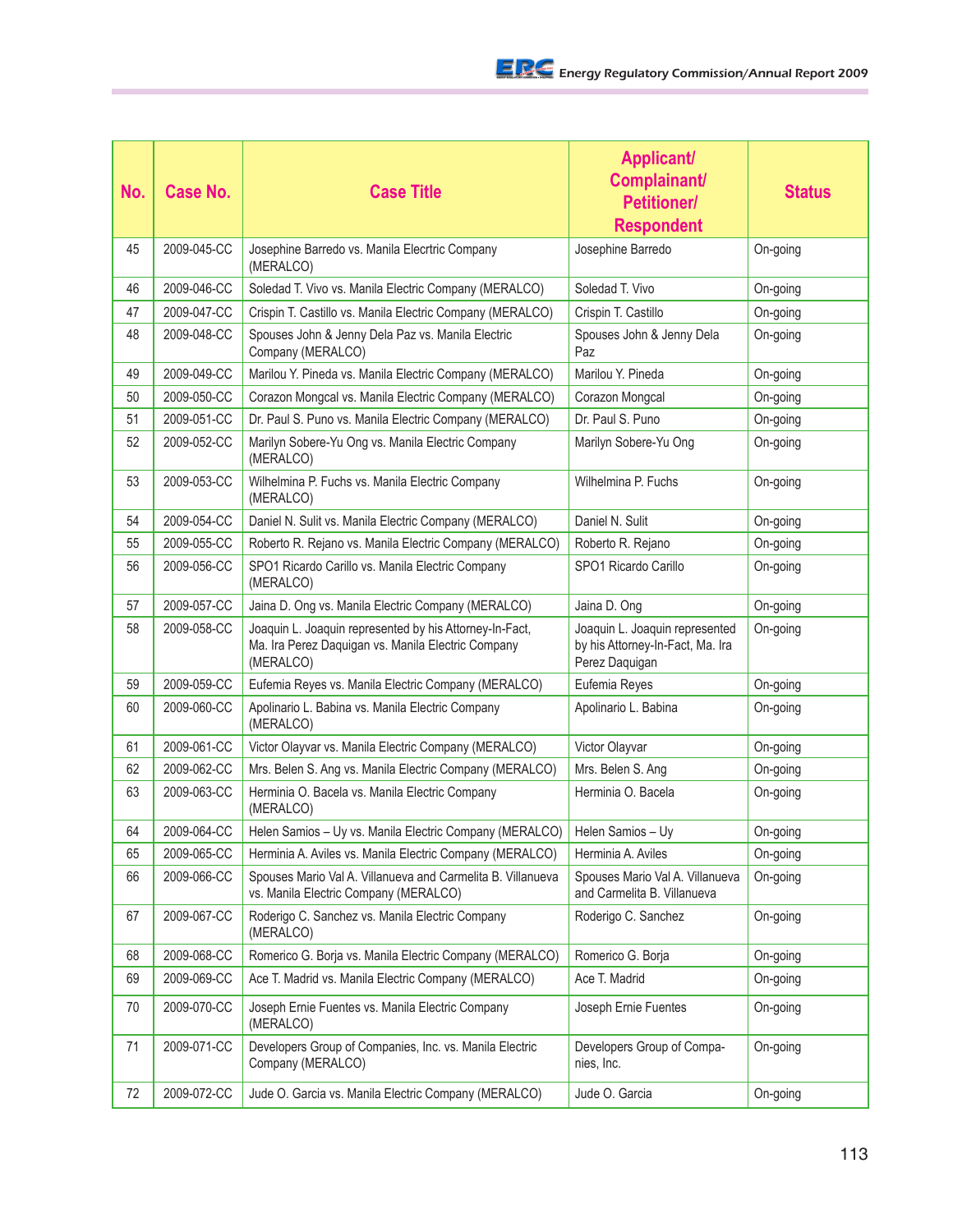| No. | <b>Case No.</b> | <b>Case Title</b>                                                                                                                                      | <b>Applicant/</b><br>Complainant/<br><b>Petitioner/</b><br><b>Respondent</b>                                         | <b>Status</b> |
|-----|-----------------|--------------------------------------------------------------------------------------------------------------------------------------------------------|----------------------------------------------------------------------------------------------------------------------|---------------|
| 73  | 2009-073-CC     | Renato C. Samonte, Jr. vs. Manila Electric Company<br>(MERALCO)                                                                                        | Renato C. Samonte, Jr.                                                                                               | On-going      |
| 74  | 2009-074-CC     | Emma G. Daileg vs. Manila Electric Company (MERALCO)                                                                                                   | Emma G. Daileg                                                                                                       | On-going      |
| 75  | 2009-075-CC     | Rickson Tan Ong vs. Manila Electric Company (MERALCO)                                                                                                  | Rickson Tan Ong                                                                                                      | On-going      |
| 76  | 2009-076-CC     | Rose Bathan vs. Manila Electric Company (MERALCO)                                                                                                      | Rose Bathan                                                                                                          | On-going      |
| 77  | 2009-077-CC     | Ernestson Henrich L. Tan vs. Manila Electric Company<br>(MERALCO)                                                                                      | Ernestson Henrich L. Tan                                                                                             | On-going      |
| 78  | 2009-078-CC     | Edy V. Lacuna vs. Manila Electric Company (MERALCO)                                                                                                    | Edy V. Lacuna                                                                                                        | On-going      |
| 79  | 2009-079-CC     | Mc. Gregor Gawaran vs. Manila Electric Company<br>(MERALCO)                                                                                            | Mc. Gregor Gawaran                                                                                                   | On-going      |
| 80  | 2009-080-CC     | Janet Gawaran vs. Manila Electric Company (MERALCO)                                                                                                    | Janet Gawaran                                                                                                        | On-going      |
| 81  | 2009-081-CC     | George Sy Ong vs. Manila Electric Company (MERALCO)                                                                                                    | George Sy Ong                                                                                                        | On-going      |
| 82  | 2009-082-CC     | Rosa P. Nadonza vs. Manila Electric Company (MERALCO)                                                                                                  | Rosa P. Nadonza                                                                                                      | On-going      |
| 83  | 2009-083-CC     | Jose A. Pastolero vs. Manila Electric Company (MERALCO)                                                                                                | Jose A. Pastolero                                                                                                    | On-going      |
| 84  | 2009-084-CC     | Leonardo O. Orig vs. Manila Electric Company (MERALCO)                                                                                                 | Leonardo O. Orig                                                                                                     | On-going      |
| 85  | 2009-085-CC     | Sevilla Santos vs. Manila Electric Company (MERALCO)                                                                                                   | Sevilla Santos                                                                                                       | On-going      |
| 86  | 2009-086-CC     | Amelia B. Ong vs. Manila Electric Company (MERALCO)                                                                                                    | Amelia B. Ong                                                                                                        | On-going      |
| 87  | 2009-087-CC     | Imelda Del Rio vs. Manila Electric Company (MERALCO)                                                                                                   | Imelda Del Rio                                                                                                       | On-going      |
| 88  | 2009-088-CC     | Loida Manalang vs. Manila Electric Company (MERALCO)                                                                                                   | Loida Manalang                                                                                                       | On-going      |
| 89  | 2009-089-CC     | Hadjie L. Mauricio vs. Manila Electric Company (MERALCO)                                                                                               | Hadjie L. Mauricio                                                                                                   | On-going      |
| 90  | 2009-090-CC     | Laarni Manaois vs. Manila Electric Company (MERALCO)                                                                                                   | Laarni Manaois                                                                                                       | On-going      |
| 91  | 2009-091-CC     | Corinthian Realty Corporation and Renato P. Dragon vs.<br>Manila Electric Company (MERALCO)                                                            | Corinthian Realty Corporation<br>and Renato P. Dragon                                                                | On-going      |
| 92  | 2009-092-CC     | Carolina Licsi vs. Manila Electric Company (MERALCO)                                                                                                   | Carolina Licsi                                                                                                       | On-going      |
| 93  | 2009-093-CC     | Levardo B. Rualo vs. Manila Electric Company (MERALCO)                                                                                                 | Levardo B. Rualo                                                                                                     | On-going      |
| 94  | 2009-094-CC     | Leoncio Cabato (Deceased) represented by Orfelina V.<br>Cabato (widow) thru Attorney-In-Fact, Julie V. Cabato vs.<br>Manila Electric Company (MERALCO) | Leoncio Cabato (Deceased)<br>represented by Orfelina V.<br>Cabato (widow) thru Attorney-In-<br>Fact, Julie V. Cabato | On-going      |
| 95  | 2009-095-CC     | Alfredo M. Hernando, Jr. vs. Manila Electric Company<br>(MERALCO)                                                                                      | Alfredo M. Hernando, Jr.                                                                                             | On-going      |
| 96  | 2009-096-CC     | Rosalina P. Soriano vs. Manila Electric Company<br>(MERALCO)                                                                                           | Rosalina P. Soriano                                                                                                  | On-going      |
| 97  | 2009-097-CC     | Lourdes G. De Guzman vs. Manila Electric Company<br>(MERALCO)                                                                                          | Lourdes G. De Guzman                                                                                                 | On-going      |
| 98  | 2009-098-CC     | Ricardo S. Capalad, Jr. vs. Manila Electric Company<br>(MERALCO)                                                                                       | Ricardo S. Capalad, Jr.                                                                                              | On-going      |
| 99  | 2009-099-CC     | Paul Anthony R. Farol vs. Manila Electric Company<br>(MERALCO)                                                                                         | Paul Anthony R. Farol                                                                                                | On-going      |
| 100 | 2009-100-CC     | Armando Pangan vs. Manila Electric Company<br>(MERALCO)                                                                                                | Armando Pangan                                                                                                       | On-going      |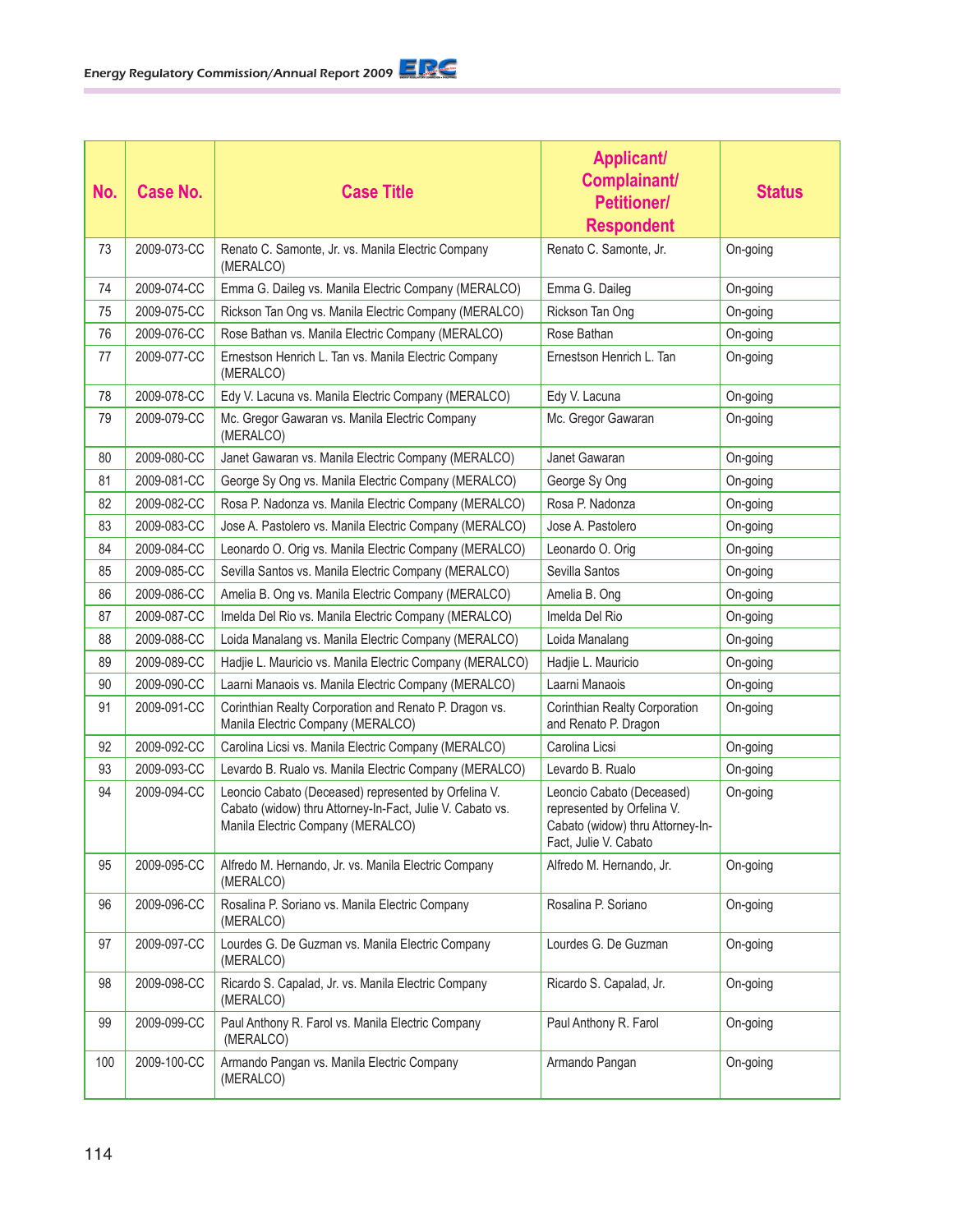| No. | Case No.    | <b>Case Title</b>                                                             | <b>Applicant/</b><br>Complainant/<br><b>Petitioner/</b><br><b>Respondent</b> | <b>Status</b> |
|-----|-------------|-------------------------------------------------------------------------------|------------------------------------------------------------------------------|---------------|
| 101 | 2009-101-CC | Sps. Jaime and Jennifer Yu vs. Manila Electric Company<br>(MERALCO)           | Sps. Jaime and Jennifer Yu                                                   | On-going      |
| 102 | 2009-102-CC | Quintin V. Tesalona, Jr. vs. Manila Electric Company<br>(MERALCO)             | Quintin V. Tesalona, Jr.                                                     | On-going      |
| 103 | 2009-103-CC | Melinda Sy vs. Manila Electric Company (MERALCO)                              | Melinda Sy                                                                   | On-going      |
| 104 | 2009-104-CC | Felix Maminta vs. Manila Electric Company (MERALCO)                           | Felix Maminta                                                                | On-going      |
| 105 | 2009-105-CC | Tagaranao Batua vs. Manila Electric Company (MERALCO)                         | Tagaranao Batua                                                              | On-going      |
| 106 | 2009-106-CC | Edwin E. Castillo vs. Manila Electric Company (MERALCO)                       | Edwin E. Castillo                                                            | On-going      |
| 107 | 2009-107-CC | Fred Villanueva vs. Manila Electric Company (MERALCO)                         | Fred Villanueva                                                              | On-going      |
| 108 | 2009-108-CC | Huberto Nuez, Sr. vs. Manila Electric Company (MERALCO)                       | Huberto Nuez, Sr.                                                            | On-going      |
| 109 | 2009-109-CC | Ricardo Cajucom vs. Manila Electric Company (MERALCO)                         | Ricardo Cajucom                                                              | On-going      |
| 110 | 2009-110-CC | Rolando A. Rosilio vs. Manila Electric Company (MERALCO)                      | Rolando A. Rosilio                                                           | On-going      |
| 111 | 2009-111-CC | Mariam I. Sharief vs. Manila Electric Company (MERALCO)                       | Mariam I. Sharief                                                            | On-going      |
| 112 | 2009-112-CC | Maria Valdez vs. Manila Electric Company (MERALCO)                            | Maria Valdez                                                                 | On-going      |
| 113 | 2009-113-CC | Arnulfo Yambao vs. Manila Electric Company (MERALCO)                          | Arnulfo Yambao                                                               | On-going      |
| 114 | 2009-114-CC | Edgardo S. Cendaña/Janet E. Cendaña vs. Manila Electric<br>Company (MERALCO)  | Edgardo S. Cendaña/Janet E.<br>Cendaña                                       | On-going      |
| 115 | 2009-115-CC | Wellington M. Cabading vs. Manila Electric Company<br>(MERALCO)               | Wellington M. Cabading                                                       | On-going      |
| 116 | 2009-116-CC | Imelda Rementilla vs. Manila Electric Company (MERALCO)                       | Imelda Rementilla                                                            | On-going      |
| 117 | 2009-117-CC | Henry Madronio vs. Manila Electric Company (MERALCO)                          | Henry Madronio                                                               | On-going      |
| 118 | 2009-118-CC | Chong Chuang Ming vs. Manila Electric Company<br>(MERALCO)                    | Chong Chuang Ming                                                            | On-going      |
| 119 | 2009-119-CC | Joaquin L. Capinpin vs. Manila Electric Company<br>(MERALCO)                  | Joaquin L. Capinpin                                                          | On-going      |
| 120 | 2009-120-CC | Camilo B. Millendez vs. Manila Electric Company<br>(MERALCO)                  | Camilo B. Millendez                                                          | On-going      |
| 121 | 2009-121-CC | Elena B. Pingco vs. Manila Electric Company (MERALCO)                         | Elena B. Pingco                                                              | On-going      |
| 122 | 2009-122-CC | Ramos S. Sia vs. Camarines Sur II Electric Cooperative, Inc.<br>(CASURECO II) | Ramos S. Sia                                                                 | On-going      |
| 123 | 2009-123-CC | Estrellita Dela Cruz vs. Manila Electric Company (MERALCO)                    | Estrellita Dela Cruz                                                         | On-going      |
| 124 | 2009-124-CC | Alvin E. Go vs. Manila Electric Company (MERALCO)                             | Alvin E. Go                                                                  | On-going      |
| 125 | 2009-125-CC | Francisco Chingcuanco vs. Manila Electric Company<br>(MERALCO)                | Francisco Chingcuanco                                                        | On-going      |
| 126 | 2009-126-CC | Chery Lou C. Somlani vs. Manila Electric Company<br>(MERALCO)                 | Chery Lou C. Somlani                                                         | On-going      |
| 127 | 2009-127-CC | Danilo Bautista, Jr. vs. Manila Electric Company (MERALCO)                    | Danilo Bautista, Jr.                                                         | On-going      |
| 128 | 2009-128-CC | Danilo Bautista, Jr. vs. Manila Electric Company (MERALCO)                    | Danilo Bautista, Jr.                                                         | On-going      |
| 129 | 2009-129-CC | Gloria S. Bautista vs. Manila Electric Company (MERALCO)                      | Gloria S. Bautista                                                           | On-going      |
| 130 | 2009-130-CC | Rogelio Mauro for Victoria Dela Cruz vs. Manila Electric<br>Company (MERALCO) | Rogelio Mauro for Victoria Dela<br>Cruz                                      | On-going      |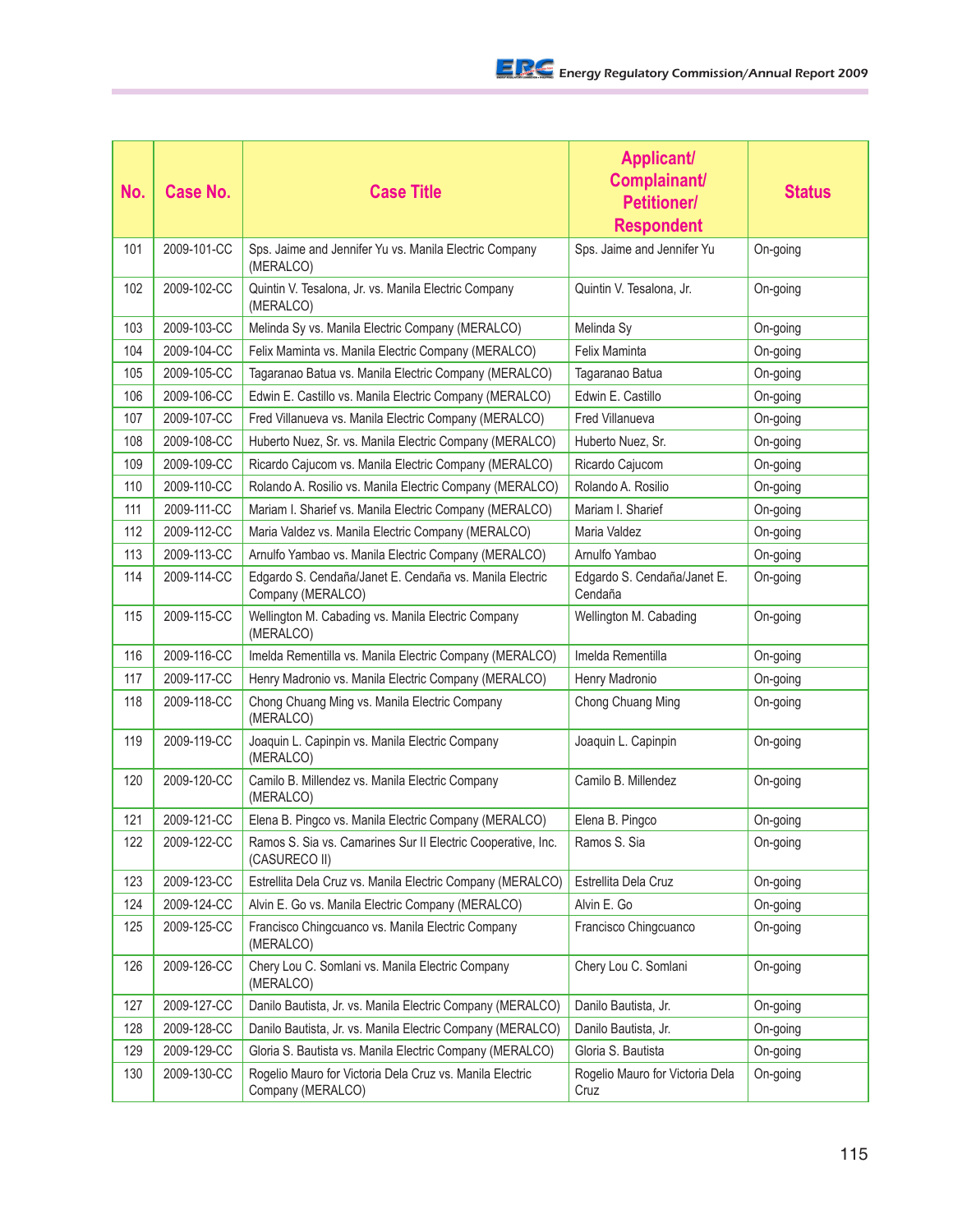| No. | <b>Case No.</b> | <b>Case Title</b>                                                                              | <b>Applicant/</b><br>Complainant/<br><b>Petitioner/</b><br><b>Respondent</b> | <b>Status</b> |
|-----|-----------------|------------------------------------------------------------------------------------------------|------------------------------------------------------------------------------|---------------|
| 131 | 2009-131-CC     | Esperanza Rustia vs. Manila Electric Company (MERALCO)                                         | Esperanza Rustia                                                             | On-going      |
| 132 | 2009-132-CC     | Norberto E. Garcia and Gliceria M. Garcia vs. Manila Electric<br>Company (MERALCO)             | Norberto E. Garcia and Gliceria<br>M. Garcia                                 | On-going      |
| 133 | 2009-133-CC     | Angelito L. Apanya/Amelia Leonen vs. Manila Electric<br>Company (MERALCO)                      | Angelito L. Apanya/Amelia<br>Leonen                                          | On-going      |
| 134 | 2009-134-CC     | Rhonan S. Guevarra vs. Manila Electric Company<br>(MERALCO)                                    | Rhonan S. Guevarra                                                           | On-going      |
| 135 | 2009-135-CC     | Eddie O. Ng and/or Excel Garments vs. Manila Electric<br>Company (MERALCO)                     | Eddie O. Ng and/or Excel<br>Garments                                         | On-going      |
| 136 | 2009-136-CC     | Ma. Cristina Oyales vs. Manila Electric Company<br>(MERALCO)                                   | Ma. Cristina Oyales                                                          | On-going      |
| 137 | 2009-137-CC     | Southeastern College represented by Conrad M. Mañalac vs.<br>Manila Electric Company (MERALCO) | Southeastern College represent-<br>ed by Conrad M. Mañalac                   | On-going      |
| 138 | 2009-138-CC     | Froilan R. Santos vs. Manila Electric Company (MERALCO)                                        | Froilan R. Santos                                                            | On-going      |
| 139 | 2009-139-CC     | Ma. Teresita Bacorro-Velasco vs. Manila Electric Company<br>(MERALCO)                          | Ma. Teresita Bacorro-Velasco                                                 | On-going      |
| 140 | 2009-140-CC     | Ma. Victoria S. Astillar vs. Manila Electric Company<br>(MERALCO)                              | Ma. Victoria S. Astillar                                                     | On-going      |
| 141 | 2009-141-CC     | Rogelio T. Carranza, Jr. vs. Manila Electric Company<br>(MERALCO)                              | Rogelio T. Carranza, Jr.                                                     | On-going      |
| 142 | 2009-142-CC     | Andrea T. Chavez vs. Manila Electric Company (MERALCO)                                         | Andrea T. Chavez                                                             | On-going      |
| 143 | 2009-143-CC     | Romeo P. De Guzman (590897501) vs. Manila Electric<br>Company (MERALCO)                        | Romeo P. De Guzman<br>(590897501)                                            | On-going      |
| 144 | 2009-144-CC     | Romeo P. De Guzman (590897401) vs. Manila Electric<br>Company (MERALCO)                        | Romeo P. De Guzman<br>(590897401)                                            | On-going      |
| 145 | 2009-145-CC     | Romeo P. De Guzman (590897302) vs. Manila Electric<br>Company (MERALCO)                        | Romeo P. De Guzman<br>(590897302)                                            | On-going      |
| 146 | 2009-146-CC     | Romeo P. De Guzman (590898302) vs. Manila Electric<br>Company (MERALCO)                        | Romeo P. De Guzman<br>(590898302)                                            | On-going      |
| 147 | 2009-147-CC     | Romeo P. De Guzman (590897202) vs. Manila Electric<br>Company (MERALCO)                        | Romeo P. De Guzman<br>(590897202)                                            | On-going      |
| 148 | 2009-148-CC     | Herminia P. Garcia vs. Manila Electric Company (MERALCO)                                       | Herminia P. Garcia                                                           | On-going      |
| 149 | 2009-149-CC     | Liberty B. Dalena vs. Manila Electric Company (MERALCO)                                        | Liberty B. Dalena                                                            | On-going      |
| 150 | 2009-150-CC     | Lilian M. Pesito vs. Manila Electric Company (MERALCO)                                         | Lilian M. Pesito                                                             | On-going      |
| 151 | 2009-151-CC     | Jefpry Nicolas Haw vs. Manila Electric Company (MERALCO)                                       | Jefpry Nicolas Haw                                                           | On-going      |
| 152 | 2009-152-CC     | Josie Culata vs. Manila Electric Company (MERALCO)                                             | Josie Culata                                                                 | On-going      |
| 153 | 2009-153-CC     | Estela S. Ibañez vs. Manila Electric Company (MERALCO)                                         | Estela S. Ibañez                                                             | On-going      |
| 154 | 2009-154-CC     | Herminia S. Nabong vs. Manila Electric Company<br>(MERALCO)                                    | Herminia S. Nabong                                                           | On-going      |
| 155 | 2009-155-CC     | Rogelio R. Legarda vs. Manila Electric Company<br>(MERALCO)                                    | Rogelio R. Legarda                                                           | On-going      |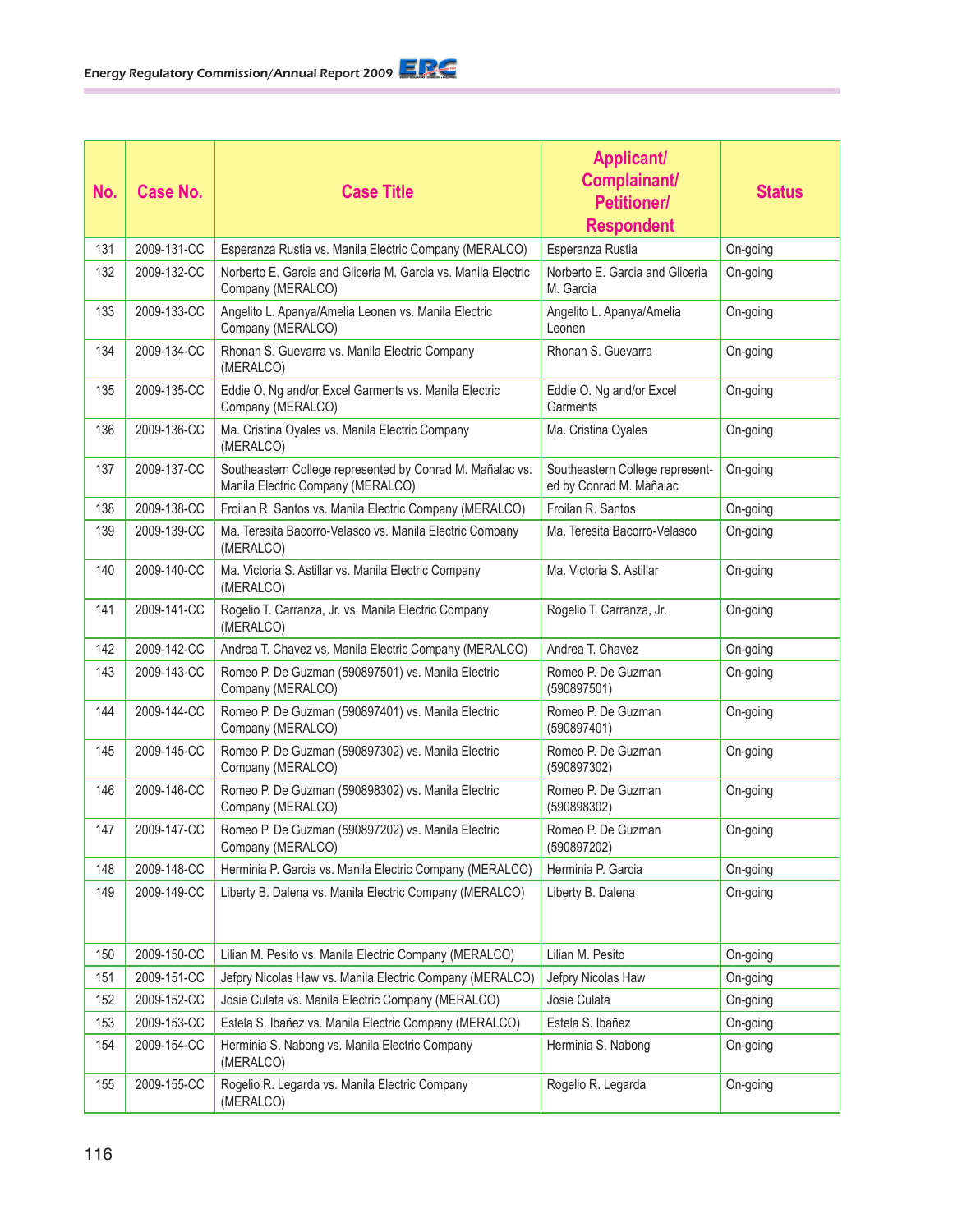| No. | Case No.    | <b>Case Title</b>                                                                                                                                                    | <b>Applicant/</b><br>Complainant/<br><b>Petitioner/</b><br><b>Respondent</b>                                    | <b>Status</b> |
|-----|-------------|----------------------------------------------------------------------------------------------------------------------------------------------------------------------|-----------------------------------------------------------------------------------------------------------------|---------------|
| 156 | 2009-156-CC | Carmencita Williams vs. Manila Electric Company<br>(MERALCO)                                                                                                         | Carmencita Williams                                                                                             | On-going      |
| 157 | 2009-157-CC | Saint Joseph Institute of Technology (SJIT) represented by its<br>President and CEO, Dr. Leticia C. Salas vs. Agusan del Norte<br>Electric Cooperative, Inc. (ANECO) | Saint Joseph Institute of<br>Technology (SJIT) represented<br>by its President and CEO,<br>Dr. Leticia C. Salas | On-going      |
| 158 | 2009-158-CC | Patrick O. Cua vs. Manila Electric Company (MERALCO)                                                                                                                 | Patrick O. Cua                                                                                                  | On-going      |
| 159 | 2009-159-CC | Susan M. Aviles vs. Manila Electric Company (MERALCO)                                                                                                                | Susan M. Aviles                                                                                                 | On-going      |
| 160 | 2009-160-CC | Annabelle V. Reyes vs. Manila Electric Company<br>(MERALCO)                                                                                                          | Annabelle V. Reyes                                                                                              | On-going      |
| 161 | 2009-161-CC | Garry Q. Agustin vs. Manila Electric Company (MERALCO)                                                                                                               | Garry Q. Agustin                                                                                                | On-going      |
| 162 | 2009-162-CC | Lorna C. Tayamen vs. Manila Electric Company (MERALCO)                                                                                                               | Lorna C. Tayamen                                                                                                | On-going      |
| 163 | 2009-163-CC | Celso Luna vs. Manila Electric Company (MERALCO)                                                                                                                     | Celso Luna                                                                                                      | On-going      |
| 164 | 2009-164-CC | Dario C. Oreta vs. Manila Electric Company (MERALCO)                                                                                                                 | Dario C. Oreta                                                                                                  | On-going      |
| 165 | 2009-165-CC | Susan L. Tabing vs. Manila Electric Company (MERALCO)                                                                                                                | Susan L. Tabing                                                                                                 | On-going      |
| 166 | 2009-166-CC | Rosetta Herrera vs. Manila Electric Company (MERALCO)                                                                                                                | Rosetta Herrera                                                                                                 | On-going      |
| 167 | 2009-167-CC | Maria Fe V. Cruz vs. Manila Electric Company (MERALCO)                                                                                                               | Maria Fe V. Cruz                                                                                                | On-going      |
| 168 | 2009-168-CC | Perla M. Casenillo vs. Manila Electric Company (MERALCO)                                                                                                             | Perla M. Casenillo                                                                                              | On-going      |
| 169 | 2009-169-CC | Emmanuel C. Herrera/Richard Akim vs. Manila Electric<br>Company (MERALCO)                                                                                            | Emmanuel C. Herrera/Richard<br>Akim                                                                             | On-going      |
| 170 | 2009-170-CC | Smart Toys Corporation vs. Manila Electric Company<br>(MERALCO)                                                                                                      | Smart Toys Corporation                                                                                          | On-going      |
| 171 | 2009-171-CC | Araceli Salita Pulmano vs. Manila Electric Company<br>(MERALCO)                                                                                                      | Araceli Salita Pulmano                                                                                          | On-going      |
| 172 | 2009-172-CC | Delia Duque Jose vs. Manila Electric Company (MERALCO)                                                                                                               | Delia Duque Jose                                                                                                | On-going      |
| 173 | 2009-173-CC | Arman P. Eusebio / Luz P. Eusebio vs. Manila Electric<br>Company (MERALCO)                                                                                           | Arman P. Eusebio / Luz P.<br>Eusebio                                                                            | On-going      |
| 174 | 2009-174-CC | John Gerard De Vera and Rosemarie Del Rosario vs. Manila<br>Electric Company (MERALCO)                                                                               | John Gerard De Vera and<br>Rosemarie Del Rosario                                                                | On-going      |
| 175 | 2009-175-CC | Cherry Ann Garcia vs. Manila Electric Company (MERALCO)                                                                                                              | Cherry Ann Garcia                                                                                               | On-going      |
| 176 | 2009-176-CC | Timoteo J. Olaco / Bernadette Olaco vs. Manila Electric<br>Company (MERALCO)                                                                                         | Timoteo J. Olaco / Bernadette<br>Olaco                                                                          | On-going      |
| 177 | 2009-177-CC | Thelma A. Andes vs. Manila Electric Company (MERALCO)                                                                                                                | Thelma A. Andes                                                                                                 | On-going      |
| 178 | 2009-178-CC | Noel Caluza vs. Manila Electric Company (MERALCO)                                                                                                                    | Noel Caluza                                                                                                     | On-going      |
| 179 | 2009-179-CC | Clemen L. Maynila vs. Manila Electric Company (MERALCO)                                                                                                              | Clemen L. Maynila                                                                                               | On-going      |
| 180 | 2009-180-CC | Cresencio R. Florento vs. Manila Electric Company<br>(MERALCO)                                                                                                       | Cresencio R. Florento                                                                                           | On-going      |
| 181 | 2009-181-CC | Racquel I. Llose / Rosario I. Llose vs. Manila Electric<br>Company (MERALCO)                                                                                         | Racquel I. Llose / Rosario I.<br>Llose                                                                          | On-going      |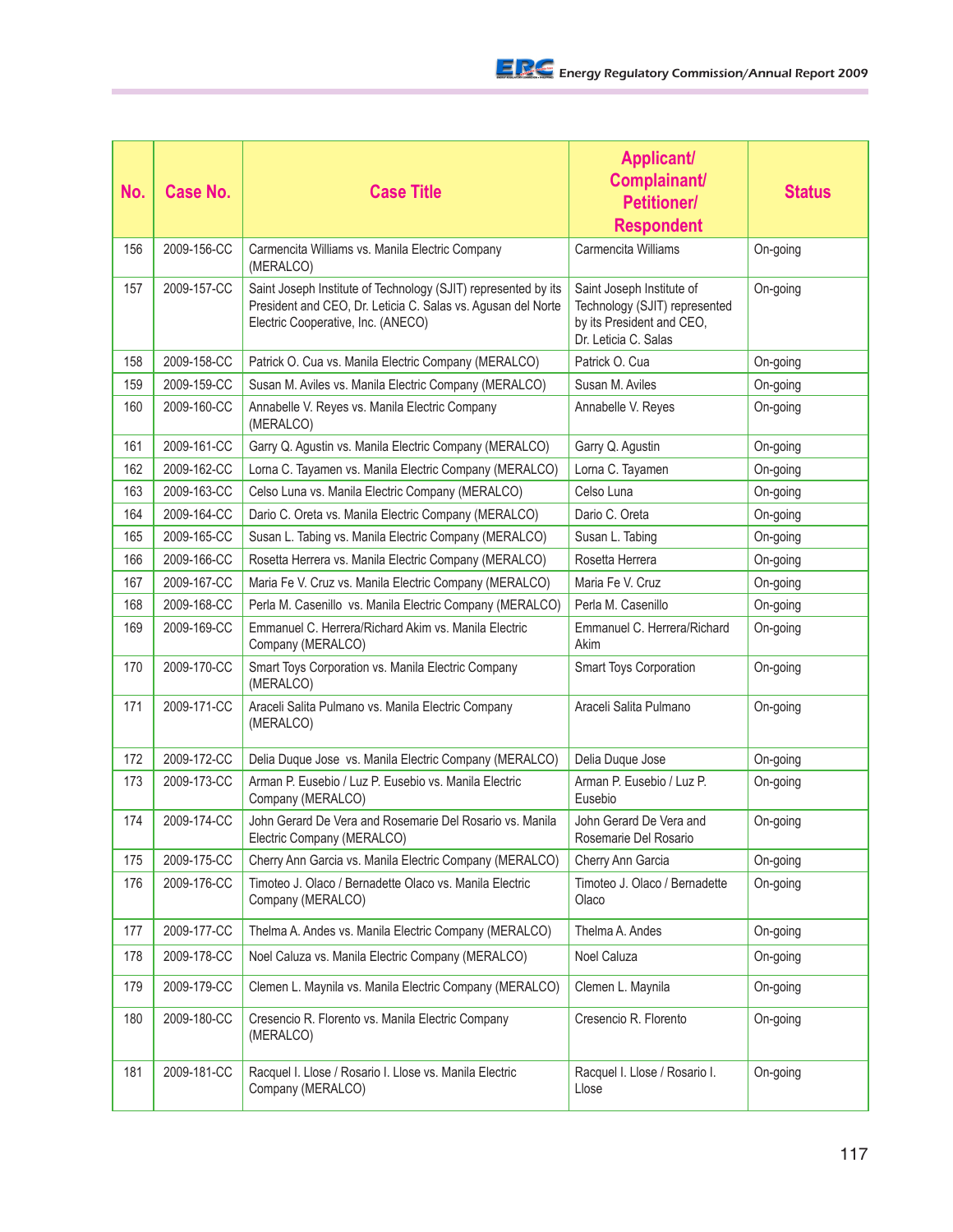| No. | <b>Case No.</b> | <b>Case Title</b>                                                                                 | <b>Applicant/</b><br>Complainant/<br><b>Petitioner/</b><br><b>Respondent</b> | <b>Status</b> |
|-----|-----------------|---------------------------------------------------------------------------------------------------|------------------------------------------------------------------------------|---------------|
| 182 | 2009-182-CC     | Ruel L. Otero vs. Manila Electric Company (MERALCO)                                               | Ruel L. Otero                                                                | On-going      |
| 183 | 2009-183-CC     | Spouses Demetrio Lacson & Prescila Lacson vs. Manila<br>Electric Company (MERALCO)                | Spouses Demetrio Lacson &<br>Prescila Lacson                                 | On-going      |
| 184 | 2009-184-CC     | Amparo Ramos vs. Manila Electric Company (MERALCO)                                                | Amparo Ramos                                                                 | On-going      |
| 185 | 2009-185-CC     | Manuel Del Rosario vs. Manila Electric Company<br>(MERALCO)                                       | Manuel Del Rosario                                                           | On-going      |
| 186 | 2009-186-CC     | Celia G. Cruz represented by Jorge G. Cruz vs. Manila<br>Electric Company (MERALCO)               | Celia G. Cruz represented by<br>Jorge G. Cruz                                | On-going      |
| 187 | 2009-187-CC     | Rosario Ventura, et. al Christopher Dandan vs. Manila<br>Electric Company (MERALCO)               | Rosario Ventura, et. al<br>Christopher Dandan                                | On-going      |
| 188 | 2009-188-CC     | Evelyn Yasana vs. Manila Electric Company (MERALCO)                                               | Evelyn Yasana                                                                | On-going      |
| 189 | 2009-189-CC     | Alfredo Balatbat vs. Manila Electric Company (MERALCO)                                            | Alfredo Balatbat                                                             | On-going      |
| 190 | 2009-190-CC     | Judy L. Lorenzo vs. Manila Electric Company (MERALCO)                                             | Judy L. Lorenzo                                                              | On-going      |
| 191 | 2009-191-CC     | Rosalia L. Resco vs. Manila Electric Company (MERALCO)                                            | Rosalia L. Resco                                                             | On-going      |
| 192 | 2009-192-CC     | Jaime M. Samonte vs. Manila Electric Company (MERALCO)                                            | Jaime M. Samonte                                                             | On-going      |
| 193 | 2009-193-CC     | Aida J. Samonte vs. Manila Electric Company (MERALCO)                                             | Aida J. Samonte                                                              | On-going      |
| 194 | 2009-194-CC     | Teresa Prado vs. Manila Electric Company (MERALCO)                                                | Teresa Prado                                                                 | On-going      |
| 195 | 2009-195-CC     | Manuel B. Chua, Jr. vs. Manila Electric Company<br>(MERALCO)                                      | Manuel B. Chua, Jr.                                                          | On-going      |
| 196 | 2009-196-CC     | Mariano A. Flordeliza vs. Manila Electric Company<br>(MERALCO)                                    | Mariano A. Flordeliza                                                        | On-going      |
| 197 | 2009-197-CC     | Dioscora O. Pagunsan / Venus O. Pagunsan vs. Manila<br>Electric Company (MERALCO)                 | Dioscora O. Pagunsan / Venus<br>O. Pagunsan                                  | On-going      |
| 198 | 2009-198-CC     | Benito J. Rolda, Jr. vs. Manila Electric Company (MERALCO)                                        | Benito J. Rolda, Jr.                                                         | On-going      |
| 199 | 2009-199-CC     | Raymund Palmos vs. Manila Electric Company (MERALCO)                                              | Raymund Palmos                                                               | On-going      |
| 200 | 2009-200-CC     | Florencio V. Manguera vs. Manila Electric Company<br>(MERALCO)                                    | Florencio V. Manguera                                                        | On-going      |
| 201 | 2009-201-CC     | Fe Valenzuela vs. Manila Electric Company (MERALCO)                                               | Fe Valenzuela                                                                | On-going      |
| 202 | 2009-202-CC     | Antonio L. Paredes, Jr. vs. Manila Electric Company<br>(MERALCO)                                  | Antonio L. Paredes, Jr.                                                      | On-going      |
| 203 | 2009-203-CC     | Francisco L. Paredes vs. Manila Electric Company<br>(MERALCO)                                     | Francisco L. Paredes                                                         | On-going      |
| 204 | 2009-204-CC     | Lilibeth S. Ocampo / Norma F. Ocampo (SIN No. 592617501)<br>vs. Manila Electric Company (MERALCO) | Lilibeth S. Ocampo / Norma F.<br>Ocampo (SIN No. 592617501)                  | On-going      |
| 205 | 2009-205-CC     | Lilibeth S. Ocampo / Norma F. Ocampo (SIN No. 591614201)<br>vs. Manila Electric Company (MERALCO) | Lilibeth S. Ocampo / Norma F.<br>Ocampo (SIN No. 591614201)                  | On-going      |
| 206 | 2009-206-CC     | Quintin L. Paredes, Jr. vs. Manila Electric Company<br>(MERALCO)                                  | Quintin L. Paredes, Jr.                                                      | On-going      |
| 207 | 2009-207-CC     | Remedios Orosa represented by the Bethany Baptist Church<br>vs. Manila Electric Company (MERALCO) | Remedios Orosa represented by<br>the Bethany Baptist Church                  | On-going      |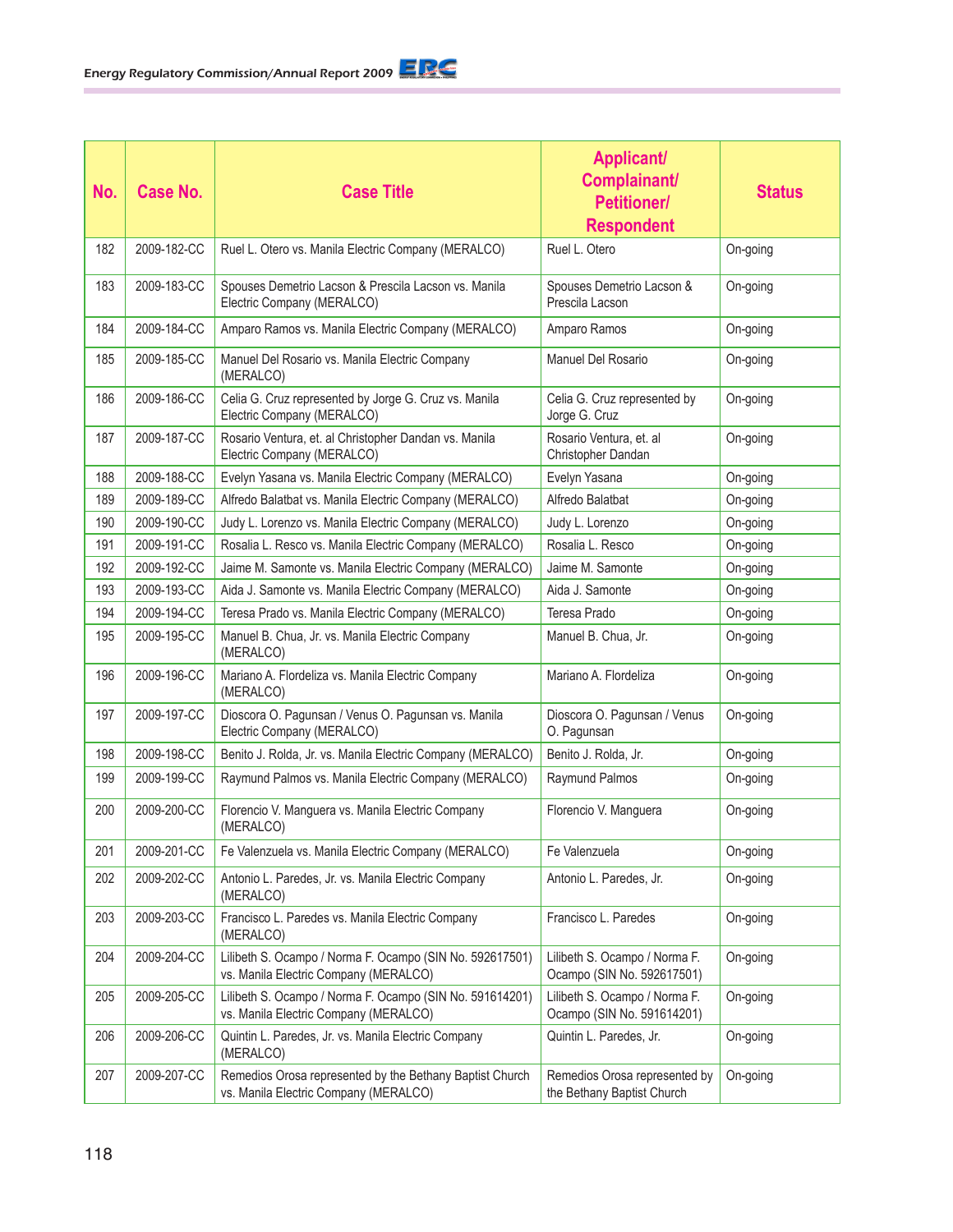| No. | <b>Case No.</b> | <b>Case Title</b>                                                                                  | <b>Applicant/</b><br>Complainant/<br><b>Petitioner/</b><br><b>Respondent</b> | <b>Status</b> |
|-----|-----------------|----------------------------------------------------------------------------------------------------|------------------------------------------------------------------------------|---------------|
| 208 | 2009-208-CC     | Januario A. Hernandez vs. Manila Electric Company<br>(MERALCO)                                     | Januario A. Hernandez                                                        | On-going      |
| 209 | 2009-209-CC     | Sps. Reynaldo D. Aguillon and Elyn Aguillon vs. Manila<br>Electric Company (MERALCO)               | Sps. Reynaldo D. Aguillon and<br>Elyn Aguillon                               | On-going      |
| 210 | 2009-210-CC     | Marites Sta. Ana vs. Manila Electric Company (MERALCO)                                             | Marites Sta. Ana                                                             | On-going      |
| 211 | 2009-211-CC     | Jose B. Redoble, Jr. vs. Manila Electric Company<br>(MERALCO)                                      | Jose B. Redoble, Jr.                                                         | On-going      |
| 212 | 2009-212-CC     | Danilo delos Reyes vs. Manila Electric Company<br>(MERALCO)                                        | Danilo delos Reyes                                                           | On-going      |
| 213 | 2009-213-CC     | Reuben I. Zamora (SIN No. 509013001) vs. Manila Electric<br>Company (MERALCO)                      | Reuben I. Zamora<br>(SIN No. 509013001)                                      | On-going      |
| 214 | 2009-214-CC     | Reuben I. Zamora (SIN No. 509013101) vs. Manila Electric<br>Company (MERALCO)                      | Reuben I. Zamora<br>(SIN No. 509013101)                                      | On-going      |
| 215 | 2009-215-CC     | Marissa Miravalles vs. Manila Electric Company (MERALCO)                                           | Marissa Miravalles                                                           | On-going      |
| 216 | 2009-216-CC     | Estelita S. Villanueva vs. Manila Electric Company<br>(MERALCO)                                    | Estelita S. Villanueva                                                       | On-going      |
| 217 | 2009-217-CC     | Ma. Luzviminda J. Maniclang vs. Manila Electric Company<br>(MERALCO)                               | Ma. Luzviminda J. Maniclang                                                  | On-going      |
| 218 | 2009-218-CC     | Marcos S. Del Castillo, Jr. vs. Manila Electric Company<br>(MERALCO)                               | Marcos S. Del Castillo, Jr.                                                  | On-going      |
| 219 | 2009-219-CC     | Jose A. Santos III vs. Manila Electric Company (MERALCO)                                           | Jose A. Santos III                                                           | On-going      |
| 220 | 2009-220-CC     | Atty. Emmanuel C. Tansingco vs. Manila Electric Company<br>(MERALCO)                               | Atty. Emmanuel C. Tansingco                                                  | On-going      |
| 221 | 2009-221-CC     | Francisco Barrameda vs. Manila Electric Company<br>(MERALCO)                                       | Francisco Barrameda                                                          | On-going      |
| 222 | 2009-222-CC     | Ariston M. Alina vs. Manila Electric Company (MERALCO)                                             | Ariston M. Alina                                                             | On-going      |
| 223 | 2009-223-CC     | Fortunato L. Bravo vs. Manila Electric Company (MERALCO)                                           | Fortunato L. Bravo                                                           | On-going      |
| 224 | 2009-224-CC     | Jaime R. Pascual vs. Manila Electric Company (MERALCO)                                             | Jaime R. Pascual                                                             | On-going      |
| 225 | 2009-225-CC     | Marilou D. Trinidad vs. Manila Electric Company (MERALCO)                                          | Marilou D. Trinidad                                                          | On-going      |
| 226 | 2009-226-CC     | Ramona Serevilla vs. Manila Electric Company (MERALCO)                                             | Ramona Serevilla                                                             | On-going      |
| 227 | 2009-227-CC     | Lourdes P. Ragas vs. Manila Electric Company (MERALCO)                                             | Lourdes P. Ragas                                                             | On-going      |
| 228 | 2009-228-CC     | Rosita Aquino vs. Manila Electric Company (MERALCO)                                                | Rosita Aquino                                                                | On-going      |
| 229 | 2009-229-CC     | Roberto A. Chico vs. Manila Electric Company (MERALCO)                                             | Roberto A. Chico                                                             | On-going      |
| 230 | 2009-230-CC     | Rosalinda M. Zosimo and Susan M. Zosimo vs. Manila<br>Electric Company (MERALCO)                   | Rosalinda M. Zosimo and Susan<br>M. Zosimo                                   | On-going      |
| 231 | 2009-231-CC     | Raffy N. Padua vs. Manila Electric Company (MERALCO)                                               | Raffy N. Padua                                                               | On-going      |
| 232 | 2009-232-CC     | Allan V. Valenzuela represented by Guerrero V. Valenzuela<br>vs. Manila Electric Company (MERALCO) | Allan V. Valenzuela represented<br>by Guerrero V. Valenzuela                 | On-going      |
| 233 | 2009-233-CC     | Esperanza G. Santos and Jaime S. Santos vs. Manila<br>Electric Company (MERALCO)                   | Esperanza G. Santos and Jaime<br>S. Santos                                   | On-going      |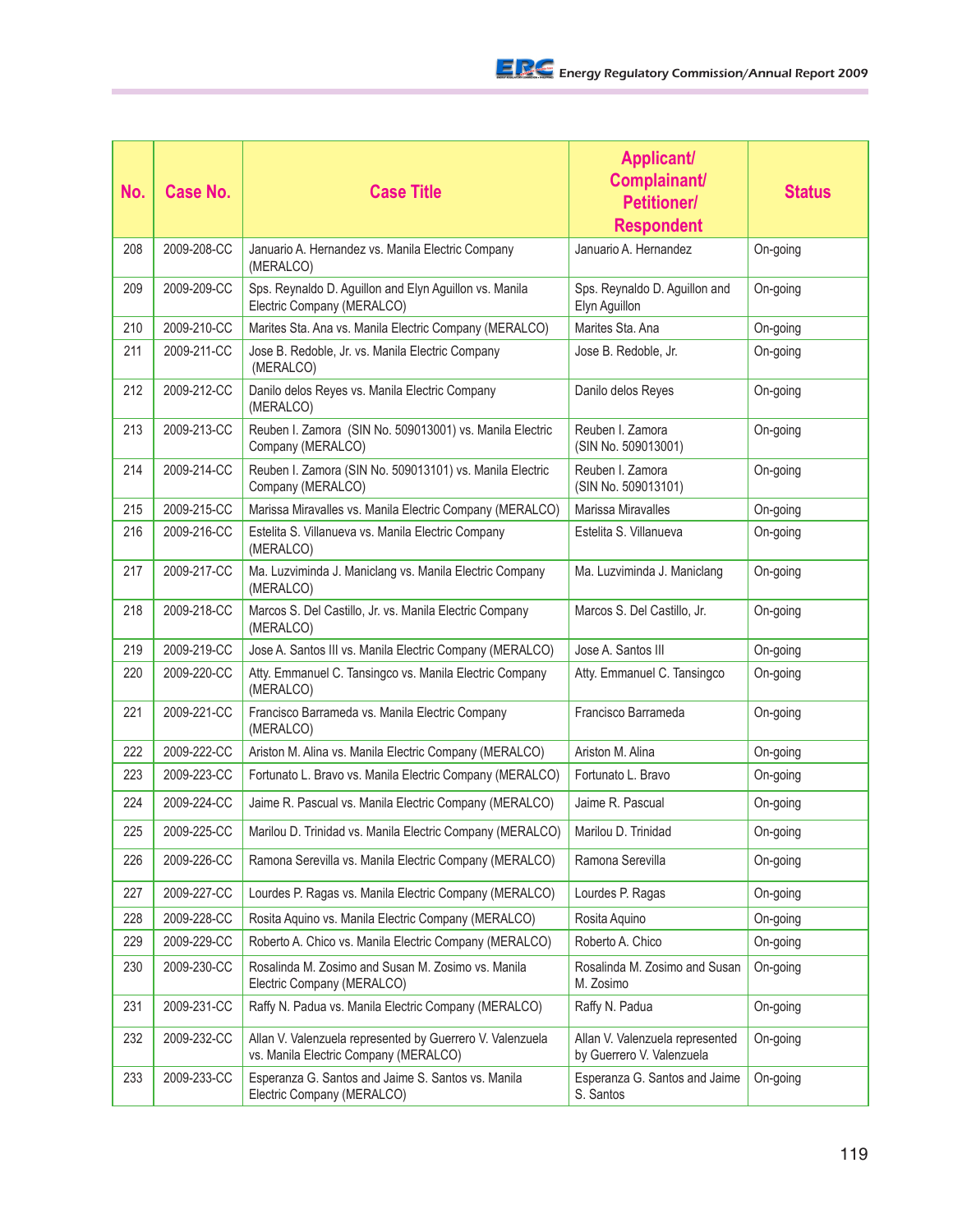| No. | <b>Case No.</b> | <b>Case Title</b>                                                                                             | <b>Applicant/</b><br>Complainant/<br><b>Petitioner/</b><br><b>Respondent</b> | <b>Status</b> |
|-----|-----------------|---------------------------------------------------------------------------------------------------------------|------------------------------------------------------------------------------|---------------|
| 234 | 2009-234-CC     | Consolacion Salazar represented by Henry Salazar vs.<br>Manila Electric Company (MERALCO)                     | Consolacion Salazar repre-<br>sented by Henry Salazar                        | On-going      |
| 235 | 2009-235-CC     | Jose Roy B. Reyes vs. Manila Electric Company (MERALCO)                                                       | Jose Roy B. Reyes                                                            | On-going      |
| 236 | 2009-236-CC     | Teresita Chan and or representation for Romeo Chan vs.<br>Manila Electric Company (MERALCO)                   | Teresita Chan and or represen-<br>tation for Romeo Chan                      | On-going      |
| 237 | 2009-237-CC     | Louella G. Cordova vs. Manila Electric Company<br>(MERALCO)                                                   | Louella G. Cordova                                                           | On-going      |
| 238 | 2009-238-CC     | Anna Leah F. Castro vs. Manila Electric Company<br>(MERALCO)                                                  | Anna Leah F. Castro                                                          | On-going      |
| 239 | 2009-239-CC     | Jason Michael C. Palillo vs. Manila Electric Company<br>(MERALCO)                                             | Jason Michael C. Palillo                                                     | On-going      |
| 240 | 2009-240-CC     | Ma. Emma L. Lusterio vs. Manila Electric Company<br>(MERALCO)                                                 | Ma. Emma L. Lusterio                                                         | On-going      |
| 241 | 2009-241-CC     | Geno Padillo vs. Manila Electric Company (MERALCO)                                                            | Geno Padillo                                                                 | On-going      |
| 242 | 2009-242-CC     | Zenaida Enriquez vs. Manila Electric Company (MERALCO)                                                        | Zenaida Enriquez                                                             | On-going      |
| 243 | 2009-243-CC     | Noel C. Tongco vs. Manila Electric Company (MERALCO)                                                          | Noel C. Tongco                                                               | On-going      |
| 244 | 2009-244-CC     | Gloria Oliveros vs. Manila Electric Company (MERALCO)                                                         | Gloria Oliveros                                                              | On-going      |
| 245 | 2009-245-CC     | Elena I. Arafol vs. Manila Electric Company (MERALCO)                                                         | Elena I. Arafol                                                              | On-going      |
| 246 | 2009-246-CC     | Cecilia C. Alfonso vs. Manila Electric Company (MERALCO)                                                      | Cecilia C. Alfonso                                                           | On-going      |
| 247 | 2009-247-CC     | Jacquilin P. Lin vs. Manila Electric Company (MERALCO)                                                        | Jacquilin P. Lin                                                             | On-going      |
| 248 | 2009-248-CC     | Gloria Fauni vs. Manila Electric Company (MERALCO)                                                            | Gloria Fauni                                                                 | On-going      |
| 249 | 2009-249-CC     | Nelia Saflor vs. Manila Electric Company (MERALCO)                                                            | Nelia Saflor                                                                 | On-going      |
| 250 | 2009-250-CC     | Virgilio Saflor vs. Manila Electric Company (MERALCO)                                                         | Virgilio Saflor                                                              | On-going      |
| 251 | 2009-251-CC     | Armando B. Bañez vs. Manila Electric Company (MERALCO)                                                        | Armando B. Bañez                                                             | On-going      |
| 252 | 2009-252-CC     | Edelina Estrera vs. Manila Electric Company (MERALCO)                                                         | Edelina Estrera                                                              | On-going      |
| 253 | 2009-253-CC     | Marnie Y. Chua vs. Manila Electric Company (MERALCO)                                                          | Marnie Y. Chua                                                               | On-going      |
| 254 | 2009-254-CC     | Lalaine R. Valenzuela vs. Manila Electric Company<br>(MERALCO)                                                | Lalaine R. Valenzuela                                                        | On-going      |
| 255 | 2009-255-CC     | Eddie D. Borbe vs. Manila Electric Company (MERALCO)                                                          | Eddie D. Borbe                                                               | On-going      |
| 256 | 2009-256 CC     | Arlene D. Urbano vs. Manila Electric Company (MERALCO)                                                        | Arlene D. Urbano                                                             | On-going      |
| 257 | 2009-257 CC     | Jacqueline S. Del Rosario vs. Manila Electric Company<br>(MERALCO)                                            | Jacqueline S. Del Rosario                                                    | On-going      |
| 258 | 2009-258 CC     | Ruela S. Calica vs. Manila Electric Company (MERALCO)                                                         | Ruela S. Calica                                                              | On-going      |
| 259 | 2009-259 CC     | Jasmin I. Calolot vs. Manila Electric Company (MERALCO)                                                       | Jasmin I. Calolot                                                            | On-going      |
| 260 | 2009-260 CC     | Agnes Cartasano / Alfonso Dulay vs. Manila Electric<br>Company (MERALCO)                                      | Agnes Cartasano / Alfonso<br>Dulay                                           | On-going      |
| 261 | 2009-261 CC     | Romeo N. Jardin vs. Manila Electric Company (MERALCO)                                                         | Romeo N. Jardin                                                              | On-going      |
| 262 | 2009-262 CC     | Goodmorning International Corporation represented by<br>Gemma C. Cayton vs. Manila Electric Company (MERALCO) | Goodmorning International<br>Corporation represented by<br>Gemma C. Cayton   | On-going      |
| 263 | 2009-263 CC     | Samuel Yu vs. Manila Electric Company (MERALCO)                                                               | Samuel Yu                                                                    | On-going      |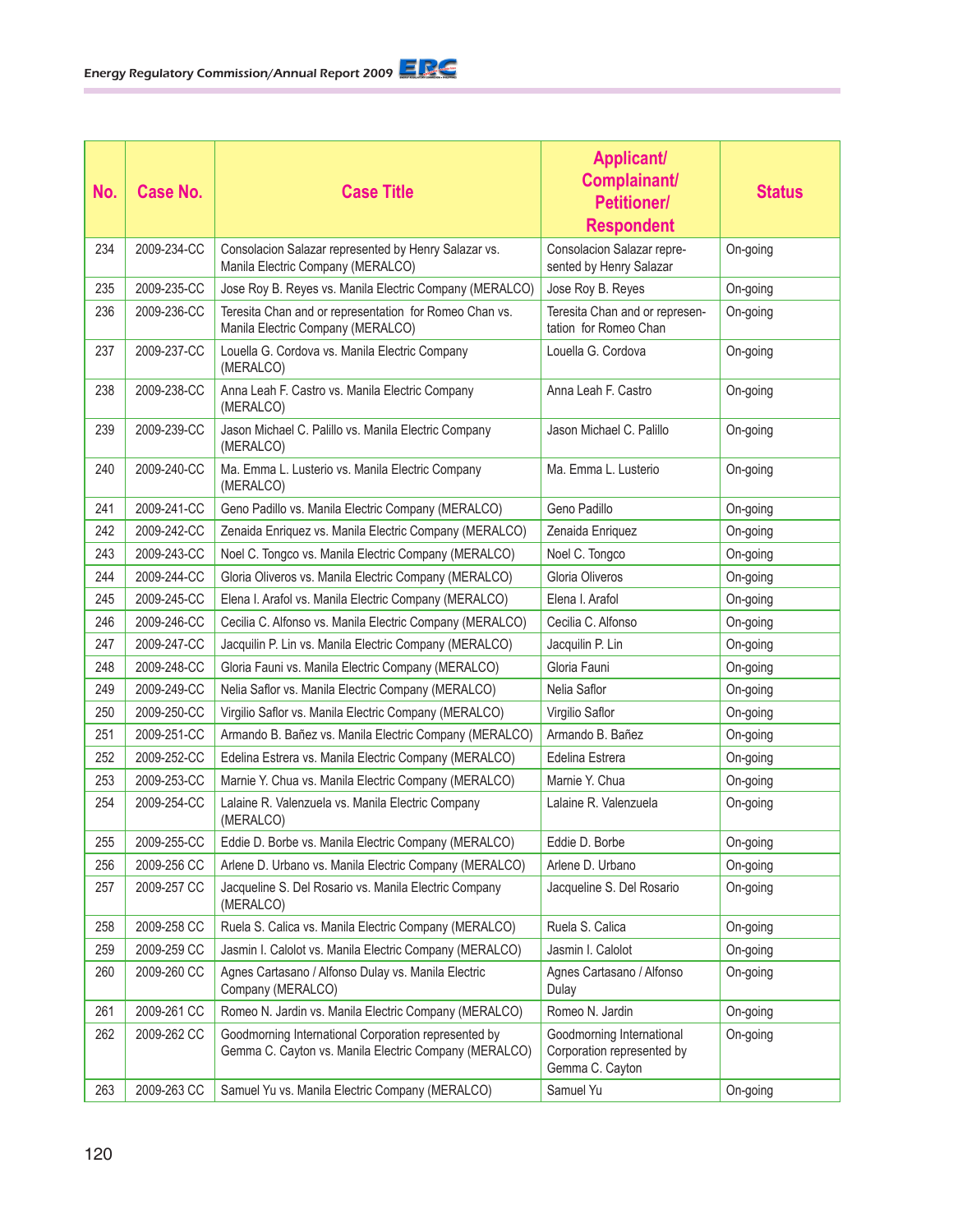| No. | <b>Case No.</b> | <b>Case Title</b>                                                                                                                                                | <b>Applicant/</b><br>Complainant/<br><b>Petitioner/</b><br><b>Respondent</b>                                                  | <b>Status</b> |
|-----|-----------------|------------------------------------------------------------------------------------------------------------------------------------------------------------------|-------------------------------------------------------------------------------------------------------------------------------|---------------|
| 264 | 2009-264 CC     | Ronnie C. Dayto vs. Manila Electric Company (MERALCO)                                                                                                            | Ronnie C. Dayto                                                                                                               | On-going      |
| 265 | 2009-265 CC     | Gerry So vs. Manila Electric Company (MERALCO)                                                                                                                   | Gerry So                                                                                                                      | On-going      |
| 266 | 2009-266 CC     | Junilo E. Mendiola vs. Manila Electric Company (MERALCO)                                                                                                         | Junilo E. Mendiola                                                                                                            | On-going      |
| 267 | 2009-267 CC     | Arnold Padpad vs. Manila Electric Company (MERALCO)                                                                                                              | Arnold Padpad                                                                                                                 | On-going      |
| 268 | 2009-268 CC     | Raymundo Sejera, Jr. vs. Manila Electric Company<br>(MERALCO)                                                                                                    | Raymundo Sejera, Jr.                                                                                                          | On-going      |
| 269 | 2009-269 CC     | Sonny Cabuhat vs. Manila Electric Company (MERALCO)                                                                                                              | Sonny Cabuhat                                                                                                                 | On-going      |
| 270 | 2009-270 CC     | Ma. Cristina Culata vs. Manila Electric Company (MERALCO)                                                                                                        | Ma. Cristina Culata                                                                                                           | On-going      |
| 271 | 2009-271 CC     | Leodegario B. Valera, Jr. in his personal capacity and as<br>Attorney-In-Fact of his wife Aurelia Annabelle S.J. Valera vs.<br>Manila Electric Company (MERALCO) | Leodegario B. Valera, Jr. in<br>his personal capacity and as<br>Attorney-In-Fact of his wife<br>Aurelia Annabelle S.J. Valera | On-going      |
| 272 | 2009-272 CC     | Herminio Ybabao vs. Manila Electric Company (MERALCO)                                                                                                            | Herminio Ybabao                                                                                                               | On-going      |
| 273 | 2009-273 CC     | Ma. Theresa D. Muñoz vs. Manila Electric Company<br>(MERALCO)                                                                                                    | Ma. Theresa D. Muñoz                                                                                                          | On-going      |
| 274 | 2009-274 CC     | Ferdinand Lim Calicdan and Rhodora Monica T. Calicdan vs.<br>Manila Electric Company (MERALCO)                                                                   | Ferdinand Lim Calicdan and<br>Rhodora Monica T. Calicdan                                                                      | On-going      |
| 275 | 2009-275 CC     | Sta. Monica (BEZ-PEZA) Homeowners' Association vs.<br>Countrywide Shelters, Inc. and Engr. Elizer B. Villarosa                                                   | Sta. Monica (BEZ-PEZA)<br>Homeowners' Association                                                                             | On-going      |
| 276 | 2009-276 CC     | Roger V. Estabillo vs. Manila Electric Company (MERALCO)                                                                                                         | Roger V. Estabillo                                                                                                            | On-going      |
| 277 | 2009-277 CC     | Lalaine Marcelo Rosario vs. Manila Electric Company<br>(MERALCO)                                                                                                 | Lalaine Marcelo Rosario                                                                                                       | On-going      |
| 278 | 2009-278 CC     | Anacleto C. Casimiro vs. Manila Electric Company<br>(MERALCO)                                                                                                    | Anacleto C. Casimiro                                                                                                          | On-going      |
| 279 | 2009-279 CC     | Gideon Montesa vs. Manila Electric Company (MERALCO)                                                                                                             | Gideon Montesa                                                                                                                | On-going      |
| 280 | 2009-280 CC     | Edwin Duque vs. Manila Electric Company (MERALCO)                                                                                                                | Edwin Duque                                                                                                                   | On-going      |
| 281 | 2009-281 CC     | Abdiel Dan E. S. Fajardo vs. Manila Electric Company<br>(MERALCO)                                                                                                | Abdiel Dan E. S. Fajardo                                                                                                      | On-going      |
| 282 | 2009-282 CC     | Allan Go Chua vs. Manila Electric Company (MERALCO)                                                                                                              | Allan Go Chua                                                                                                                 | On-going      |
| 283 | 2009-283 CC     | Rosita A. Jader vs. Manila Electric Company (MERALCO)                                                                                                            | Rosita A. Jader                                                                                                               | On-going      |
| 284 | 2009-284 CC     | Edgardo V. Roque (SIN No. 416625601) vs. Manila Electric<br>Company (MERALCO)                                                                                    | Edgardo V. Roque<br>(SIN No. 416625601)                                                                                       | On-going      |
| 285 | 2009-285 CC     | Edgardo V. Roque (SIN No. 416625701) vs. Manila Electric<br>Company (MERALCO)                                                                                    | Edgardo V. Roque<br>(SIN No. 416625701)                                                                                       | On-going      |
| 286 | 2009-286 CC     | Edgardo V. Roque (SIN No. 416625301) vs. Manila Electric<br>Company (MERALCO)                                                                                    | Edgardo V. Roque<br>(SIN No. 416625301)                                                                                       | On-going      |
| 287 | 2009-287 CC     | Edgardo V. Roque (SIN No. 416625501) vs. Manila Electric<br>Company (MERALCO)                                                                                    | Edgardo V. Roque<br>(SIN No. 416625501)                                                                                       | On-going      |
| 288 | 2009-288 CC     | Elenita H. Lunas vs. Manila Electric Company (MERALCO)                                                                                                           | Elenita H. Lunas                                                                                                              | On-going      |
| 289 | 2009-289 CC     | Romeo dela Torre in representation of her deceased sister<br>Erina dela Torre vs. Manila Electric Company (MERALCO)                                              | Romeo dela Torre in representa-<br>tion of her deceased sister Erina<br>dela Torre                                            | On-going      |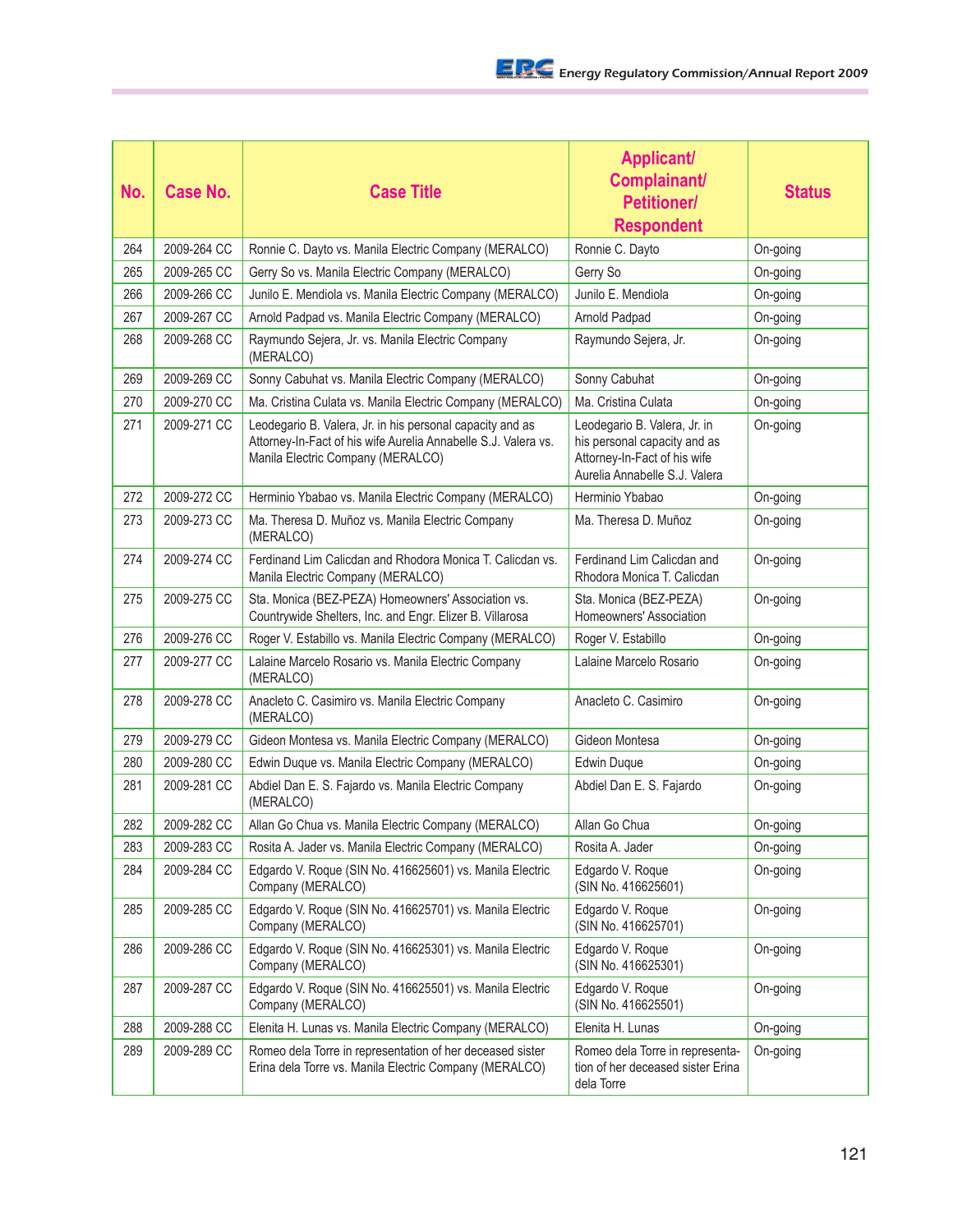| No. | Case No.    | <b>Case Title</b>                                                                              | <b>Applicant/</b><br>Complainant/<br><b>Petitioner/</b><br><b>Respondent</b> | <b>Status</b> |
|-----|-------------|------------------------------------------------------------------------------------------------|------------------------------------------------------------------------------|---------------|
| 290 | 2009-290 CC | Leila A. Singson vs. Manila Electric Company (MERALCO)                                         | Leila A. Singson                                                             | On-going      |
| 291 | 2009-291 CC | John Christopher Moratalla vs. Manila Electric Company<br>(MERALCO)                            | John Christopher Moratalla                                                   | On-going      |
| 292 | 2009-292 CC | Clarita D. Dela Cruz vs. Manila Electric Company<br>(MERALCO)                                  | Clarita D. Dela Cruz                                                         | On-going      |
| 293 | 2009-293 CC | Renato A. Santiago vs. Manila Electric Company<br>(MERALCO)                                    | Renato A. Santiago                                                           | On-going      |
| 294 | 2009-294 CC | Lourdes Fajardo vs. Manila Electric Company (MERALCO)                                          | Lourdes Fajardo                                                              | On-going      |
| 295 | 2009-295 CC | Jaime M. Cox and Spouses Alex and Maria Esther Cruz vs.<br>Manila Electric Company (MERALCO)   | Jaime M. Cox and Spouses Alex<br>and Maria Esther Cruz                       | On-going      |
| 296 | 2009-296 CC | Colourwide Company, Inc. vs. Manila Electric Company<br>(MERALCO)                              | Colourwide Company, Inc.                                                     | On-going      |
| 297 | 2009-297 CC | Joselito Gutierrez, Jr. vs. Manila Electric Company<br>(MERALCO)                               | Joselito Gutierrez, Jr.                                                      | On-going      |
| 298 | 2009-298 CC | George Q. Ferrer vs. Manila Electric Company (MERALCO)                                         | George Q. Ferrer                                                             | On-going      |
| 299 | 2009-299 CC | Rosemarie A. Asuncion vs. Manila Electric Company<br>(MERALCO)                                 | Rosemarie A. Asuncion                                                        | On-going      |
| 300 | 2009-300 CC | Antonio delos Santos vs. Manila Electric Company<br>(MERALCO)                                  | Antonio delos Santos                                                         | On-going      |
| 301 | 2009-301 CC | Rosalina R. Llave vs. Manila Electric Company (MERALCO)                                        | Rosalina R. Llave                                                            | On-going      |
| 302 | 2009-302 CC | Regina A. Miranda vs. Manila Electric Company (MERALCO)                                        | Regina A. Miranda                                                            | On-going      |
| 303 | 2009-303 CC | Saturnino De Vera vs. Manila Electric Company (MERALCO)                                        | Saturnino De Vera                                                            | On-going      |
| 304 | 2009-304 CC | Alex N. Villanueva vs. Manila Electric Company (MERALCO)                                       | Alex N. Villanueva                                                           | On-going      |
| 305 | 2009-305 CC | Sharon Zepeda/Shera Evangelista vs. Manila Electric Com-<br>pany (MERALCO)                     | Sharon Zepeda/Shera<br>Evangelista                                           | On-going      |
| 306 | 2009-306 CC | Montano Bondad represented by Michael Edgar B. Santos<br>vs. Manila Electric Company (MERALCO) | Montano Bondad represented<br>by Michael Edgar B. Santos                     | On-going      |
| 307 | 2009-307 CC | Norma Dantes vs. Manila Electric Company (MERALCO)                                             | Norma Dantes                                                                 | On-going      |
| 308 | 2009-308 CC | Conrado Quilala, Jr. / Ma. Victoria Quilala vs. Manila Electric<br>Company (MERALCO)           | Conrado Quilala, Jr. / Ma.<br>Victoria Quilala                               | On-going      |
| 309 | 2009-309 CC | Jennifer Go vs. Manila Electric Company (MERALCO)                                              | Jennifer Go                                                                  | On-going      |
| 310 | 2009-310 CC | Manuel M. Calanog vs. Manila Electric Company<br>(MERALCO)                                     | Manuel M. Calanog                                                            | On-going      |
| 311 | 2009-311 CC | Roberto G. Brillante vs. Manila Electric Company<br>(MERALCO)                                  | Roberto G. Brillante                                                         | On-going      |
| 312 | 2009-312 CC | Mauricio Luzame vs. Manila Electric Company (MERALCO)                                          | Mauricio Luzame                                                              | On-going      |
| 313 | 2009-313 CC | Luisa M. Luzame vs. Manila Electric Company (MERALCO)                                          | Luisa M. Luzame                                                              | On-going      |
| 314 | 2009-314 CC | Corazon J. Roquios vs. Manila Electric Company<br>(MERALCO)                                    | Corazon J. Roquios                                                           | On-going      |
| 315 | 2009-315 CC | Gregorio L. Cadhit vs. Manila Electric Company (MERALCO)                                       | Gregorio L. Cadhit                                                           | On-going      |
| 316 | 2009-316 CC | Nenita Armosilla vs. Manila Electric Company (MERALCO)                                         | Nenita Armosilla                                                             | On-going      |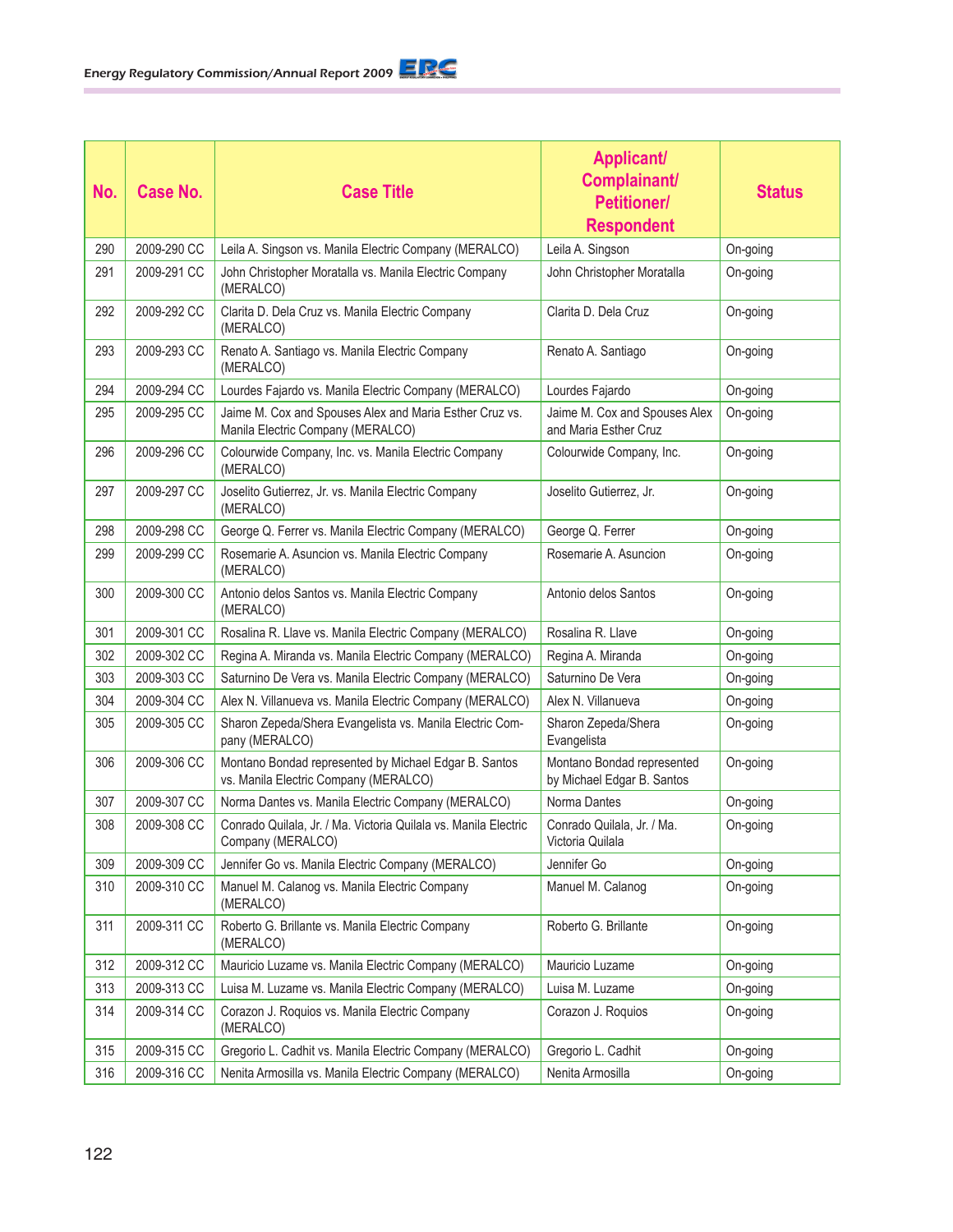| No. | <b>Case No.</b> | <b>Case Title</b>                                                | <b>Applicant/</b><br>Complainant/<br><b>Petitioner/</b><br><b>Respondent</b> | <b>Status</b> |
|-----|-----------------|------------------------------------------------------------------|------------------------------------------------------------------------------|---------------|
| 317 | 2009-317 CC     | Mildred M. Villanueva vs. Manila Electric Company<br>(MERALCO)   | Mildred M. Villanueva                                                        | On-going      |
| 318 | 2009-318 CC     | Cesario Capco vs. Manila Electric Company (MERALCO)              | Cesario Capco                                                                | On-going      |
| 319 | 2009-319 CC     | Emefredo Ingat vs. Manila Electric Company (MERALCO)             | Emefredo Ingat                                                               | On-going      |
| 320 | 2009-320 CC     | Errol L. Capala vs. Manila Electric Company (MERALCO)            | Errol L. Capala                                                              | On-going      |
| 321 | 2009-321 CC     | Dominga Escueta vs. Manila Electric Company (MERALCO)            | Dominga Escueta                                                              | On-going      |
| 322 | 2009-322 CC     | Arnel A. Alfonso vs. Manila Electric Company (MERALCO)           | Arnel A. Alfonso                                                             | On-going      |
| 323 | 2009-323 CC     | Imelda Reynolds vs. Manila Electric Company (MERALCO)            | Imelda Reynolds                                                              | On-going      |
| 324 | 2009-324 CC     | Milagros Labra vs. Manila Electric Company (MERALCO)             | Milagros Labra                                                               | On-going      |
| 325 | 2009-325 CC     | Rodolfo A. Bernardino vs. Manila Electric Company<br>(MERALCO)   | Rodolfo A. Bernardino                                                        | On-going      |
| 326 | 2009-326 CC     | Esperanza De Luna vs. Manila Electric Company<br>(MERALCO)       | Esperanza De Luna                                                            | On-going      |
| 327 | 2009-327 CC     | Loisa L. Banacia vs. Manila Electric Company (MERALCO)           | Loisa L. Banacia                                                             | On-going      |
| 328 | 2009-328 CC     | Lolita P. Corong vs. Manila Electric Company (MERALCO)           | Lolita P. Corong                                                             | On-going      |
| 329 | 2009-329 CC     | Joel Chua vs. Manila Electric Company (MERALCO)                  | Joel Chua                                                                    | On-going      |
| 330 | 2009-330 CC     | Genuino Ice Co., Inc. vs. Manila Electric Company<br>(MERALCO)   | Genuino Ice Co., Inc.                                                        | On-going      |
| 331 | 2009-331 CC     | Charlie G. Antonio vs. Manila Electric Company (MERALCO)         | Charlie G. Antonio                                                           | On-going      |
| 332 | 2009-332 CC     | Richard Sahagun vs. Manila Electric Company (MERALCO)            | Richard Sahagun                                                              | On-going      |
| 333 | 2009-333 CC     | Visitacion C. Gutierrez vs. Manila Electric Company<br>(MERALCO) | Visitacion C. Gutierrez                                                      | On-going      |
| 334 | 2009-334 CC     | Luz P. Francisco vs. Manila Electric Company (MERALCO)           | Luz P. Francisco                                                             | On-going      |
| 335 | 2009-335 CC     | Antonio Sobreviga vs. Manila Electric Company (MERALCO)          | Antonio Sobreviga                                                            | On-going      |
| 336 | 2009-336 CC     | Emmanuel Ines vs. Manila Electric Company (MERALCO)              | <b>Emmanuel Ines</b>                                                         | On-going      |
| 337 | 2009-337 CC     | Teddy De Luna vs. Manila Electric Company (MERALCO)              | Teddy De Luna                                                                | On-going      |
| 338 | 2009-338 CC     | Teddy De Luna vs. Manila Electric Company (MERALCO)              | Teddy De Luna                                                                | On-going      |
| 339 | 2009-339 CC     | Julita L. Tee vs. Manila Electric Company (MERALCO)              | Julita L. Tee                                                                | On-going      |
| 340 | 2009-340 CC     | Santiago P. Cariño vs. Manila Electric Company (MERALCO)         | Santiago P. Cariño                                                           | On-going      |
| 341 | 2009-341 CC     | Arnel P. Lim vs. Manila Electric Company (MERALCO)               | Arnel P. Lim                                                                 | On-going      |
| 342 | 2009-342 CC     | Antonio V. Caranto vs. Manila Electric Company (MERALCO)         | Antonio V. Caranto                                                           | On-going      |
| 343 | 2009-343 CC     | Ernesto S. Sajonia vs. Manila Electric Company (MERALCO)         | Ernesto S. Sajonia                                                           | On-going      |
| 344 | 2009-344 CC     | Benildo A. Mercado vs. Manila Electric Company<br>(MERALCO)      | Benildo A. Mercado                                                           | On-going      |
| 345 | 2009-345 CC     | Benildo A. Mercado vs. Manila Electric Company<br>(MERALCO)      | Benildo A. Mercado                                                           | On-going      |
| 346 | 2009-346 CC     | Benildo A. Mercado vs. Manila Electric Company<br>(MERALCO)      | Benildo A. Mercado                                                           | On-going      |
| 347 | 2009-347 CC     | Salvadora L. Visdal vs. Manila Electric Company<br>MERALCO)      | Salvadora L. Visdal                                                          | On-going      |
| 348 | 2009-348 CC     | Hilario T. Romero vs. Manila Electric Company (MERALCO)          | Hilario T. Romero                                                            | On-going      |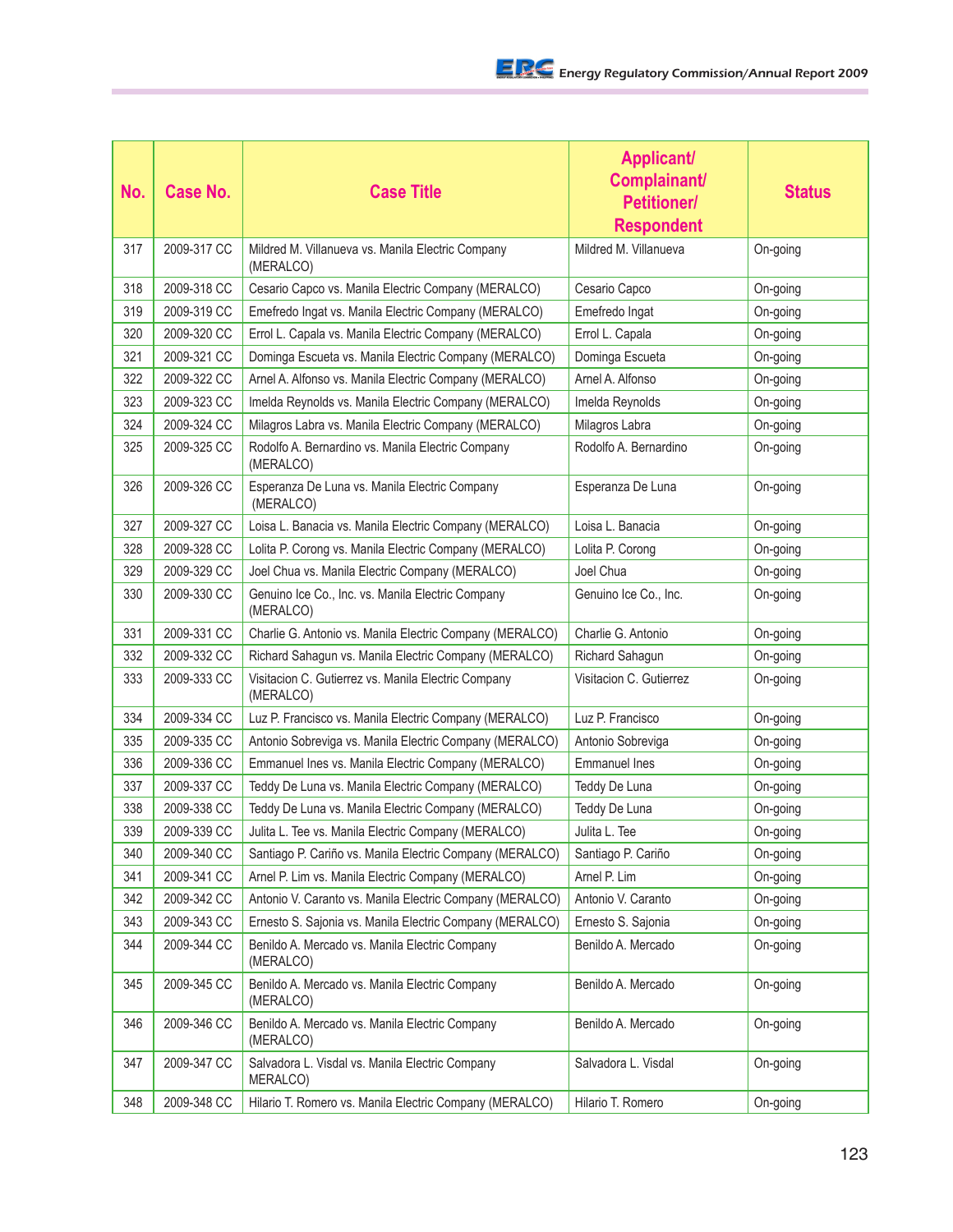| No. | Case No.    | <b>Case Title</b>                                                                     | <b>Applicant/</b><br>Complainant/<br><b>Petitioner/</b><br><b>Respondent</b> | <b>Status</b> |
|-----|-------------|---------------------------------------------------------------------------------------|------------------------------------------------------------------------------|---------------|
| 349 | 2009-349 CC | Simeon Pasamonte vs. Manila Electric Company<br>(MERALCO)                             | Simeon Pasamonte                                                             | On-going      |
| 350 | 2009-350 CC | Estrellina P. Tan vs. Manila Electric Company (MERALCO)                               | Estrellina P. Tan                                                            | On-going      |
| 351 | 2009-351 CC | Saludena A. Corpuz vs. Manila Electric Company<br>(MERALCO)                           | Saludena A. Corpuz                                                           | On-going      |
| 352 | 2009-352 CC | Patrick C. Sallilas vs. Manila Electric Company (MERALCO)                             | Patrick C. Sallilas                                                          | On-going      |
| 353 | 2009-353 CC | Spouses Pingol Marites/Renato Pingol vs. Manila Electric<br>Company (MERALCO)         | Spouses Pingol Marites/Renato<br>Pingol                                      | On-going      |
| 354 | 2009-354 CC | Roel C. Delgado vs. Manila Electric Company (MERALCO)                                 | Roel C. Delgado                                                              | On-going      |
| 355 | 2009-355 CC | Lolita L. Marcelino &/or Wesley L. Marcelino vs. Manila<br>Electric Company (MERALCO) | Lolita L. Marcelino &/or Wesley<br>L. Marcelino                              | On-going      |
| 356 | 2009-356 CC | Patricia Barbosa vs. Manila Electric Company (MERALCO)                                | Patricia Barbosa                                                             | On-going      |
| 357 | 2009-357 CC | Josefina Lucido vs. Manila Electric Company (MERALCO)                                 | Josefina Lucido                                                              | On-going      |
| 358 | 2009-358 CC | Josefina Lucido vs. Manila Electric Company (MERALCO)                                 | Josefina Lucido                                                              | On-going      |
| 359 | 2009-359 CC | Josefina Lucido vs. Manila Electric Company (MERALCO)                                 | Josefina Lucido                                                              | On-going      |
| 360 | 2009-360 CC | Rogelio Mancera vs. Manila Electric Company (MERALCO)                                 | Rogelio Mancera                                                              | On-going      |
| 361 | 2009-361 CC | Mauricio S. Balanday vs. Manila Electric Company<br>(MERALCO)                         | Mauricio S. Balanday                                                         | On-going      |
| 362 | 2009-362 CC | Melanie P. Reyes vs. Manila Electric Company (MERALCO)                                | Melanie P. Reyes                                                             | On-going      |
| 363 | 2009-363 CC | Ruben T. Grey vs. Manila Electric Company (MERALCO)                                   | Ruben T. Grey                                                                | On-going      |
| 364 | 2009-364 CC | Noel Delasan vs. Manila Electric Company (MERALCO)                                    | Noel Delasan                                                                 | On-going      |
| 365 | 2009-365 CC | Alfredo Dolatre vs. Manila Electric Company (MERALCO)                                 | Alfredo Dolatre                                                              | On-going      |
| 366 | 2009-366 CC | Maria T. Napoles vs. Manila Electric Company (MERALCO)                                | Maria T. Napoles                                                             | On-going      |
| 367 | 2009-367 CC | Ronnie Harvey F. Parawan vs. Manila Electric Company<br>(MERALCO)                     | Ronnie Harvey F. Parawan                                                     | On-going      |
| 368 | 2009-368 CC | A. Omar G. Arabia II vs. Manila Electric Company<br>(MERALCO)                         | A. Omar G. Arabia II                                                         | On-going      |
| 369 | 2009-369 CC | John Kenneth Virtusio vs. Manila Electric Company<br>(MERALCO)                        | John Kenneth Virtusio                                                        | On-going      |
| 370 | 2009-370 CC | Joseph Rosario vs. Manila Electric Company (MERALCO)                                  | Joseph Rosario                                                               | On-going      |
| 371 | 2009-371 CC | Roderic C. Miralles vs. Manila Electric Company (MERALCO)                             | Roderic C. Miralles                                                          | On-going      |
| 372 | 2009-372 CC | Cristina H. Salda vs. Manila Electric Company (MERALCO)                               | Cristina H. Salda                                                            | On-going      |
| 373 | 2009-373 CC | Loreto Gutierrez vs. Manila Electric Company (MERALCO)                                | Loreto Gutierrez                                                             | On-going      |
| 374 | 2009-374 CC | Bonifacio Formaran vs. Manila Electric Company<br>(MERALCO)                           | Bonifacio Formaran                                                           | On-going      |
| 375 | 2009-375 CC | Mariano Ongsiaco vs. Manila Electric Company (MERALCO)                                | Mariano Ongsiaco                                                             | On-going      |
| 376 | 2009-376 CC | Trina Rasinian/Arturo Damis vs. Manila Electric Company<br>(MERALCO)                  | Trina Rasinian/Arturo Damis                                                  | On-going      |
| 377 | 2009-377 CC | Joy Z. Ferre vs. Manila Electric Company (MERALCO)                                    | Joy Z. Ferre                                                                 | On-going      |
| 378 | 2009-378 CC | Bella Y. Amparo vs. Manila Electric Company (MERALCO)                                 | Bella Y. Amparo                                                              | On-going      |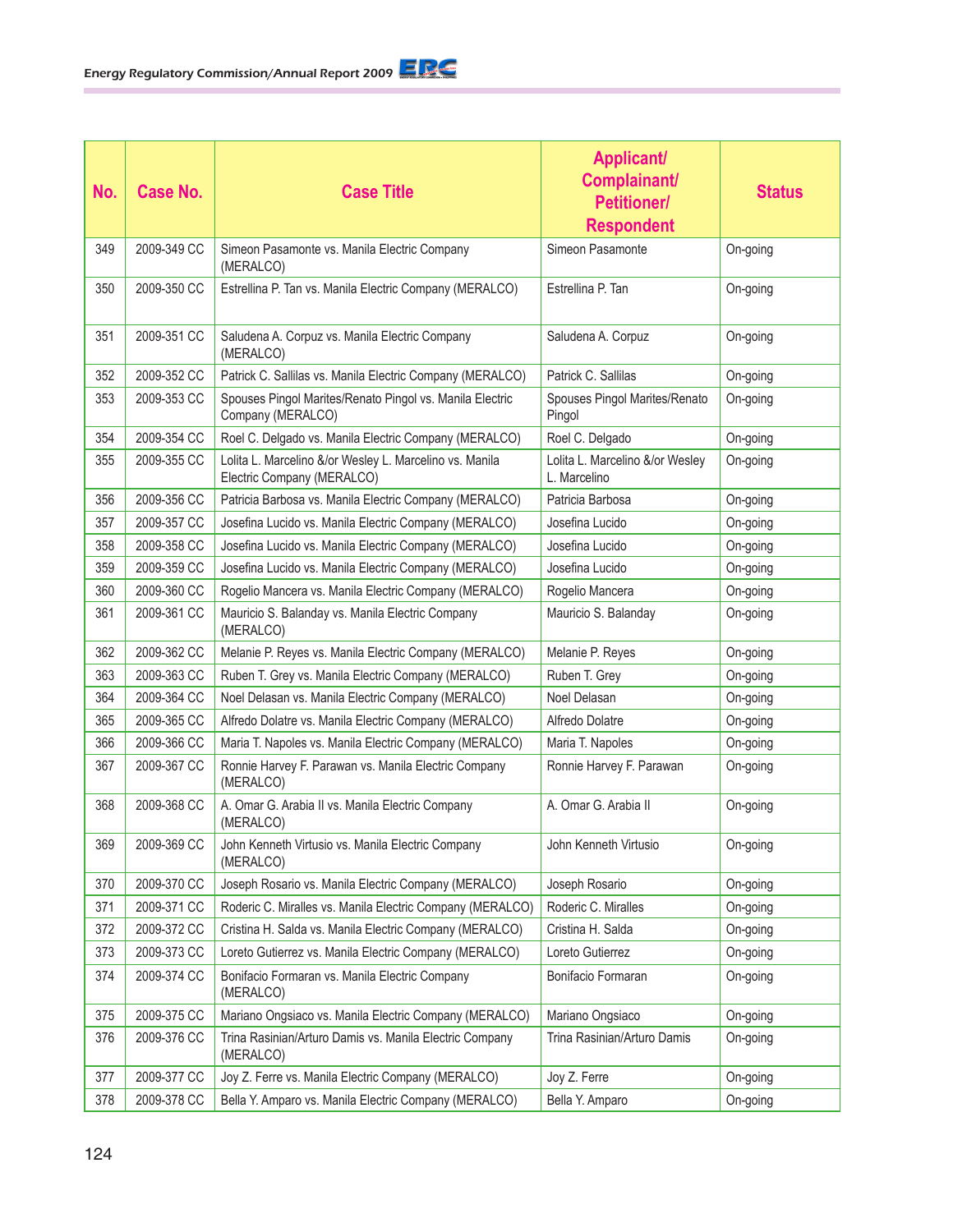| No. | Case No.    | <b>Case Title</b>                                                                                                | <b>Applicant/</b><br><b>Complainant/</b><br><b>Petitioner/</b><br><b>Respondent</b> | <b>Status</b> |
|-----|-------------|------------------------------------------------------------------------------------------------------------------|-------------------------------------------------------------------------------------|---------------|
| 379 | 2009-379 CC | Rodel Vicente Cruz and Leticia Peñanueva vs. Manila<br>Electric Company (MERALCO)                                | Rodel Vicente Cruz and Leticia<br>Peñanueva                                         | On-going      |
| 380 | 2009-380 CC | Herminigildo Laroa vs. Manila Electric Company (MERALCO)                                                         | Herminigildo Laroa                                                                  | On-going      |
| 381 | 2009-381 CC | Lerma M. Lazaro vs. Manila Electric Company (MERALCO)                                                            | Lerma M. Lazaro                                                                     | On-going      |
| 382 | 2009-382 CC | Hary Iguban Torrea vs. Manila Electric Company (MERALCO)                                                         | Hary Iguban Torrea                                                                  | On-going      |
| 383 | 2009-383 CC | Cesar Antonio V. Lanzuela and Noemi SB Lanzuela vs.<br>Camarines Sur II Electric Cooperative, Inc. (CASURECO II) | Cesar Antonio V. Lanzuela and<br>Noemi SB Lanzuela                                  | On-going      |
| 384 | 2009-384 CC | Anita Ong vs. Manila Electric Company (MERALCO)                                                                  | Anita Ong                                                                           | On-going      |
| 385 | 2009-385 CC | Corazon Domingo vs. Manila Electric Company (MERALCO)                                                            | Corazon Domingo                                                                     | On-going      |
| 386 | 2009-386 CC | Reynaldo Domingo vs. Manila Electric Company (MERALCO)                                                           | Reynaldo Domingo                                                                    | On-going      |
| 387 | 2009-387 CC | Dr. Nannette Santos Ng vs. Manila Electric Company<br>(MERALCO)                                                  | Dr. Nannette Santos Ng                                                              | On-going      |
| 388 | 2009-388 CC | Raymond R. Catral vs. Manila Electric Company (MERALCO)                                                          | Raymond R. Catral                                                                   | On-going      |
| 389 | 2009-389 CC | Godofredo Dar, Sr. vs. Manila Electric Company (MERALCO)                                                         | Godofredo Dar, Sr.                                                                  | On-going      |
| 390 | 2009-390 CC | Edgardo Paola Adamos vs. Manila Electric Company<br>(MERALCO)                                                    | Edgardo Paola Adamos                                                                | On-going      |
| 391 | 2009-391 CC | Maria Elisa Rosario Ochoa-Veloso vs. Manila Electric<br>Company (MERALCO)                                        | Maria Elisa Rosario Ochoa-<br>Veloso                                                | On-going      |
| 392 | 2009-392 CC | Angelita Morales vs. Manila Electric Company (MERALCO)                                                           | Angelita Morales                                                                    | On-going      |
| 393 | 2009-393 CC | Romulo D. Aterrado / Alejandra P. Aterrado vs. Manila Electric<br>Company (MERALCO)                              | Romulo D. Aterrado / Alejandra<br>P. Aterrado                                       | On-going      |
| 394 | 2009-394 CC | Francisco Nabaza vs. Manila Electric<br>Company (MERALCO)                                                        | Francisco Nabaza                                                                    | On-going      |
| 395 | 2009-395 CC | Teresita I. Mora vs. Manila Electric Company (MERALCO)                                                           | Teresita I. Mora                                                                    | On-going      |
| 396 | 2009-396 CC | Mateo Lopez vs. Manila Electric Company (MERALCO)                                                                | Mateo Lopez                                                                         | On-going      |
| 397 | 2009-397 CC | Dennis Rodriguez vs. Manila Electric<br>Company (MERALCO)                                                        | Dennis Rodriguez                                                                    | On-going      |
| 398 | 2009-398 CC | Maryann M. Tobias vs. Manila Electric<br>Company (MERALCO)                                                       | Maryann M. Tobias                                                                   | On-going      |
| 399 | 2009-399 CC | Ronald F. Del Rosario vs. Manila Electric Company<br>(MERALCO)                                                   | Ronald F. Del Rosario                                                               | On-going      |
| 400 | 2009-400 CC | Artemio Villaluz, Jr. vs. Manila Electric<br>Company (MERALCO) and James S. Co                                   | Artemio Villaluz, Jr.                                                               | On-going      |
| 401 | 2009-401 CC | Corazon M. Jalijali (SIN No. 466929301) vs. Manila Electric<br>Company (MERALCO)                                 | Corazon M. Jalijali<br>(SIN No. 466929301)                                          | On-going      |
| 402 | 2009-402 CC | Corazon M. Jalijali (SIN No. 466929401) vs. Manila Electric<br>Company (MERALCO)                                 | Corazon M. Jalijali<br>(SIN No. 466929401)                                          | On-going      |
| 403 | 2009-403 CC | Darwin J. Tamayo vs. Manila Electric<br>Company (MERALCO)                                                        | Darwin J. Tamayo                                                                    | On-going      |
| 404 | 2009-404 CC | Myrna B. Limun vs. Manila Electric Company (MERALCO)                                                             | Myrna B. Limun                                                                      | On-going      |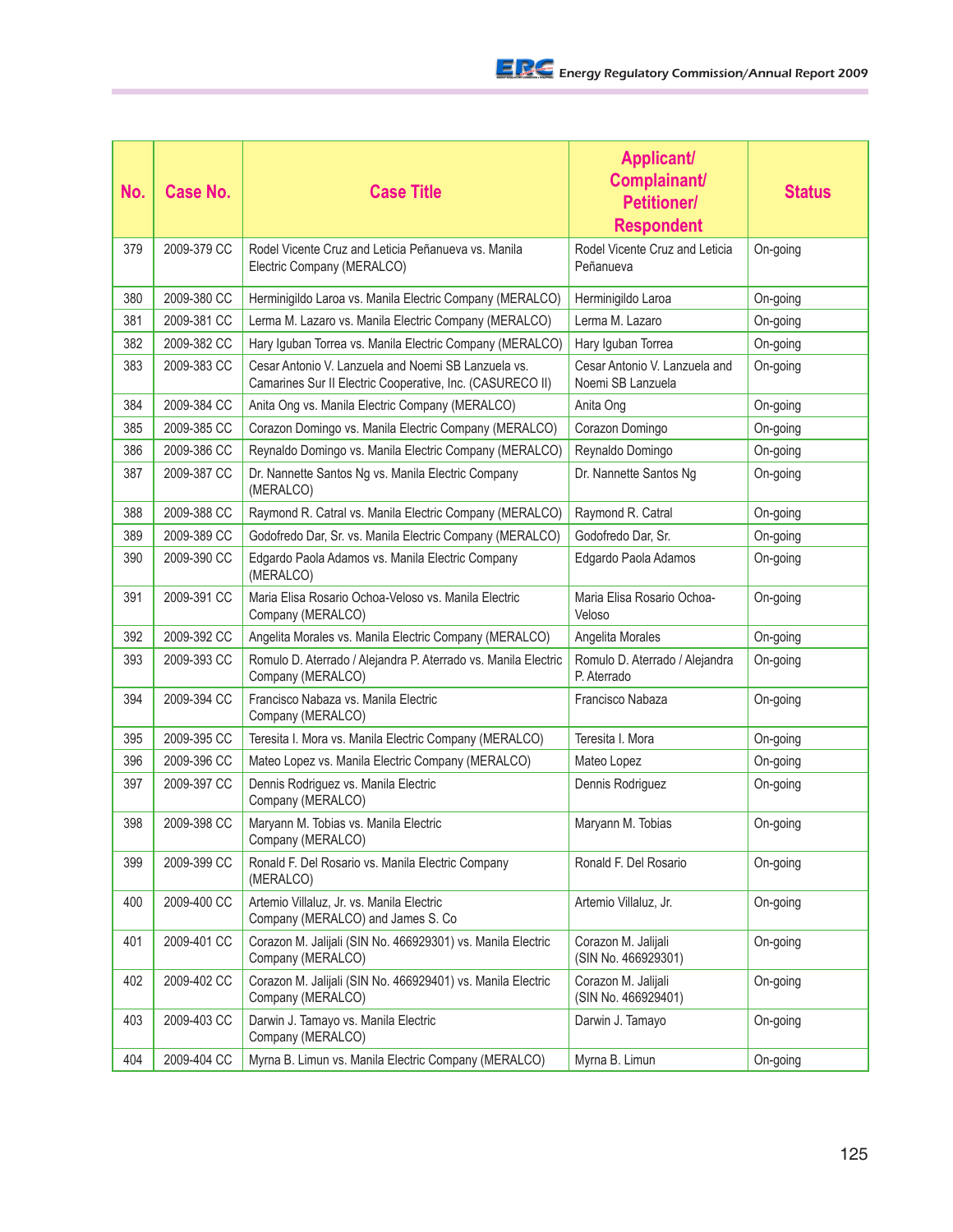| No. | Case No.    | <b>Case Title</b>                                                                                                                                            | <b>Applicant/</b><br>Complainant/<br><b>Petitioner/</b><br><b>Respondent</b>                                              | <b>Status</b> |
|-----|-------------|--------------------------------------------------------------------------------------------------------------------------------------------------------------|---------------------------------------------------------------------------------------------------------------------------|---------------|
| 405 | 2009-405 CC | Elena Y. Chua herein represented by her Attorney-In-Fact<br>James Y. Chua vs. Manila Electric Company (MERALCO)                                              | Elena Y. Chua herein repre-<br>sented by her Attorney-In-Fact<br>James Y. Chua                                            | On-going      |
| 406 | 2009-406 CC | Mr. Edward D. Francisco vs. Manila Electric Company<br>(MERALCO)                                                                                             | Mr. Edward D.<br>Francisco                                                                                                | On-going      |
| 407 | 2009-407 CC | Ma. Rhodora F. Luna vs. Manila Electric<br>Company (MERALCO) - Jaime Garvida, Jr.                                                                            | Ma. Rhodora F. Luna                                                                                                       | On-going      |
| 408 | 2009-408 CC | Wilfredo Natividad a.k.a Willy Natividad and Maria Almira<br>M. Natividad (representing deceased Esteban Natividad) vs.<br>Manila Electric Company (MERALCO) | Wilfredo Natividad a.k.a Willy<br>Natividad and Maria Almira<br>M. Natividad (representing<br>deceased Esteban Natividad) | On-going      |
| 409 | 2009-409 CC | Jaime Coralde, Jr. vs. Manila Electric<br>Company (MERALCO)                                                                                                  | Jaime Coralde Jr.                                                                                                         | On-going      |
| 410 | 2009-410 CC | John John Corotan vs. Manila Electric<br>Company (MERALCO)                                                                                                   | John John Corotan                                                                                                         | On-going      |
| 411 | 2009-411 CC | Devey Lopez vs. Manila Electric Company (MERALCO)                                                                                                            | Devey Lopez                                                                                                               | On-going      |
| 412 | 2009-412 CC | Esperanza Dimailig vs. Manila Electric<br>Company (MERALCO)                                                                                                  | Esperanza Dimailig                                                                                                        | On-going      |
| 413 | 2009-413 CC | Catherine M. Mati vs. Manila Electric<br>Company (MERALCO)                                                                                                   | Catherine M. Mati                                                                                                         | On-going      |
| 414 | 2009-414 CC | Milagros B. Casquio vs. Manila Electric<br>Company (MERALCO)                                                                                                 | Milagros B. Casquio                                                                                                       | On-going      |
| 415 | 2009-415 CC | Alexander Veneracion vs. Manila Electric Company<br>(MERALCO)                                                                                                | Alexander Veneracion                                                                                                      | On-going      |
| 416 | 2009-416 CC | Mary Ann D. Perez vs. Manila Electric<br>Company (MERALCO)                                                                                                   | Mary Ann D. Perez                                                                                                         | On-going      |
| 417 | 2009-417 CC | Alejandra B. Dominguez vs. Manila Electric Company<br>(MERALCO)                                                                                              | Alejandra B. Dominguez                                                                                                    | On-going      |
| 418 | 2009-418 CC | Candidato Laco vs. Manila Electric Company (MERALCO)                                                                                                         | Candidato Laco                                                                                                            | On-going      |
| 419 | 2009-419 CC | Rodigelio A. Lagancia (SIN No. 480556601) vs. Manila<br>Electric Company (MERALCO)                                                                           | Rodigelio A. Lagancia<br>(SIN No. 480556601)                                                                              | On-going      |
| 420 | 2009-420 CC | Rodigelio A. Lagancia (SIN No. 656134603) vs. Manila<br>Electric Company (MERALCO)                                                                           | Rodigelio A. Lagancia<br>(SIN No. 656134603)                                                                              | On-going      |
| 421 | 2009-421 CC | Porferia B. Salazar vs. Manila Electric<br>Company (MERALCO)                                                                                                 | Porferia B. Salazar                                                                                                       | On-going      |
| 422 | 2009-422 CC | Lilibeth E. Monforte vs. Manila Electric<br>Company (MERALCO)                                                                                                | Lilibeth E. Monforte                                                                                                      | On-going      |
| 423 | 2009-423 CC | Alfredo Salcedo, Jr. vs. Manila Electric<br>Company (MERALCO)                                                                                                | Alfredo Salcedo, Jr.                                                                                                      | On-going      |
| 424 | 2009-424 CC | Alfredo Salcedo, Jr. vs. Manila Electric<br>Company (MERALCO)                                                                                                | Alfredo Salcedo, Jr.                                                                                                      | On-going      |
| 425 | 2009-425 CC | Elena Peralta vs. Manila Electric Company (MERALCO)                                                                                                          | Elena Peralta                                                                                                             | On-going      |
| 426 | 2009-426 CC | Lara Ann Patinio vs. Manila Electric Company (MERALCO)                                                                                                       | Lara Ann Patinio                                                                                                          | On-going      |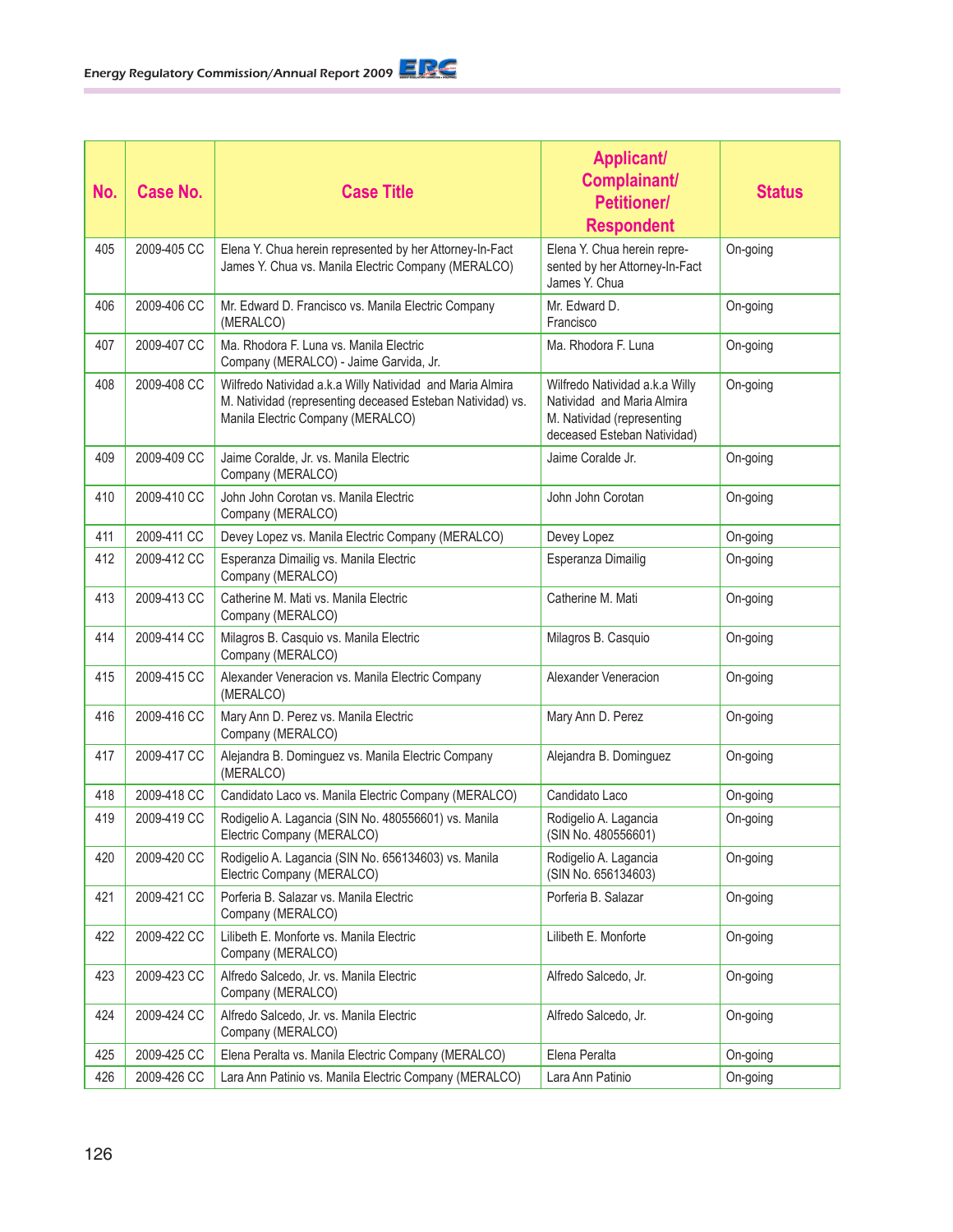| No. | <b>Case No.</b> | <b>Case Title</b>                                                                                | <b>Applicant/</b><br>Complainant/<br><b>Petitioner/</b><br><b>Respondent</b> | <b>Status</b> |
|-----|-----------------|--------------------------------------------------------------------------------------------------|------------------------------------------------------------------------------|---------------|
| 427 | 2009-427 CC     | Gold Triangle Properties, Inc. vs. Manila<br>Electric Company (MERALCO)                          | Gold Triangle Properties, Inc.                                               | On-going      |
| 428 | 2009-428 CC     | Fernando Manducdoc vs. Manila Electric Company<br>(MERALCO)                                      | Fernando Manducdoc                                                           | On-going      |
| 429 | 2009-429 CC     | Rosalina L. Lay vs. Manila Electric Company (MERALCO)                                            | Rosalina L. Lay                                                              | On-going      |
| 430 | 2009-430 CC     | Rosario B. Palapal vs. Manila Electric<br>Company (MERALCO)                                      | Rosario B. Palapal                                                           | On-going      |
| 431 | 2009-431 CC     | Arlen G. Buenvinuto vs. Manila Electric<br>Company (MERALCO)                                     | Arlen G. Buenvinuto                                                          | On-going      |
| 432 | 2009-432 CC     | Juanito J. Quirolgico vs. Manila Electric<br>Company (MERALCO)                                   | Juanito J. Quirolgico                                                        | On-going      |
| 433 | 2009-433 CC     | Lina Amante - Paz vs. Manila Electric<br>Company (MERALCO)                                       | Lina Amante - Paz                                                            | On-going      |
| 434 | 2009-434 CC     | Dlezalyn B. Viojan vs. Manila Electric<br>Company (MERALCO)                                      | Dlezalyn B. Viojan                                                           | On-going      |
| 435 | 2009-435 CC     | Ceasar So represented by Cerino So vs. Manila Electric<br>Company (MERALCO)                      | Ceasar So represented by<br>Cerino So                                        | On-going      |
| 436 | 2009-436 CC     | Ismael D. Sueno vs. South Cotabato I Electric Cooperative,<br>Inc. (SOCOTECO I)                  | Ismael D. Sueno                                                              | On-going      |
| 437 | 2009-437 CC     | Ana Liza Jimenez vs. Manila Electric Company (MERALCO)                                           | Ana Liza Jimenez                                                             | On-going      |
| 438 | 2009-438 CC     | Magdalena D. Melendez vs. Manila Electric Company<br>(MERALCO)                                   | Magdalena D. Melendez                                                        | On-going      |
| 439 | 2009-439 CC     | Graciel Siy vs. Manila Electric Company (MERALCO)                                                | <b>Graciel Siy</b>                                                           | On-going      |
| 440 | 2009-440 CC     | Rosalie Rueda vs. Manila Electric Company (MERALCO)                                              | Rosalie Rueda                                                                | On-going      |
| 441 | 2009-441 CC     | Manolito Gutierrez vs. Manila Electric<br>Company (MERALCO)                                      | <b>Manolito Gutierrez</b>                                                    | On-going      |
| 442 | 2009-442 CC     | Rosita L. Raguindin vs. Manila Electric<br>Company (MERALCO)                                     | Rosita L. Raguindin                                                          | On-going      |
| 443 | 2009-443 CC     | Lourdes Fascua vs. Manila Electric Company (MERALCO)                                             | Lourdes Fascua                                                               | On-going      |
| 444 | 2009-444 CC     | Catalino Cabardo vs. Manila Electric<br>Company (MERALCO)                                        | Catalino Cabardo                                                             | On-going      |
| 445 | 2009-445 CC     | Claribel T. Baesa vs. Manila Electric Company (MERALCO)                                          | Claribel T. Baesa                                                            | On-going      |
| 446 | 2009-446 CC     | Philippine School for Maritime and Medical Access, Inc. vs.<br>Manila Electric Company (MERALCO) | Philippine School for Maritime<br>and Medical Access, Inc.                   | On-going      |
| 447 | 2009-447 CC     | William G. Luena vs. Manila Electric Company (MERALCO)                                           | William G. Luena                                                             | On-going      |
| 448 | 2009-448 CC     | Estrellita D.R. Legaspi vs. Manila Electric Company<br>(MERALCO)                                 | Estrellita D.R. Legaspi                                                      | On-going      |
| 449 | 2009-449 CC     | Ira John C. Espinosa vs. Manila Electric<br>Company (MERALCO)                                    | Ira John C. Espinosa                                                         | On-going      |
| 450 | 2009-450 CC     | Victor Olayvar vs. Manila Electric Company (MERALCO)                                             | Victor Olayvar                                                               | On-going      |
| 451 | 2009-451 CC     | Mark Anthony Dizon vs. Manila Electric<br>Company (MERALCO)                                      | Mark Anthony Dizon                                                           | On-going      |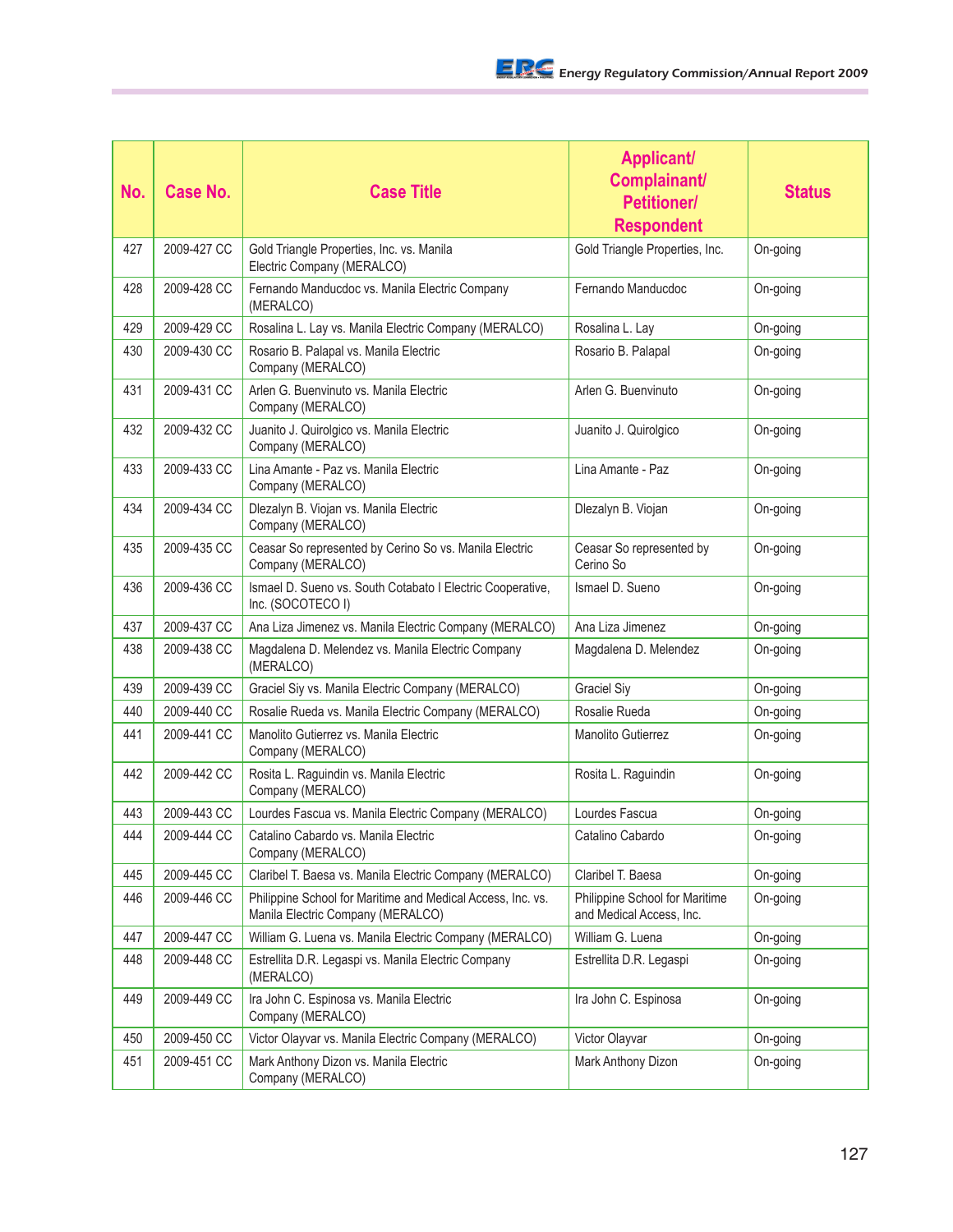| No. | Case No.    | <b>Case Title</b>                                                                                                                                                         | <b>Applicant/</b><br>Complainant/<br><b>Petitioner/</b><br><b>Respondent</b>                                             | <b>Status</b>                   |
|-----|-------------|---------------------------------------------------------------------------------------------------------------------------------------------------------------------------|--------------------------------------------------------------------------------------------------------------------------|---------------------------------|
| 452 | 2009-452 CC | Sr. Sto. Nino De Cebu Resources and Development Corp.<br>herein represented by its President, Guillermo C. Uy, Jr. vs.<br>Manila Electric Company (MERALCO)               | Sr. Sto. Nino De Cebu<br>Resources and Development<br>Corp. herein represented by its<br>President, Guillermo C. Uy, Jr. | On-going                        |
| 453 | 2009-453 CC | Ronald A. Cruz vs. Manila Electric Company (MERALCO)                                                                                                                      | Ronald A. Cruz                                                                                                           | On-going                        |
| 454 | 2009-454 CC | Citystate Centre Condominium Corp. represented by Ricky<br>M. Abuyuan vs. Manila Electric Company (MERALCO)                                                               | Citystate Centre Condominium<br>Corp. represented by Ricky M.<br>Abuyuan                                                 | On-going                        |
| 455 | 2009-455 CC | Perfecto C. Tobias, Jr. vs. Manila Electric Company<br>(MERALCO)                                                                                                          | Perfecto C. Tobias, Jr.                                                                                                  | On-going                        |
| 456 | 2009-456 CC | Lucio Lazaro represented by his Attorney-in-Fact Armando<br>Razonable vs. Manila Electric Company (MERALCO)                                                               | Lucio Lazaro represented by<br>his Attorney-in-Fact Armando<br>Razonable                                                 | On-going                        |
| 457 | 2009-457 CC | Vicente L. Obejas vs. Manila Electric Company (MERALCO)                                                                                                                   | Vicente L. Obejas                                                                                                        | On-going                        |
| 458 | 2009-458 CC | Nancy Balgos vs. Manila Electric Company (MERALCO)                                                                                                                        | Nancy Balgos                                                                                                             | On-going                        |
| 459 | 2009-459 CC | Quirino Critica vs. Manila Electric Company (MERALCO)                                                                                                                     | Quirino Critica                                                                                                          | On-going                        |
| 460 | 2009-460 CC | Spouses Mike Cortez and Joy Cortez vs. Manila Electric<br>Company (MERALCO)                                                                                               | Spouses Mike Cortez and Joy<br>Cortez                                                                                    | On-going                        |
| 461 | 2009-461 CC | Marites Labarias vs. Manila Electric Company (MERALCO)                                                                                                                    | <b>Marites Labarias</b>                                                                                                  | On-going                        |
| 462 | 2009-462 CC | Carolina Facundo vs. Manila Electric<br>Company (MERALCO)                                                                                                                 | Carolina Facundo                                                                                                         | On-going                        |
| 463 | 2009-463 CC | Johnny Ting vs. Manila Electric Company (MERALCO)                                                                                                                         | Johnny Ting                                                                                                              | On-going                        |
| 464 | 2009-464 CC | Celia Eusebio Ambion/Ronnie Javier Ambion vs. Manila<br>Electric Company (MERALCO)                                                                                        | Celia Eusebio Ambion/Ronnie<br>Javier Ambion                                                                             | On-going                        |
| 465 | 2009-465 CC | Lolita Obnamia vs. Manila Electric Company (MERALCO)                                                                                                                      | Lolita Obnamia                                                                                                           | On-going                        |
| 466 | 2009-466 CC | Rosita Santiago - Espiritu vs. Manila Electric Company<br>(MERALCO) - Marikina Business Center                                                                            | Rosita Santiago - Espiritu                                                                                               | On-going                        |
| 467 | 2009-467 CC | Wilfredo T. Garcia and Ricardo A. Morales vs. Manila Electric<br>Company (MERALCO)                                                                                        | Wilfredo T. Garcia and Ricardo<br>A. Morales                                                                             | On-going                        |
| 468 | 2009-001 MC | In the Matter of the Application for the<br>Approval of the Tacurong - Kalamansig 69 KV Line Project,<br>with Prayer for Issuance of Provisional Authority                | National Transmission<br>Corporation (TRANSCO)                                                                           | On-going                        |
| 469 | 2009-002 MC | In the Matter of the Petition for Dispute<br>Resolution                                                                                                                   | Southern Philippines Power<br>Corporation (SPPC) and<br>National Power Corporation<br>(NPC)                              | On-going                        |
| 470 | 2009-003 MC | In the Matter of the Application for Approval of Major Electric<br>Distribution Capital Projects CY2009 within Franchise Area,<br>with Prayer for a Provisional Authority | Bohol Light Company, Inc.<br>(BLCI)                                                                                      | Decision dated May<br>25, 2009. |
| 471 | 2009-004 MC | Manuel Lamata versus Negros Occidental Electric<br>Cooperative, Inc. (NOCECO) and Dream Makers Reality<br>and Consultancy, Inc.                                           | Manuel Lamata                                                                                                            | On-going                        |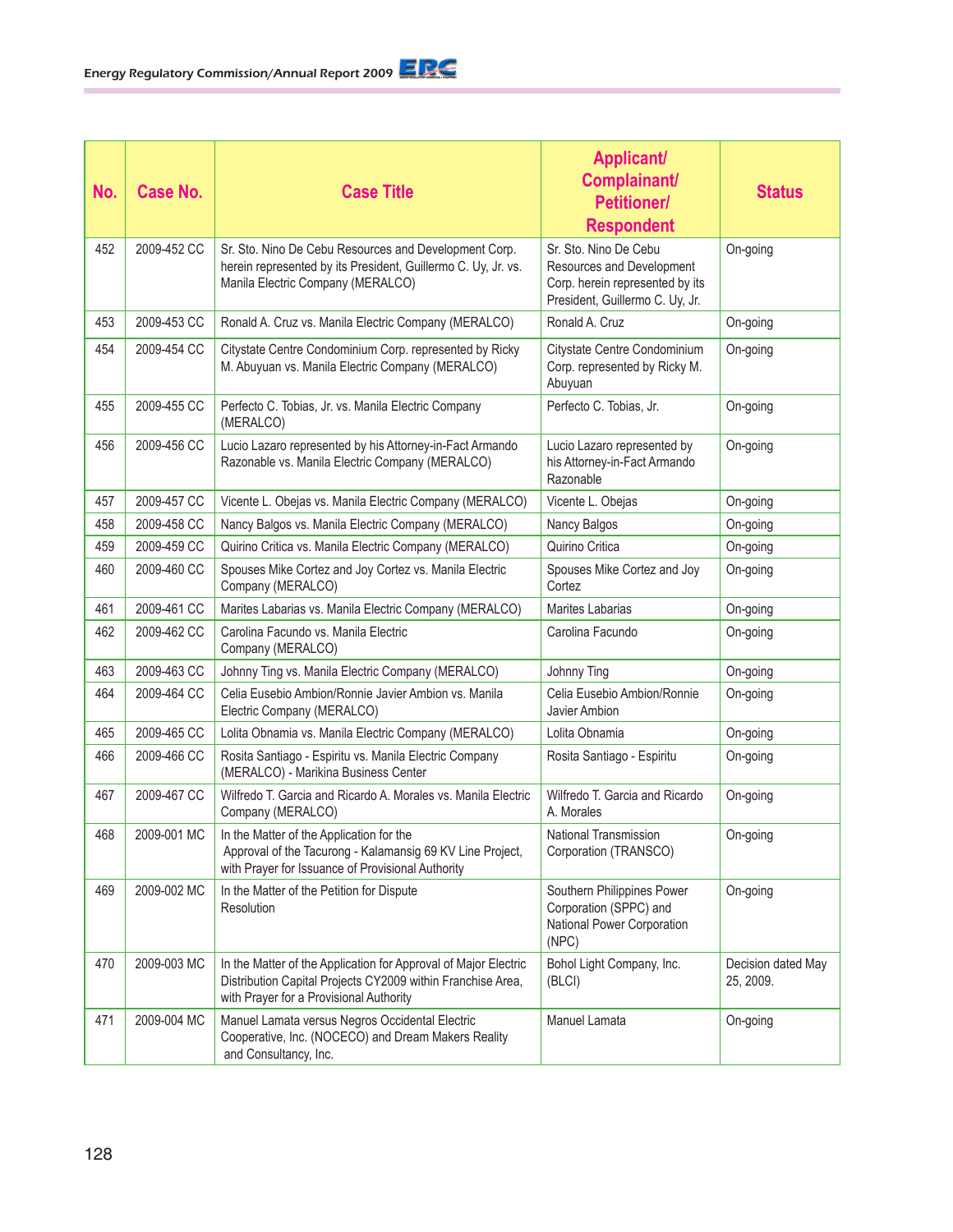| No. | <b>Case No.</b> | <b>Case Title</b>                                                                                                                                                                                                                                                                                                                           | <b>Applicant/</b><br>Complainant/<br><b>Petitioner/</b><br><b>Respondent</b>                                                                                                                                    | <b>Status</b>                         |
|-----|-----------------|---------------------------------------------------------------------------------------------------------------------------------------------------------------------------------------------------------------------------------------------------------------------------------------------------------------------------------------------|-----------------------------------------------------------------------------------------------------------------------------------------------------------------------------------------------------------------|---------------------------------------|
| 472 | 2009-005 MC     | In the Matter of the Petition of Gallintina Industrial<br>Corporacion (Gallintina) for the Approval of Direct Energy<br>Connection to the National Power Corporation (NPC) through<br>the National Transmission Corporation (TRANSCO) in<br>Accordance with ERC Resolution No. 48, Series of 2006, with<br>Prayer for Provisional Authority | Gallintina Industria Corporacion<br>(Gallintina) and Camarines Sur<br>Il Electric Cooperative, Inc.<br>(CASURECO II), National Power<br>Corporation (NPC) and National<br>Transmission<br>Corporation (TRANSCO) | Decision dated<br>November 3, 2009.   |
| 473 | 2009-006 MC     | In the Matter of the Application for the Approval of the Sale<br>of Various Subtransmission Lines/Assets of the National<br>Transmission Corporation (TRANSCO) to the Cebu II<br>Electric Cooperative, Inc. (CEBECO II) as Covered by a<br>Lease of Purchase Agreement                                                                      | National Transmission<br>Corporation (TRANSCO) and<br>Cebu II Electric Cooperative,<br>Inc. (CEBECO II)                                                                                                         | On-going                              |
| 474 | 2009-007 MC     | In the Matter of the Application for the Approval of Emergency<br>Capital Projects - re: Emergency Construction of 10 MVA<br>Power Substation at Balamban, Cebu, and the<br>Construction of 69 KV Subtransmission Line and 13.2 Double<br>Circuit Distribution Lines and Acquisition of Logistical<br>Support Equipment                     | Cebu III Electric<br>Cooperative, Inc.<br>(CEBECO III)                                                                                                                                                          | Decision dated June<br>15, 2009.      |
| 475 | 2009-008 MC     | In the Matter of the Application for Approval of Capital<br>Projects in Accordance with the Provisions of R.A. No. 9136<br>and the Guidelines to Govern the Submission, Evaluation,<br>and Approval of Electric Capital Projects, with Prayer for Issu-<br>ance of Provisional Authority                                                    | Surigao del Norte<br>Electric Cooperative, Inc.<br>(SURNECO)                                                                                                                                                    | Decision dated<br>September 29, 2009. |
| 476 | 2009-009 MC     | In the Matter of the Application for Approval of Capital<br>Projects in Accordance with the Provisions of R.A. No. 9136<br>and the Guidelines to Govern the Submission, Evaluation,<br>and Approval of Electric Capital Projects, with Prayer for<br><b>Issuance of Provisional Authority</b>                                               | Siargao Island Electric<br>Cooperative, Inc. (SIARELCO)                                                                                                                                                         | Decision dated<br>September 9, 2009.  |
| 477 | 2009-010 MC     | In the Matter of the Application for Approval of Capital<br>Projects in Accordance with the Provisions of R.A. No. 9136<br>and the Guidelines to Govern the Submission, Evaluation,<br>and Approval of Electric Capital Projects, with Prayer for<br><b>Issuance of Provisional Authority</b>                                               | Dinagat Island Electric<br>Cooperative, Inc. (DIELCO)                                                                                                                                                           | Decision dated<br>September 9, 2009.  |
| 478 | 2009-011 MC     | In the Matter of the Application for the Approval of the Sale of<br>Various Subtransmission Lines/Assets of the National Trans-<br>mission Corporation (TRANSCO) to the Sorsogon I Electric<br>Cooperative, Inc. (SORECO I ) as Covered by a Lease of<br>Purchase Agreement                                                                 | National Transmission<br>Corporation (TRANSCO) and<br>Sorsogon I Electric Cooperative,<br>Inc. (SORECO I)                                                                                                       | On-going                              |
| 479 | 2009-012 MC     | In the Matter of the Petition for Approval of the Conversion<br>of National Transmission Corporation (TRANSCO) 69 KV<br>Wright-Taft-Borongan-Buenavista Subtransmission<br>Assets to Transmission Assets, with Prayer for Provisional<br>Authority                                                                                          | Eastern Samar Electric<br>Cooperative, Inc.<br>(ESAMELCO) and<br>National Transmission<br>Corporation (TRANSCO)                                                                                                 | On-going                              |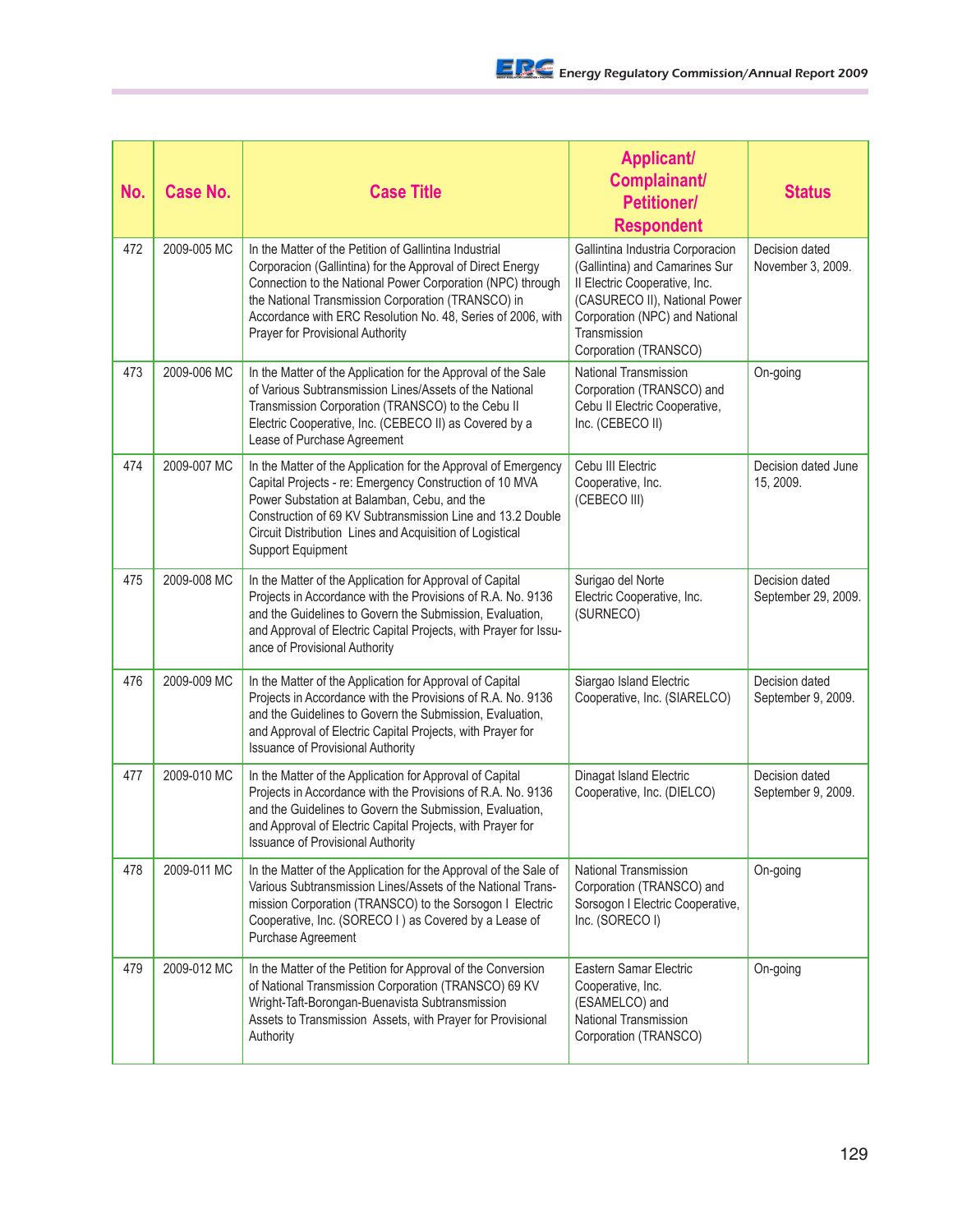| No. | <b>Case No.</b> | <b>Case Title</b>                                                                                                                                                                                                                                                                                                   | <b>Applicant/</b><br>Complainant/<br><b>Petitioner/</b><br><b>Respondent</b>                                             | <b>Status</b>                                            |
|-----|-----------------|---------------------------------------------------------------------------------------------------------------------------------------------------------------------------------------------------------------------------------------------------------------------------------------------------------------------|--------------------------------------------------------------------------------------------------------------------------|----------------------------------------------------------|
| 480 | 2009-013 MC     | In the Matter of the Application for Authority to Implement a<br>Contingency Capital Expenditure Project Consisting of Pole<br>and Line Relocation Affected by Road Widening                                                                                                                                        | Bohol I Electric Cooperative, Inc.<br>(BOHECO I)                                                                         | Decision dated July<br>20, 2009.                         |
| 481 | 2009-014 MC     | In the Matter of the Violation of ERC Orders, Rules and<br>Regulations (Operating an Electricity Distribution System<br>Without a Certificate of Public Convenience and Necessity<br>[CPCN])                                                                                                                        | Iligan Light and Power, Inc.<br>(ILPI)                                                                                   | On-going                                                 |
| 482 | 2009-015 MC     | In the Matter of the Application for the Approval of the Lease<br>Purchase Agreement dated September 21, 2006 between<br>the National Power Corporation (NPC) represented by the<br>National Transmission Corporation (TRANSCO) and Leyte<br>Il Electric Cooperative, Inc. (LEYECO II) of Subtransmission<br>Assets | Leyte II Electric<br>Cooperative, Inc.<br>(LEYECO II)                                                                    | Order dated March<br>2, 2009. The case<br>was dismissed. |
| 483 | 2009-016 MC     | In the Matter of the Application for the Approval of the Sale of<br>Various Subtransmission Lines/Assets of the National Trans-<br>mission Corporation (TRANSCO) to the Cagayan Electric<br>Power and Light Company, Inc. (CEPALCO) as Covered by<br>a Contract to Sell                                             | <b>National Transmission</b><br>Corporation (TRANSCO) and<br>Cagayan Electric Power and<br>Light Company, Inc. (CEPALCO) | On-going                                                 |
| 484 | 2009-017 MC     | In the Matter of the Violation of ERC Orders, Rules and<br>Regulations (Implementing Capital Project without Prior<br>Approval from the Commission [ERC Case No. 2008-<br>066MC])                                                                                                                                   | Cotabato Electric<br>Cooperative, Inc.<br>(COTELCO)                                                                      | On-going                                                 |
| 485 | 2009-018 MC     | In the Matter of the Violation of ERC Orders, Rules and<br>Regulations (Failure to Implement Energy Regulatory<br>Commission's Order on Purchased Power Adjustment [PPA])                                                                                                                                           | Cabanatuan Electric Corporation<br>(CELCOR)                                                                              | Decision dated June<br>22, 2009.                         |
| 486 | 2009-019 MC     | In the Matter of the Violation of ERC Orders, Rules and<br>Regulations (Failure to Implement Energy Regulatory<br>Commission's Order on Purchased Power Adjustment [PPA])                                                                                                                                           | <b>Batangas II Electric</b><br>Cooperative, Inc.<br>(BATELEC II)                                                         | On-going                                                 |
| 487 | 2009-020 MC     | In the Matter of the Violation of ERC Orders, Rules and<br>Regulations (Failure to Implement Energy Regulatory<br>Commission's Order on Purchased Power Adjustment [PPA])                                                                                                                                           | South Cotabato II Electric<br>Cooperative, Inc.<br>(SOCOTECO II)                                                         | On-going                                                 |
| 488 | 2009-021 MC     | In the Matter of the Violation of ERC Orders, Rules and<br>Regulations (For Erroneously Implementing the PPA Refund<br>Order of the Commission dated May 25, 2005)                                                                                                                                                  | <b>Ilocos Norte Electric</b><br>Cooperative, Inc. (INEC)                                                                 | On-going                                                 |
| 489 | 2009-022 MC     | In the Matter of the Violation of ERC Orders, Rules and<br>Regulations (Implementing Capital Project without Prior Ap-<br>proval from the Commission [ERC Case No. 2007-102 RC])                                                                                                                                    | Aklan Electric Cooperative, Inc.<br>(AKELCO)                                                                             | Decision dated May<br>29, 2009.                          |
| 490 | 2009-023 MC     | In the Matter of the Violation of ERC Orders, Rules and<br>Regulations (Failure to Implement On Time the Final Rate<br>Reduction due to Loan Condonation)                                                                                                                                                           | <b>Benguet Electric</b><br>Cooperative, Inc.<br>(BENECO)                                                                 | Decision dated July<br>15, 2009.                         |
| 491 | 2009-024 MC     | In the Matter of the Violation of ERC Orders, Rules and<br>Regulations (Failure to Implement On Time the Final Rate<br>Reduction due to Loan Condonation)                                                                                                                                                           | Nueva Ecija II Electric<br>Cooperative, Inc.<br>(NEECO II)                                                               | Decision dated June<br>26, 2009.                         |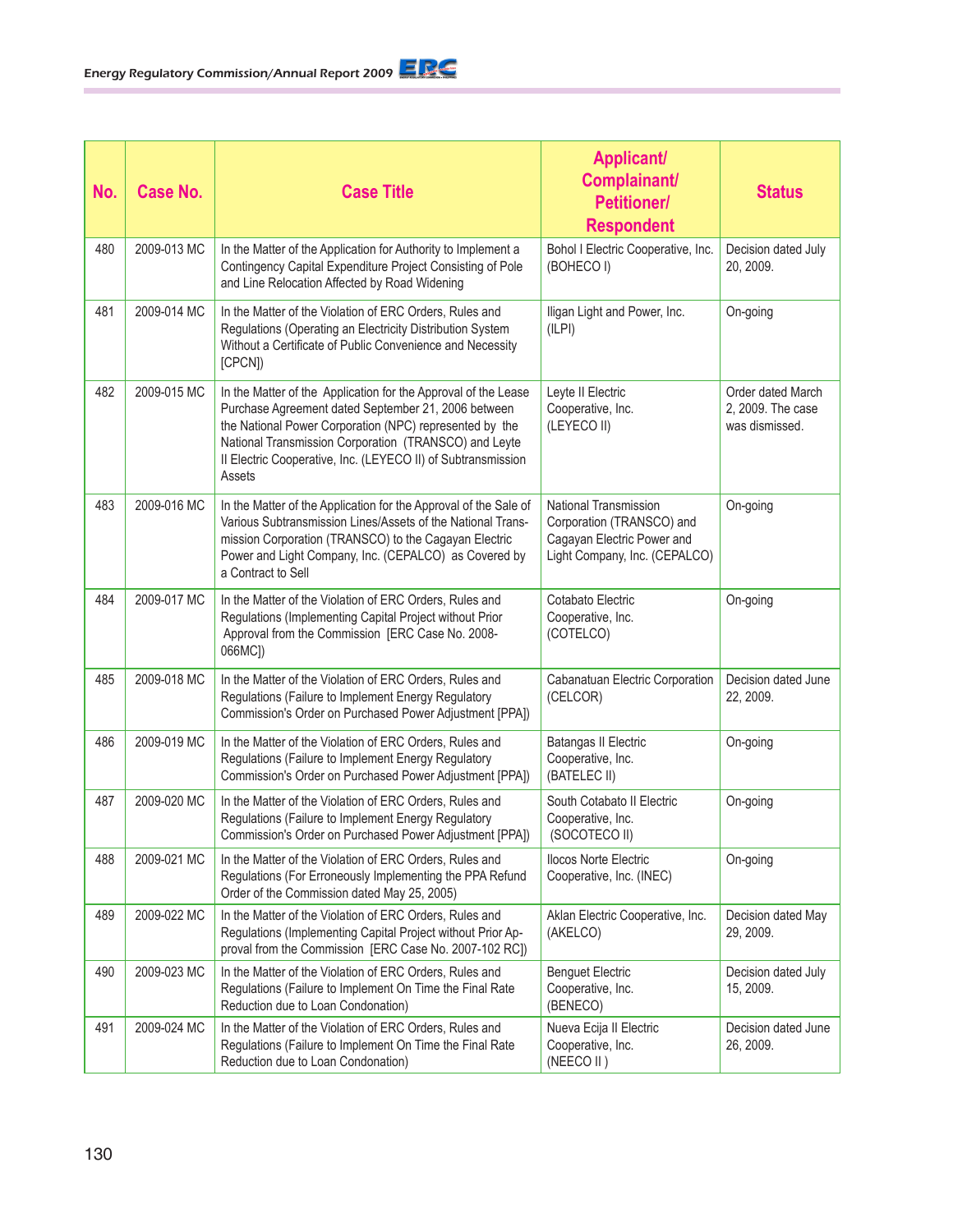| No. | <b>Case No.</b> | <b>Case Title</b>                                                                                                                                                                                                                                                                             | <b>Applicant/</b><br>Complainant/<br><b>Petitioner/</b><br><b>Respondent</b>                                                                                                                                      | <b>Status</b>                                                |
|-----|-----------------|-----------------------------------------------------------------------------------------------------------------------------------------------------------------------------------------------------------------------------------------------------------------------------------------------|-------------------------------------------------------------------------------------------------------------------------------------------------------------------------------------------------------------------|--------------------------------------------------------------|
| 492 | 2009-025 MC     | In the Matter of the Violation of ERC Orders, Rules and<br>Regulations (Failure to Implement On Time the Final Rate<br>Reduction due to Loan Condonation)                                                                                                                                     | Pampanga III Electric<br>Cooperative, Inc.<br>(PELCO III)                                                                                                                                                         | On-going                                                     |
| 493 | 2009-026 MC     | In the Matter of the Violation of ERC Orders, Rules and<br>Regulations (Failure to Implement On Time the Final Rate<br>Reduction due to Loan Condonation)                                                                                                                                     | Zambales II Electric<br>Cooperative, Inc.<br>(ZAMECO II)                                                                                                                                                          | On-going                                                     |
| 494 | 2009-027 MC     | In the Matter of the Violation of ERC Orders, Rules and<br>Regulations (Implementation of 5% Surcharge on Unpaid<br>Bills without Prior Approval from the Commission)                                                                                                                         | Leyte V Electric<br>Cooperative, Inc.<br>(LEYECOV)                                                                                                                                                                | On-going                                                     |
| 495 | 2009-028 MC     | In the Matter of the Violation of ERC Orders, Rules and<br>Regulations (Failure to Comply with Article No. 16 of the<br>Magna Carta for Residential Customers: Right to a<br>Transparent Billing)                                                                                             | Leyte V Electric Cooperative,<br>Inc. (LEYECOV)                                                                                                                                                                   | Decision dated July<br>15, 2009. The case<br>was exonerated. |
| 496 | 2009-029 MC     | Petition to Set Aside DWSA Charges, with Prayer for<br>Imposition of Sanctions Application for Cease and Desist<br>Order                                                                                                                                                                      | Megapack Container<br>Corporation, National Power<br>Corporation (NPC) and Power<br>Sector Assets and Liabilities<br>Management Corporation<br>(PSALM)                                                            | On-going                                                     |
| 497 | 2009-030 MC     | In the Matter of the Application for the Approval of the<br>Major Capital Project for the Construction of One (1) 5 MVA<br>Substation at Aliaga, Nueva Ecija, with Prayer for Provisional<br>Authority                                                                                        | Nueva Ecija II Electric<br>Cooperative, Inc. - Area 1<br>(NEECO II - Area 1)                                                                                                                                      | Decision dated<br>November 3, 2009.                          |
| 498 | 2009-031 MC     | In the Matter of the Application for Approval of Capital<br>Projects in Accordance with the Provisions of R.A. No. 9136<br>and the Guidelines to Govern the Submission, Evaluation,<br>and Approval of Electric Capital Projects, with Prayer for<br><b>Issuance of Provisional Authority</b> | Pampanga I Electric<br>Cooperative, Inc.<br>(PELCOI)                                                                                                                                                              | Decision dated<br>August 3, 2009.                            |
| 499 | 2009-032 MC     | In the Matter of the Application for Direct Connection with the<br>National Power Corporation (NPC) and the National<br>Transmission Corporation (TRANSCO), with Prayer for<br>Provisional Authority and Issuance of a Temporary Mandatory<br>Order and/or a Writ of Preliminary Injunction   | Philippine Hydro Incorporated<br>(PHI), National Power<br>Corporation (NPC), National<br><b>Transmission Corporation</b><br>(TRANSCO), and Manila<br>Electric Company (MERALCO)                                   | On-going                                                     |
| 500 | 2009-033 MC     | For: Injunction with Application for a Temporary Restraining<br>Order, Writ of Preliminary Injunction and/or Writ of Preliminary<br>Mandatory Injunction                                                                                                                                      | Victor V. Mogueis and Ticao<br>Island Electric Cooperative, Inc.<br>(TICELCO) represented herein<br>by Edgar G. Barrun and National<br>Power Corporatin (NPC) and/or<br>any of its Agents or Representa-<br>tives | On-going                                                     |
| 501 | 2009-034 MC     | In the Matter of the Violation of ERC Orders, Rules and<br>Regulations (Implementing Capital Project without prior<br>Approval from the Commission)                                                                                                                                           | South Cotabato I Electric<br>Cooperative, Inc.<br>(SOCOTECO I)                                                                                                                                                    | On-going                                                     |
| 502 | 2009-035 MC     | In the Matter of the Violation of ERC Orders, Rules and<br>Regulations                                                                                                                                                                                                                        | Pampanga I Electric<br>Cooperative, Inc. (PELCO I)<br>and National Power Corporation<br>(NPC)                                                                                                                     | On-going                                                     |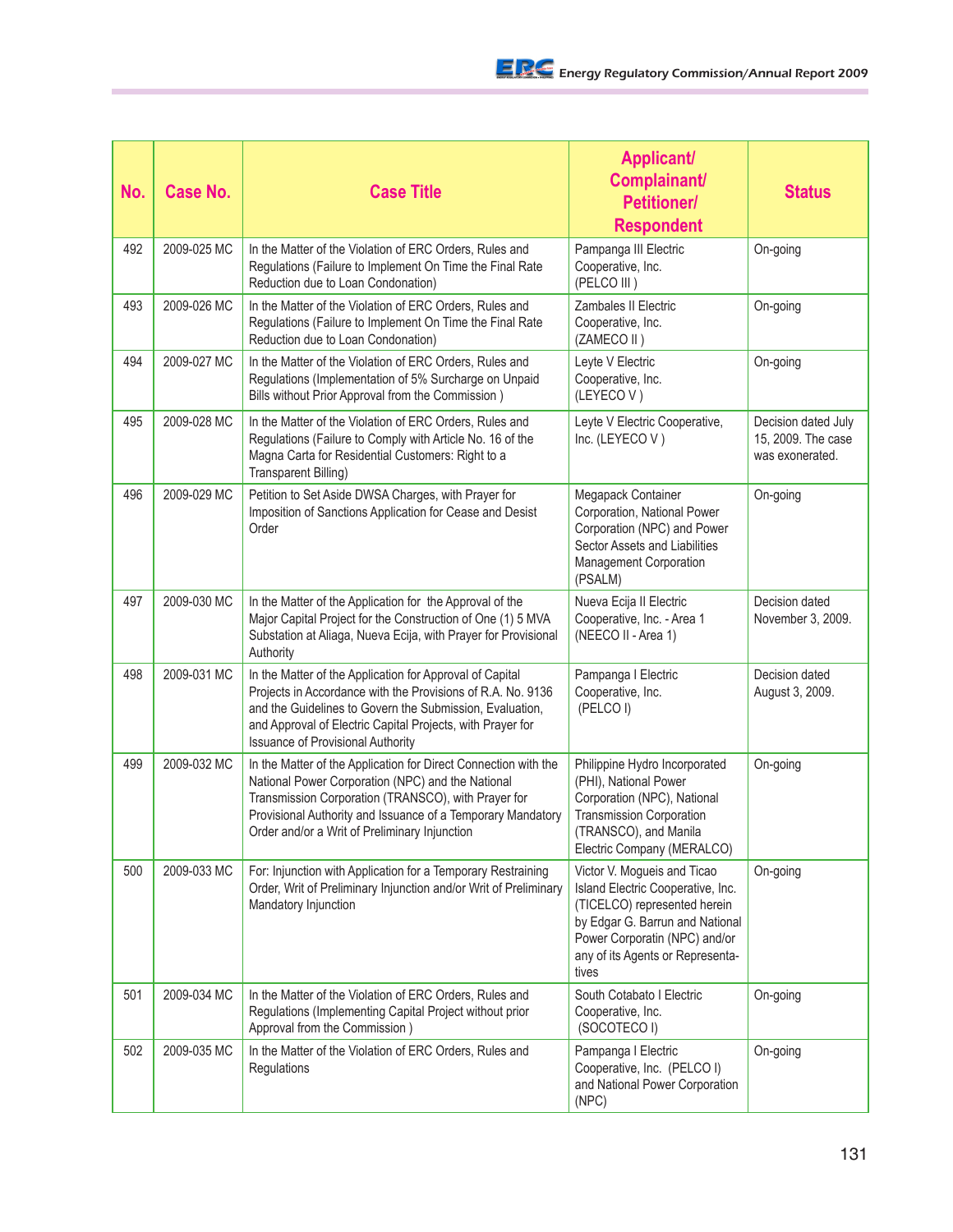| No. | <b>Case No.</b> | <b>Case Title</b>                                                                                                                                                                                                                                                                                                                                                                       | <b>Applicant/</b><br>Complainant/<br><b>Petitioner/</b><br><b>Respondent</b>                   | <b>Status</b>                                                             |
|-----|-----------------|-----------------------------------------------------------------------------------------------------------------------------------------------------------------------------------------------------------------------------------------------------------------------------------------------------------------------------------------------------------------------------------------|------------------------------------------------------------------------------------------------|---------------------------------------------------------------------------|
| 503 | 2009-036 MC     | In the Matter of the Application for the Approval of the Sale of<br>Various Subtransmission Lines/Assets of the National<br>Transmission Corporation (TRANSCO) to Lima Utilities<br>Corporation (LUC) as Covered by a Contracts to Sell, with<br>Prayer for Provisional Authority                                                                                                       | <b>National Transmission</b><br>Corporation (TRANSCO) and<br>Lima Utilities Corporation (LUC)  | Order dated May<br>11, 2009. The case<br>was provisionally<br>authorized. |
| 504 | 2009-037 MC     | In the Matter of the Violation of ERC Orders, Rules and<br>Regulations (Implementing Capital Project Without Prior<br>Approval from the Commission [ERC Case NO. 2008-079<br>MC <sub>I</sub> )                                                                                                                                                                                          | Zamboanga City Electric<br>Cooperative, Inc.<br>(ZAMCELCO)                                     | On-going                                                                  |
| 505 | 2009-038 MC     | In the Matter of the Application for the Approval of Major<br>Capital Project - Re: Construction of 10 MVA San Jose<br>Substation and Authority to Secure Loan Amounting to<br>Twenty Four Million One Hundred Twenty Six Thousand<br>Eight Hundred Fifty Pesos (PhP 24,126,850.00) from the<br>National Electrification Administration (NEA), with Prayer for<br>Provisional Authority | Zamboanga del Sur I Electric<br>Cooperative, Inc.<br>(ZAMSURECO I)                             | On-going                                                                  |
| 506 | 2009-039 MC     | In the Matter of the Violation of ERC Orders, Rules and<br>Regulations (Inclusion of Energy Conversion Agreement Cost<br>in the Retail Rates without prior Approval from the<br>Commission)                                                                                                                                                                                             | Occidental Mindoro Electric<br>Cooperative, Inc.<br>(OMECO)                                    | Decision dated<br>October 5, 2009.                                        |
| 507 | 2009-040 MC     | In the Matter of the Violation of ERC Orders, Rules and<br>Regulations (Implementing Capital Projects without prior<br>Approval from the Commission)                                                                                                                                                                                                                                    | Davao Light and Power<br>Company, Inc.<br>(DLPC)                                               | On-going                                                                  |
| 508 | 2009-041 MC     | In the Matter of the Petition for Dispute Resolution with<br>Urgent Motion for Issuance of a Cease and Desist Order                                                                                                                                                                                                                                                                     | High Street (SPV-AMC), Inc.<br>and National Grid Corporation of<br>the Philippines<br>(NGCP)   | Order dated October<br>7, 2009. The case<br>was withdrawn.                |
| 509 | 2009-042 MC     | In the Matter of the Violation of ERC Orders, Rules and<br>Regulations (Collection of Meter Deposits by Customers)                                                                                                                                                                                                                                                                      | <b>Camarines Sur I Electric</b><br>Cooperative, Inc.<br>(CASURECO I)                           | On-going                                                                  |
| 510 | 2009-043 MC     | In the Matter of the Violation of ERC Orders, Rules and<br>Regulations                                                                                                                                                                                                                                                                                                                  | Pampanga I Electric<br>Cooperative, Inc. (PELCO I)<br>and Masinloc Power Partners<br>Co., Ltd. | On-going                                                                  |
| 511 | 2009-044 MC     | In the Matter of the Application for Authority to Implement<br>2009 and 2010 Major Capital Projects, with Prayer for<br><b>Provisional Authority</b>                                                                                                                                                                                                                                    | Cabanatuan Electric Corporation<br>(CELCOR)                                                    | On-going                                                                  |
| 512 | 2009-045 MC     | In the Matter of the Violation of ERC Orders, Rules and<br>Regulations (Unauthorized Imposition of Sub-transmission<br>Charges)                                                                                                                                                                                                                                                         | Negros Oriental I Electric<br>Cooperative, Inc.<br>(NORECO I)                                  | On-going                                                                  |
| 513 | 2009-046 MC     | In the Matter of the Violation of ERC Orders, Rules and<br>Regulations (Collection of kWh Meter Deposits to<br>Consumers)                                                                                                                                                                                                                                                               | Isabela II Electric<br>Cooperative, Inc.<br>(ISELCO II)                                        | Decision dated June<br>26, 2009.                                          |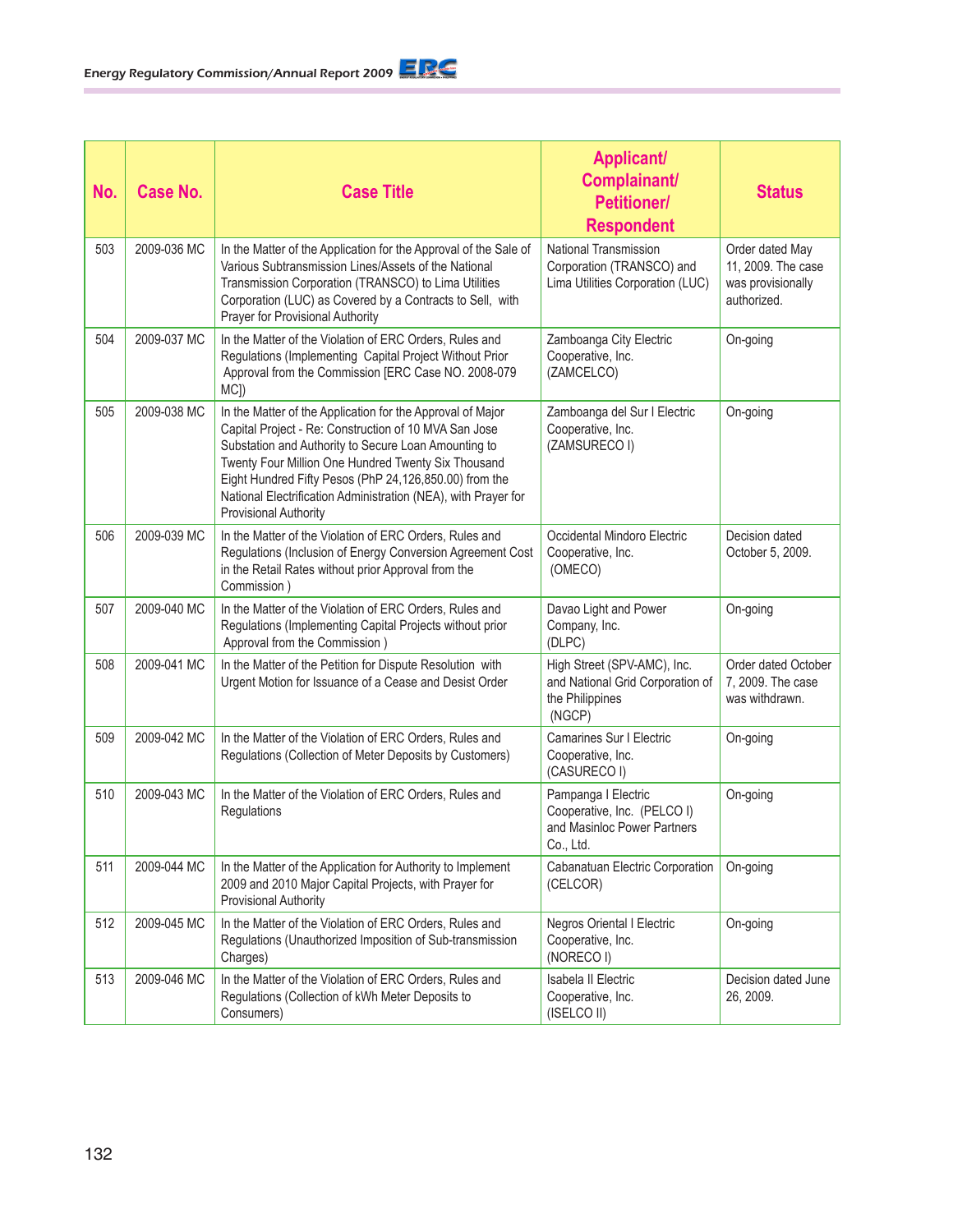| No. | Case No.    | <b>Case Title</b>                                                                                                                                                                                                                                                                                                                                                                                                                                                                                                                                        | <b>Applicant/</b><br>Complainant/<br><b>Petitioner/</b><br><b>Respondent</b>                                                                              | <b>Status</b>                       |
|-----|-------------|----------------------------------------------------------------------------------------------------------------------------------------------------------------------------------------------------------------------------------------------------------------------------------------------------------------------------------------------------------------------------------------------------------------------------------------------------------------------------------------------------------------------------------------------------------|-----------------------------------------------------------------------------------------------------------------------------------------------------------|-------------------------------------|
| 514 | 2009-047 MC | In the Matter of the Violation of ERC Orders, Rules and<br>Regulations (Inclusion of Power Supply Contract Cost in the<br>Retail Rates where the Power Supplier has not yet Obtained<br>a Certificate of Compliance [COC])                                                                                                                                                                                                                                                                                                                               | Bohol I Electric Cooperative, Inc.<br>(BOHECO I)                                                                                                          | On-going                            |
| 515 | 2009-048 MC | In the Matter of the Violation of ERC Orders, Rules and<br>Regulations [Operating a Generation Facility without a<br>Certificate of Compliance (COC)]                                                                                                                                                                                                                                                                                                                                                                                                    | Bohol I Sevilla Mini Hydro<br>Corporation<br>(BSMHC)                                                                                                      | On-going                            |
| 516 | 2009-049 MC | In the Matter of the Petition for Dispute Resolution, with<br>Prayer for Issuance of Restraining Order                                                                                                                                                                                                                                                                                                                                                                                                                                                   | SKK Steel Corporation (SKK),<br>National Grid Corporation of the<br>Philippines (NGCP) and<br>National Transmission<br>Corporation (TRANSCO)              | On-going                            |
| 517 | 2009-050 MC | In the Matter of the Approval of the Regulated Entities'<br>Capital Expenditure Projects (CAPEX) for the Years 2009<br>to 2011, with Prayer for Authority to Secure Loan from a<br>Financial Institution to Fund the Cost of CAPEXSS2009-002,<br>CAPEXSS2009-003 and CAPEXSS2009-005                                                                                                                                                                                                                                                                     | Pangasinan I Electric<br>Cooperative, Inc.<br>(PANELCO I)                                                                                                 | On-going                            |
| 518 | 2009-051 MC | In the Matter of the Application for the Approval of the Sale of<br>Various Sub-transmission Lines / Assets within the Franchise<br>Area of Aklan Electric Cooperative, Inc. (AKELCO)                                                                                                                                                                                                                                                                                                                                                                    | National Transmission<br>Corporation (TRANSCO) and<br>Aklan Electric Cooperative, Inc.<br>(AKELCO)                                                        | On-going                            |
| 519 | 2009-052 MC | In Re: Petition for Dispute Resolution                                                                                                                                                                                                                                                                                                                                                                                                                                                                                                                   | Manila Electric Company<br>(MERALCO), National Power<br>Corporation (NPC) and Power<br>Sector Assets and Liabilities<br>Management Corporation<br>(PSALM) | On-going                            |
| 520 | 2009-053 MC | In the Matter of the Application for Approval of: a) The<br>Memorandum of Agreement (MOA) By and Between CIP<br>2 Power Corporation (CIPP), Carmelray JTCI Corporation<br>(CJC), and Manila Electric Company (MERALCO); b) MOA<br>Between CJC and MERALCO; c) MOA Between CIPP and<br>MERALCO; d) Deed of Sale of Land Between CJC and<br>MERALCO; e) Asset Purchase Agreement Between CIPP<br>and MERALCO; and the Construction of a 115 KV - 13.8 KV<br>Substation within Carmelray Industrial Park II, with Prayer or<br><b>Provisional Authority</b> | Manila Electric Company<br>(MERALCO)                                                                                                                      | On-going                            |
| 521 | 2009-054 MC | In the Matter of the Application for the Approval of Emergency<br>Capital Project, Re: Repair and Restoration of 5 MVA<br><b>Transformer at Salbu Substation</b>                                                                                                                                                                                                                                                                                                                                                                                         | Maguindanao Electric<br>Cooperative, Inc.<br>(MAGELCO)                                                                                                    | Decision dated<br>November 3, 2009. |
| 522 | 2009-055 MC | In the Matter of the Application for Authority to Implement<br>2009 Major Capital Projects, with Prayer for Provisional<br>Authority                                                                                                                                                                                                                                                                                                                                                                                                                     | San Fernando Electric Light and<br>Power Company, Inc.<br>(SFELAPCO)                                                                                      | On-going                            |
| 523 | 2009-056 MC | In the Matter of the Petition for Dispute Resolution, with<br>Prayer for Issuance of Cease and Desist Order                                                                                                                                                                                                                                                                                                                                                                                                                                              | Private Electric Power Operators<br>Association, Inc. (PEPOA) and<br>National Grid Corporation of the<br>Philippines (NGCP)                               | Order dated June<br>29, 2009.       |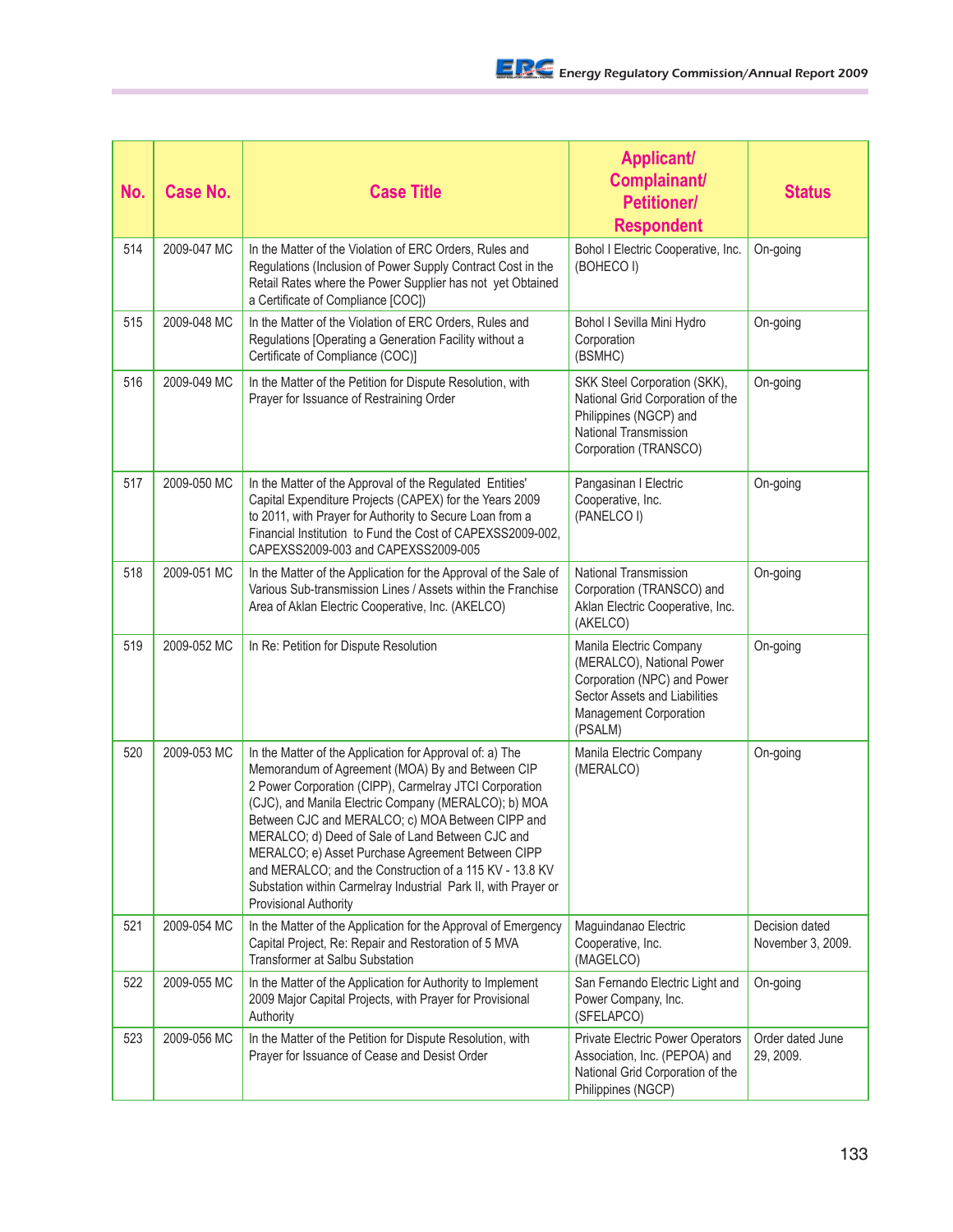| No. | <b>Case No.</b> | <b>Case Title</b>                                                                                                                                                                                                                                                                                                                                                                                                                       | <b>Applicant/</b><br><b>Complainant/</b><br><b>Petitioner/</b><br><b>Respondent</b>                                                                                                                                                  | <b>Status</b>                 |
|-----|-----------------|-----------------------------------------------------------------------------------------------------------------------------------------------------------------------------------------------------------------------------------------------------------------------------------------------------------------------------------------------------------------------------------------------------------------------------------------|--------------------------------------------------------------------------------------------------------------------------------------------------------------------------------------------------------------------------------------|-------------------------------|
| 524 | 2009-057 MC     | In the Matter of the Petition for Dispute Resolution, with<br>Prayer for Issuance of Cease and Desist Order                                                                                                                                                                                                                                                                                                                             | Private Electric Power Operators<br>Association, Inc. (PEPOA) and<br>National Power Corporation<br>(NPC)                                                                                                                             | Order dated July 10,<br>2009. |
| 525 | 2009-058 MC     | In the Matter of the Application for the Approval of Capital<br>Projects - Re: Acquisition, Installation and Construction of<br>5 MVA Substation in Mompong, Sablayan, Reconductoring<br>/ Upgrading and Conversion of Primary Lines, and Meter<br>Clustering, with Prayer for Provisional Authority                                                                                                                                    | Occidental Mindoro Electric<br>Cooperative, Inc.<br>(OMECO)                                                                                                                                                                          | The case was<br>recalled.     |
| 526 | 2009-059 MC     | In the Matter of the Petition for Review / Evaluation and<br>Approval of the Capital Projects for Four Years 2009, 2010,<br>2011 and 2012, with Prayer for the Issuance of Provisional<br>Authority                                                                                                                                                                                                                                     | Zamboanga City Electric<br>Cooperative, Inc.<br>(ZAMCELCO)                                                                                                                                                                           | On-going                      |
| 527 | 2009-060 MC     | In the Matter of the Application for Authority to Construct<br>and Install a 10 MVA Substation in Lourdes, Panglao, Bohol,<br>Including the 69 KV Sub-Transmission and Distribution<br><b>Feeder Lines</b>                                                                                                                                                                                                                              | Bohol I Electric Cooperative, Inc.<br>(BOHECO I)                                                                                                                                                                                     | On-going                      |
| 528 | 2009-061 MC     | In the Matter of the Application for the Approval of the Sale<br>of Various Sub-transmission Lines / Assets of the National<br>Transmission Corporation (TRANSCO) to the Davao Del<br>Norte Electric Cooperative, Inc. (DANECO) as Covered by a<br>Lease of Purchase Agreement (LPA)                                                                                                                                                    | <b>National Transmission</b><br>Corporation (TRANSCO) and<br>Davao del Norte Electric<br>Cooperative, Inc.<br>(DANECO)                                                                                                               | On-going                      |
| 529 | 2009-062 MC     | In the Matter of the Application for the Approval of the Sale of<br>Various Sub-transmission Lines/Assets within the Franchise<br>Area of Bohol Light Company, Inc. (BLCI) as Covered by a<br>Contract to Sell                                                                                                                                                                                                                          | <b>National Transmission</b><br>Corporation (TRANSCO) and<br>Bohol Light Company, Inc.<br>(BLCI)                                                                                                                                     | On-going                      |
| 530 | 2009-063 MC     | In the Matter of the Application for the Approval of 3-Year<br>Capital Expenditure Projects of Oriental Mindoro Electric<br>Cooperative, Inc. (ORMECO) for the Year 2009 to 2011, with<br>Prayer for Provisional Authority                                                                                                                                                                                                              | Oriental Mindoro Electric<br>Cooperative, Inc.<br>(ORMECO)                                                                                                                                                                           | The case was<br>recalled.     |
| 531 | 2009-064 MC     | In the Matter of the Application for Authority to Retire the<br>Balagtas Substation Located at Balagtas, Province of<br>Bulacan, and the Marilao Substations Located at Marilao,<br>Province of Bulacan, and to Withdraw from the Service Cer-<br>tain Equipment and Machinery Installed in Both Substations,<br>with Prayer for Provisional Authority                                                                                  | Manila Electric Company<br>(MERALCO)                                                                                                                                                                                                 | On-going                      |
| 532 | 2009-065 MC     | In the Matter of the Application for the Refund of the<br>Difference (Excesses) Between Manila Electric Company<br>(MERALCO) Average Monthly Generation Charge and the<br>Energy Regulatory Commission (ERC) Approved National<br>Power Corporation (NPC) Generation Charge from June<br>2003 to June 2006 Multiplied by the Kilowatt-hour Sales of<br>Manila Electric Compnay (MERALCO) for the Corresponding<br><b>Monthly Period</b> | National Association of<br><b>Electricity Consumers for</b><br>Reforms, Inc. (NASECORE),<br>represented by its President,<br>Petronilo Ilagan, Siegfreido Ve-<br>los, Bonifacio Dazo, William P.<br>Espiritu and Leonardo A. Aurelio | On-going                      |
| 533 | 2009-066 MC     | In the Matter of the Application for Authority to Implement<br>2009 Major Capital Projects, with Prayer for Provisional<br>Authority                                                                                                                                                                                                                                                                                                    | Tarlac Electric, Inc.<br>(TEI)                                                                                                                                                                                                       | On-going                      |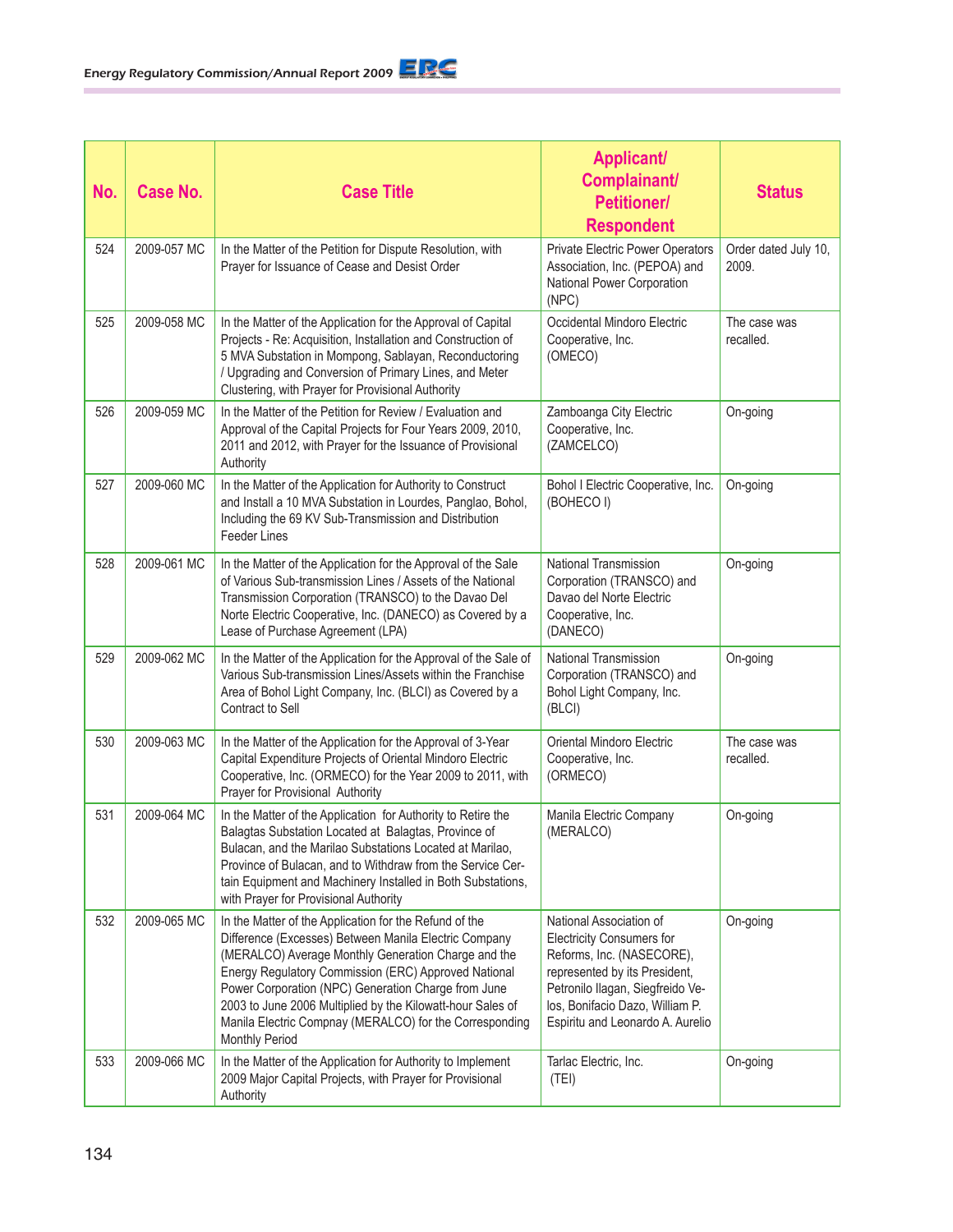| No. | <b>Case No.</b> | <b>Case Title</b>                                                                                                                                                                                                                                                                                                                                                                                                                                                                    | <b>Applicant/</b><br>Complainant/<br><b>Petitioner/</b><br><b>Respondent</b>                                        | <b>Status</b> |
|-----|-----------------|--------------------------------------------------------------------------------------------------------------------------------------------------------------------------------------------------------------------------------------------------------------------------------------------------------------------------------------------------------------------------------------------------------------------------------------------------------------------------------------|---------------------------------------------------------------------------------------------------------------------|---------------|
| 534 | 2009-067 MC     | Sta. Monica (BEZ-PEZA) Homeowners Association versus<br>Countrywide Shelters, Inc. and Engr. Elizer B. Villarosa                                                                                                                                                                                                                                                                                                                                                                     | Sta. Monica (BEZ-PEZA)<br>Homeowners Association and<br>Countrywide Shelters, Inc. and<br>Engr. Elizer B. Villarosa | On-going      |
| 535 | 2009-068 MC     | In the Matter of the Application for Authority to Implement<br>the Following Electric Capital Projects: 1) Replacement of<br>Power Transformer Bank No. 1 at Sta. Mesa Substation; 2)<br>Replacement of Power Transformer Bank No. 5 at Balintawak<br>Substation; 3) Uprating of Power Transformer Bank No. 1 at<br>Sta. Rosa Substation; 4) Expansion of FPIP 115 KV - 34.5 KV<br>Substation; and 5) Construction of LIIP-ROHM 115KV Line,<br>with Prayer for Provisional Authority | Manila Electric Company<br>(MERALCO)                                                                                | On-going      |
| 536 | 2009-069 MC     | In the Matter of the Application for Approval of Capital<br>Expenditure Program for the Year 2009 to 2013                                                                                                                                                                                                                                                                                                                                                                            | South Cotabato II Electric<br>Cooperative, Inc.<br>(SOCOTECO II)                                                    | On-going      |
| 537 | 2009-070 MC     | In the Matter of the Application for Approval of Capital<br>Expenditure Program for the Year 2009 to 2013                                                                                                                                                                                                                                                                                                                                                                            | South Cotabato I Electric<br>Cooperative, Inc.<br>(SOCOTECO I)                                                      | On-going      |
| 538 | 2009-071 MC     | In the Matter of the Violation of ERC Orders, Rules and<br>Regulations (Implementing Other Generation Rate<br>Adjustment [OGA] without Prior Verification from the<br>Commission)                                                                                                                                                                                                                                                                                                    | Central Negros Electric<br>Cooperative, Inc.<br>(CENECO)                                                            | On-going      |
| 539 | 2009-072 MC     | In the Matter of the Application for Authority to Rehabilitate<br>and Restore the Distribution Lines Damaged by Cyclone<br>Emong, with Prayer for Provisional Authority                                                                                                                                                                                                                                                                                                              | Pangasinan I Electric<br>Cooperative, Inc.<br>(PANELCO I)                                                           | On-going      |
| 540 | 2009-073 MC     | In the Matter of the Application for Franchise and Certificate<br>of Public Convenience and Necessity (CPCN)                                                                                                                                                                                                                                                                                                                                                                         | Cebu I Electric Cooperative,<br>Inc. (CEBECO I) and Visayan<br>Electric Company, Inc.<br>(VECO)                     | On-going      |
| 541 | 2009-074 MC     | In the Matter of the Application for Authority to Implement<br>Proposed Capital Projects for Year 2009, with Prayer for<br>Provisional Authority                                                                                                                                                                                                                                                                                                                                     | Visayan Electric Company, Inc.<br>(VECO)                                                                            | On-going      |
| 542 | 2009-075 MC     | In the Matter of the Violation of ERC Orders, Rules and<br>Regulations (Inclusion of Power Supply Contract Cost in the<br>Retail Rates without Approval from the Commission [San<br>Carlos Bioenergy, Inc.])                                                                                                                                                                                                                                                                         | VMC Rural Electric Service<br>Cooperative, Inc.<br>(VRESCO)                                                         | On-going      |
| 543 | 2009-076 MC     | In the Matter of the Violation of ERC Orders, Rules and<br>Regulations (Inclusion of Power Supply Contract Cost in the<br>Retail Rates without Approval from the Commission)                                                                                                                                                                                                                                                                                                         | Isabela I Electric Cooperative,<br>Inc. (ISELCO I)                                                                  | On-going      |
| 544 | 2009-077 MC     | In the Matter of the Violation of ERC Orders, Rules and<br>Regulations (Inclusion of Power Supply Contract Cost in the<br>Retail Rates without Approval from the Commission)                                                                                                                                                                                                                                                                                                         | <b>First Bukidnon Electric</b><br>Cooperative, Inc.<br>(FIBECO)                                                     | On-going      |
| 545 | 2009-078 MC     | In the Matter of the Violation of ERC Orders, Rules and<br>Regulations (Implementing the Projects without Prior Ap-<br>proval from the Commission [ERC Case No. 2008-106 MC])                                                                                                                                                                                                                                                                                                        | Sorsogon II Electric<br>Cooperative, Inc.<br>(SORECO II)                                                            | On-going      |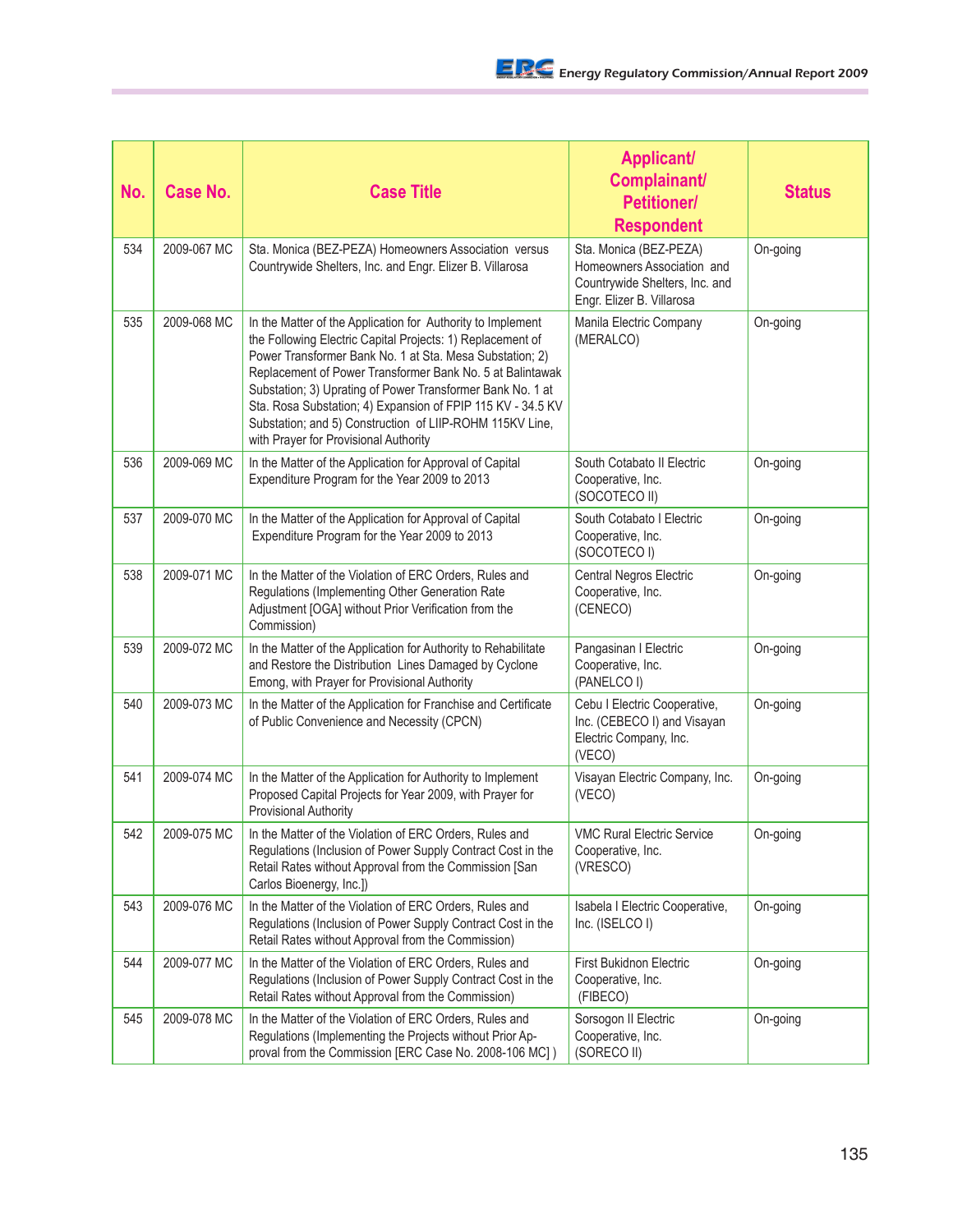| No. | Case No.    | <b>Case Title</b>                                                                                                                                                                                                                                                                                               | <b>Applicant/</b><br>Complainant/<br><b>Petitioner/</b><br><b>Respondent</b>                                                                                                                                                               | <b>Status</b> |
|-----|-------------|-----------------------------------------------------------------------------------------------------------------------------------------------------------------------------------------------------------------------------------------------------------------------------------------------------------------|--------------------------------------------------------------------------------------------------------------------------------------------------------------------------------------------------------------------------------------------|---------------|
| 546 | 2009-079 MC | In the Matter of the Violation of ERC Orders, Rules and<br>Regulations (Operating as a Generation Facility without a<br>Certificate of Compliance [COC])                                                                                                                                                        | Crystal Sugar Milling Company,<br>Inc.                                                                                                                                                                                                     | On-going      |
| 547 | 2009-080 MC | In the Matter of the Violation of ERC Orders, Rules and<br>Regulations (Operating as a Generation Facility without a<br>Certificate of Compliance [COC])                                                                                                                                                        | Lucky PPH International<br>Corporation                                                                                                                                                                                                     | On-going      |
| 548 | 2009-081 MC | In the Matter of the Violation of ERC Orders, Rules and<br>Regulations (Wrong Implementation of Rate Reduction due to<br>Loan Condonation)                                                                                                                                                                      | <b>Benguet Electric</b><br>Cooperative, Inc.<br>(BENECO)                                                                                                                                                                                   | On-going      |
| 549 | 2009-082 MC | In the Matter of the Violation of ERC Orders, Rules and<br>Regulations (Failure to Implement the Approved Rate<br>Reduction due to Loan Condonation)                                                                                                                                                            | Isabela I Electric<br>Cooperative, Inc.<br>(ISELCO I)                                                                                                                                                                                      | On-going      |
| 550 | 2009-083 MC | In the Matter of the Application for Approval of the Implemen-<br>tation of the Transmission Projects Associated with the 3 x<br>82 MW Thermal Power Plant of Cebu Energy Development<br>Corporation, Including Replacement Works of the Naga-Sigpit<br>Tower NS-38 Line, with Prayer for Provisional Authority | National Grid Corporation of the<br>Philippines (NGCP) and Cebu<br><b>Energy Development</b><br>Corporation (CEDC)                                                                                                                         | On-going      |
| 551 | 2009-084 MC | In the Matter of Application for Authority to Secure a One<br>Hundred Million Peso (Php 100,000,000.00) Loan with the<br>Bank of Philippine Islands (BPI) and/or China Banking<br>Corporation (CHINABANK), with Prayer for Provisional<br>Authority                                                             | San Fernando Electric Light and<br>Power Company, Inc.<br>(SFELAPCO)                                                                                                                                                                       | On-going      |
| 552 | 2009-085 MC | In the Matter of Direct Connection with the National Power<br>Corporation (NPC) and the National Grid Corporation of the<br>Philippines (NGCP)                                                                                                                                                                  | FCF Minerals Corporation,<br>National Power Corporation<br>(NPC), National Grid<br>Corporation of the Philippines<br>(NGCP) and Nueva Vizcaya<br>Electric Cooperative, Inc.<br>(NUVELCO)                                                   | On-going      |
| 553 | 2009-086 MC | In the Matter of the Violation of ERC Orders, Rules and<br>Regulations (Modifying the Contents of the Bill without Prior<br>Approval from the Commission)                                                                                                                                                       | Iloilo I Electric Cooperative, Inc.<br>(ILECO I)                                                                                                                                                                                           | On-going      |
| 554 | 2009-087 MC | For: Direct Connection with the National Power<br>Corporation (NPC) through the Transmission System of the<br>National Transmission Corporation (TRANSCO)                                                                                                                                                       | Rivera Po Aqua Venture, Inc.<br>(RIVPO) represented by Teofilo<br>O. Rivera, Jr., Zambales II<br>Electric Cooperative, Inc.<br>(ZAMECO II), National Power<br>Corporation (NPC) & National<br><b>Transmission Corporation</b><br>(TRANSCO) | On-going      |
| 555 | 2009-088 MC | In the Matter of the Application for the Approval of the Sale<br>of Various Subtransmission Lines/Assets of the National<br>Transmission Corporation (TRANSCO) to Zambales I Electric<br>Cooperative, Inc. (ZAMECO I) as Covered by a Contract to<br>Sell                                                       | National Transmission<br>Corporation (TRANSCO) and<br>Zambales I Electric Cooperative,<br>Inc. (ZAMECO I)                                                                                                                                  | On-going      |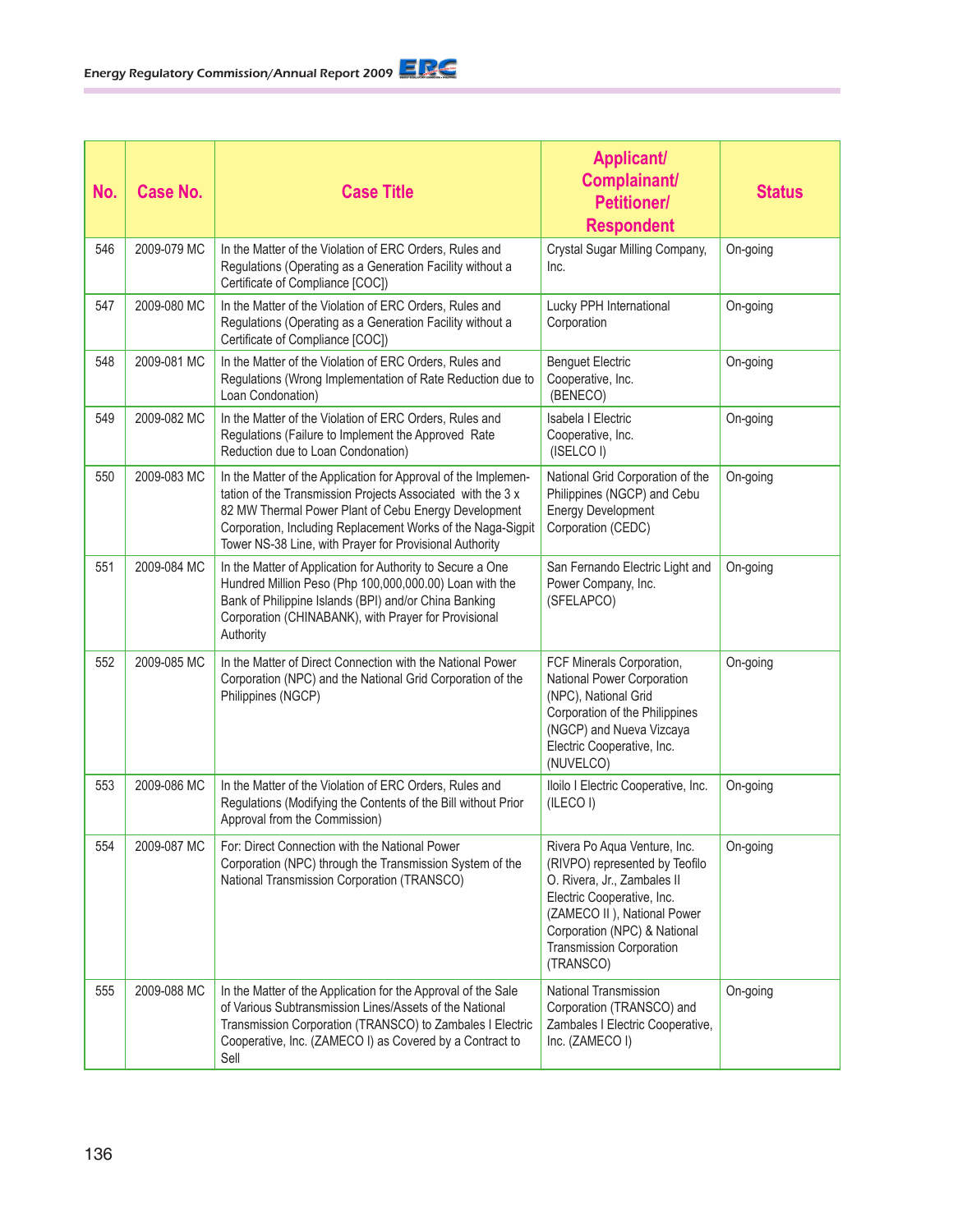| No. | <b>Case No.</b> | <b>Case Title</b>                                                                                                                                                                                                                                                                                                 | <b>Applicant/</b><br>Complainant/<br><b>Petitioner/</b><br><b>Respondent</b>                                                                                                                                         | <b>Status</b> |
|-----|-----------------|-------------------------------------------------------------------------------------------------------------------------------------------------------------------------------------------------------------------------------------------------------------------------------------------------------------------|----------------------------------------------------------------------------------------------------------------------------------------------------------------------------------------------------------------------|---------------|
| 556 | 2009-089 MC     | In the Matter of the Application for the Approval of the Sale<br>of Various Subtransmission Lines/Assets of the National<br>Transmission Corporation (TRANSCO) to Zambales II<br>Electric Coperative, Inc. (ZAMECO II) as Covered by a Lease<br>of Purchase Agreement                                             | National Transmission<br>Corporation (TRANSCO) and<br><b>Zambales II Electric</b><br>Cooperative, Inc.<br>(ZAMECO II)                                                                                                | On-going      |
| 557 | 2009-090 MC     | In the Matter of the Violation of ERC Orders, Rules and<br>Regulations (Over Recoveries in the Implementation of<br>Confirmed PPA, Authorized Transmission Line Fee and<br>Deferred Accounting Adjustment)                                                                                                        | Manila Electric Company<br>(MERALCO)                                                                                                                                                                                 | On-going      |
| 558 | 2009-091 MC     | In the Matter of the Petition for Dispute Resolution Pursuant<br>to the Guidelines to the Sale and Transfer of TRANSCO's<br>Subtransmission Assets and the Franchising of Qualified<br>Consortiums                                                                                                                | Iligan Light and Power, Inc.<br>(ILPI) and<br>National Transmission<br>Corporation<br>(TRANSCO)                                                                                                                      | On-going      |
| 559 | 2009-092 MC     | In the Matter of the Application for the Approval of Applicant's:<br>(1) Business Separation and Unbundling Plan (BSUP); and<br>(2) Accounting and Cost Allocation Manual (ACAM) in Ac-<br>cordance with the Provisions of Section 36 of R.A. 9136 and<br>Rule 10 of its Implementing Rules and Regulations (IRR) | <b>First Cabanatuan Ventures</b><br>Corporation<br>(FCVC)                                                                                                                                                            | On-going      |
| 560 | 2009-093 MC     | In the Matter of the Application for Authority to Secure Loan<br>from the National Electrification Administration (NEA), with<br>Prayer for Issuance of Provisional Authority                                                                                                                                     | Siargao Island Electric<br>Cooperative, Inc.<br>(SIARELCO)                                                                                                                                                           | On-going      |
| 561 | 2009-094 MC     | In the Matter of the Application for Authority to Secure Loan<br>from the National Electrification Administration (NEA), with<br>Prayer for Issuance of Provisional Authority                                                                                                                                     | Dinagat Island Electric<br>Cooperative, Inc.<br>(DIELCO)                                                                                                                                                             | On-going      |
| 562 | 2009-095 MC     | In the Matter of the Application for the Approval of the Sale of<br>Various Subtransmission Lines/Assets of the National<br>Transmission Corporation (TRANSCO) to VMC Rural<br>Electric Service Cooperative, Inc. (VRESCO) as Covered by<br>a Lease of Purchase Agreement                                         | National Transmission<br>Corporation (TRANSCO) and<br><b>VMC Rural Electric Service</b><br>Cooperative, Inc.<br>(VRESCO)                                                                                             | On-going      |
| 563 | 2009-096 MC     | In re: Petition for Direct Connection to the National Power<br>Corporation (NPC) Through the National Grid Corporation of<br>the Philippines (NGCP)                                                                                                                                                               | TVI Resource Development<br>Phils., Inc., Zamboanga del<br>Sur II Electric Cooperative, Inc.<br>(ZAMSURECO II), National<br>Grid Corporation of the<br>Philippines (NGCP) and<br>National Power Corporation<br>(NPC) | On-going      |
| 564 | 2009-097 MC     | In the Matter of the Application for Authority to Secure a Two<br>Billion Peso (Php 2,000,000,000.00) Loan with SB Capital<br>Investment Corporation and/or First Metro Investment<br>Corporation, with Prayer for Provisional Authority                                                                          | Visayan Electric Company, Inc.<br>(VECO)                                                                                                                                                                             | On-going      |
| 565 | 2009-098 MC     | In the Matter of the Application for the Approval of the Sale<br>of Various Subtransmission Lines/Assets of the National<br>Transmission Corporation (TRANSCO) to Batangas II Electric<br>Cooperative, Inc. (BATELEC II) as Covered by a Lease of<br>Purchase Agreement                                           | National Transmission<br>Corporation (TRANSCO) and<br>Batangas II Electric<br>Cooperative, Inc.<br>(BATELEC II)                                                                                                      | On-going      |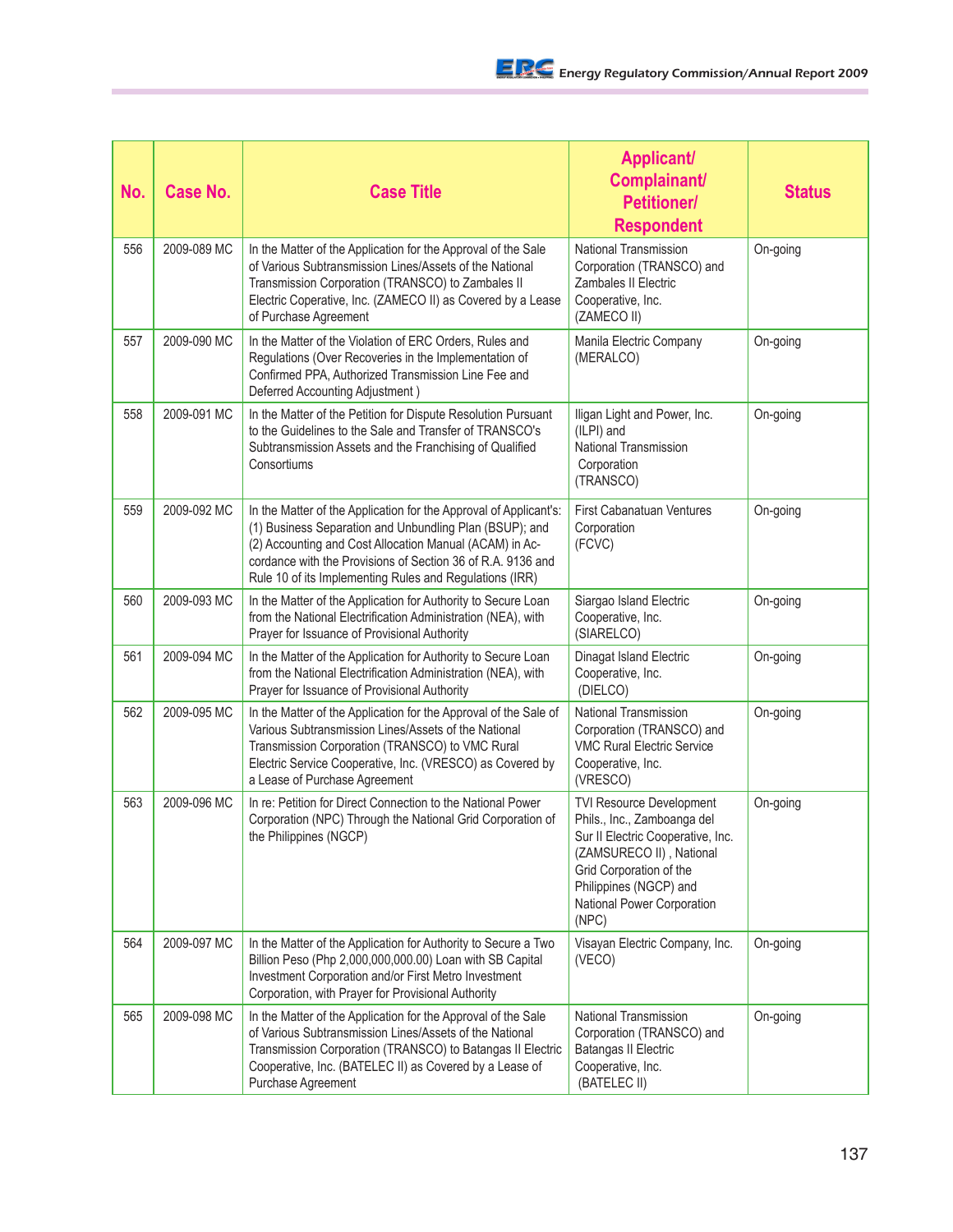| No. | <b>Case No.</b> | <b>Case Title</b>                                                                                                                                                                                                                                                                                                                                                | <b>Applicant/</b><br>Complainant/<br><b>Petitioner/</b><br><b>Respondent</b>                                                                                                  | <b>Status</b> |
|-----|-----------------|------------------------------------------------------------------------------------------------------------------------------------------------------------------------------------------------------------------------------------------------------------------------------------------------------------------------------------------------------------------|-------------------------------------------------------------------------------------------------------------------------------------------------------------------------------|---------------|
| 566 | 2009-099 MC     | For: Dispute Resolution on the Purchase of National<br>Transmission Corporation (TRANSCO) Subtransmission<br>Lines                                                                                                                                                                                                                                               | Iloilo II Electric Cooperative, Inc.<br>(ILECO II), National<br><b>Transmission Corporation</b><br>(TRANSCO) and/or National<br>Grid Corporation of the<br>Philippines (NGCP) | On-going      |
| 567 | 2009-100 MC     | In the Matter of the Application for Authority to Implement<br>2009 Major Electrical Capital Projects and Non-Electrical<br>Capital Projects (ECPs and Non-ECPs), with Prayer for<br><b>Provisional Authority</b>                                                                                                                                                | Davao Light and Power<br>Company, Inc.<br>(DLPC)                                                                                                                              | On-going      |
| 568 | 2009-101 MC     | In the Matter of the Application for the Approval of Applicant's<br>(1) Business Separation and Unbundling Plan (BSUP); and<br>(2) Accounting and Cost Allocation Manual (ACAM) in Ac-<br>cordance with the Provisions of Section 36 of R.A. 9136 and<br>Rule 10 of its Implementing Rules and Regulations (IRR)                                                 | Team (Philippines) Energy<br>Corporation                                                                                                                                      | On-going      |
| 569 | 2009-102 MC     | In the Matter of the Violation of ERC Orders, Rules and<br>Regulations (Implementing Project without Prior Approval<br>from the Commission [ERC Case No. 2009-030 MC])                                                                                                                                                                                           | Nueva Ecija II Electric<br>Cooperative, Inc. - Area 1<br>(NEECO II - Area 1)                                                                                                  | On-going      |
| 570 | 2009-103 MC     | In the Matter of the Application for Authority to Secure Loan<br>from the National Electrification Administration (NEA), with<br>Prayer for Issuance of Provisional Authority                                                                                                                                                                                    | Surigao del Norte Electric<br>Cooperative, Inc. (SURNECO)                                                                                                                     | On-going      |
| 571 | 2009-104 MC     | In the Matter of the Application for Approval of Proposed<br>Electric Capital Projects for the Year 2009, with Prayer for Is-<br>suance of Provisional Authority (Acquisition and Installation of<br>Primary Circuit Breakers and Upgrading of Existing 13.2 KV<br>Circuit Breakers at Banadero Substation, Ozamis City and<br>Dimalooc Substation, Tangub City) | Misamis Occidental II Electric<br>Cooperative, Inc.<br>(MOELCI II)                                                                                                            | On-going      |
| 572 | 2009-105 MC     | In the Matter of the Application for the Approval of the Sale<br>of Various Subtransmission Lines/Assets of the National<br>Transmission Corporation (TRANSCO) to Misamis Occidental<br>Il Electric Cooperative, Inc. (MOELCI II) as Covered by a<br>Lease of Purchase Agreement                                                                                 | National Transmission<br>Corporation (TRANSCO) and<br>Misamis Occidental II Electric<br>Cooperative, Inc. (MOELCI II)                                                         | On-going      |
| 573 | 2009-106 MC     | In the Matter of the Application for the Approval of the Sale<br>of Various Subtransmission Lines/Assets of the National<br>Transmission Corporation (TRANSCO) to Cotabato Light and<br>Power Company, Inc. (CLPC) as Covered by a Contract to<br>Sell                                                                                                           | National Transmission<br>Corporation (TRANSCO) and<br>Cotabato Light and Power<br>Company, Inc. (CLPC)                                                                        | On-going      |
| 574 | 2009-107 MC     | In the Matter of the Violation of ERC Orders, Rules and<br>Regulations (Inclusion of Cost Incurred from an Expired<br>Power Supply Contact Cost in the Retail Rates)                                                                                                                                                                                             | Tarlac Electric, Inc.<br>(TEI)                                                                                                                                                | On-going      |
| 575 | 2009-108 MC     | In the Matter of the Violation of ERC Orders, Rules and<br>Regulations (Implementing a Different Power Supply Contract<br>Cost in its Retail Rates Without Approval from the<br>Commission)                                                                                                                                                                      | Panay Electric Company, Inc.<br>(PECO)                                                                                                                                        | On-going      |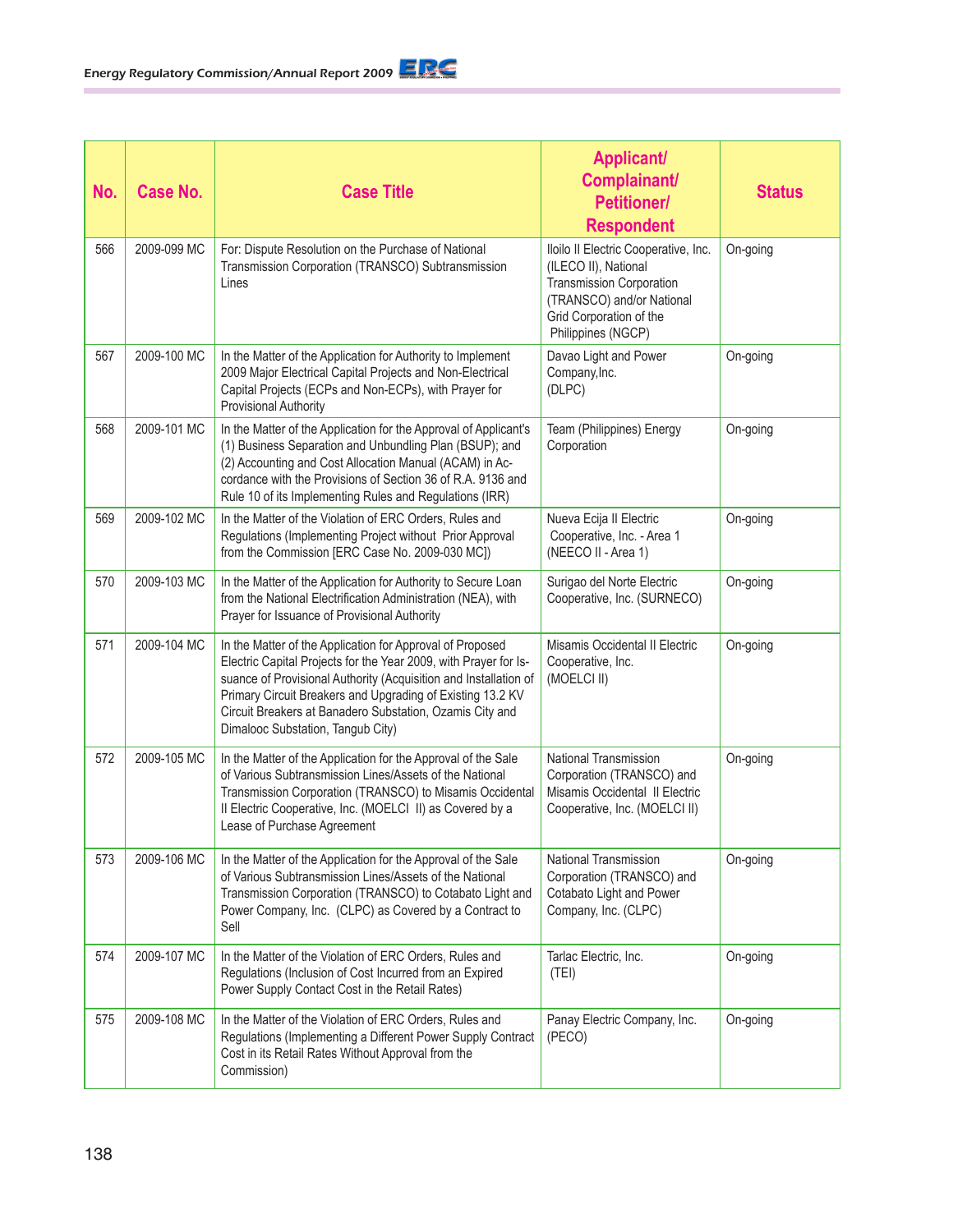| No. | <b>Case No.</b> | <b>Case Title</b>                                                                                                                                                                                                                                                                                                                                                                                                             | <b>Applicant/</b><br>Complainant/<br><b>Petitioner/</b><br><b>Respondent</b> | <b>Status</b> |
|-----|-----------------|-------------------------------------------------------------------------------------------------------------------------------------------------------------------------------------------------------------------------------------------------------------------------------------------------------------------------------------------------------------------------------------------------------------------------------|------------------------------------------------------------------------------|---------------|
| 576 | 2009-109 MC     | In the Matter of the Application for Approval of Capital<br>Projects in Accordance with the Provisions of R.A. 9136 and<br>the Guidelines to Govern the Submission, Evaluation and<br>Approval of Electric Capital Projects, with Prayer for<br>Provisional Authority                                                                                                                                                         | Agusan del Sur Electric<br>Cooperative, Inc.<br>(ASELCO)                     | On-going      |
| 577 | 2009-110 MC     | In the Matter of the Application for Approval of Capital<br>Projects in Accordance with the Provisions of R.A. 9136 and<br>the Guidelines to Govern the Submission, Evaluation and<br>Approval of Electric Capital Projects, with Prayer for<br>Provisional Authority                                                                                                                                                         | Misamis Occidental I Electric<br>Cooperative, Inc.<br>(MOELCI I)             | On-going      |
| 578 | 2009-111 MC     | In the Matter of the Application for Approval of Capital<br>Projects in Accordance with the Provisions of R.A. 9136 and<br>the Guidelines to Govern the Submission, Evaluation and<br>Approval of Electric Capital Projects, with Prayer for<br><b>Provisional Authority</b>                                                                                                                                                  | Camiguin Electric<br>Cooperative, Inc.<br>(CAMELCO)                          | On-going      |
| 579 | 2009-112 MC     | In the Matter of the Application for Approval of Capital<br>Projects in Accordance with the Provisions of R.A. 9136 and<br>the Guidelines to Govern the Submission, Evaluation and<br>Approval of Electric Capital Projects, with Prayer for<br><b>Provisional Authority</b>                                                                                                                                                  | Davao Oriental Electric<br>Cooperative, Inc.<br>(DORECO)                     | On-going      |
| 580 | 2009-113 MC     | In the Matter of the Application for Approval of Capital<br>Projects in Accordance with the Provisions of R.A. 9136 and<br>the Guidelines to Govern the Submission, Evaluation and<br>Approval of Electric Capital Projects, with Prayer for<br><b>Provisional Authority</b>                                                                                                                                                  | <b>Bukidnon Second Electric</b><br>Cooperative, Inc.<br>(BUSECO)             | On-going      |
| 581 | 2009-114 MC     | In the Matter of the Violation of ERC Orders, Rules and<br>Regulations (Inclusion of Power Supply Contract Cost in the<br>Retail Rates without Approval from the Commission)                                                                                                                                                                                                                                                  | Cagayan Electric Power and<br>Light Company, Inc. (CEPALCO)                  | On-going      |
| 582 | 2009-115 MC     | In the Matter of the Application for (a) Approval of the In-<br>crease in Capital Stock from Fifty Million (Php 50,000,000.00)<br>Pesos to Two Hundred Million (Php 200,000,000.00) Pesos<br>and (b) Authority to Issue the Corresponding Stock Certifi-<br>cates Representing the Increase in Capital Stock                                                                                                                  | Tarlac Electric, Inc.<br>(TEI)                                               | On-going      |
| 583 | 2009-116 MC     | In the Matter of the Application for Approval of Proposed<br>Capital Projects for the Year 2009 to 2013 and Authority to<br>Secure Loan from National Electrification Administration<br>(NEA)                                                                                                                                                                                                                                 | Surigao del Sur I Electric<br>Cooperative, Inc.<br>(SURSECO I)               | On-going      |
| 584 | 2009-117 MC     | In the Matter of Payment by the National Grid Corporation for<br>Ancillary Services Obtained from the Pagbilao Coal - Fired<br><b>Thermal Power Plant</b>                                                                                                                                                                                                                                                                     | Therma Luzon, Inc.                                                           | On-going      |
| 585 | 2009-118 MC     | In the Matter of the Application for Authority to Retire the<br>Morong Substation Located at Morong, Province of Rizal,<br>the Gaya-gaya Substation Located at San Jose Del Monte,<br>Province of Bulacan and the Mauban Substation Located<br>at Mauban, Province of Quezon, and to Withdraw from the<br>Service Certain Equipment and Machinery Installed in the<br>said Substations, with Prayer for Provisional Authority | Manila Electric Company<br>(MERALCO)                                         | On-going      |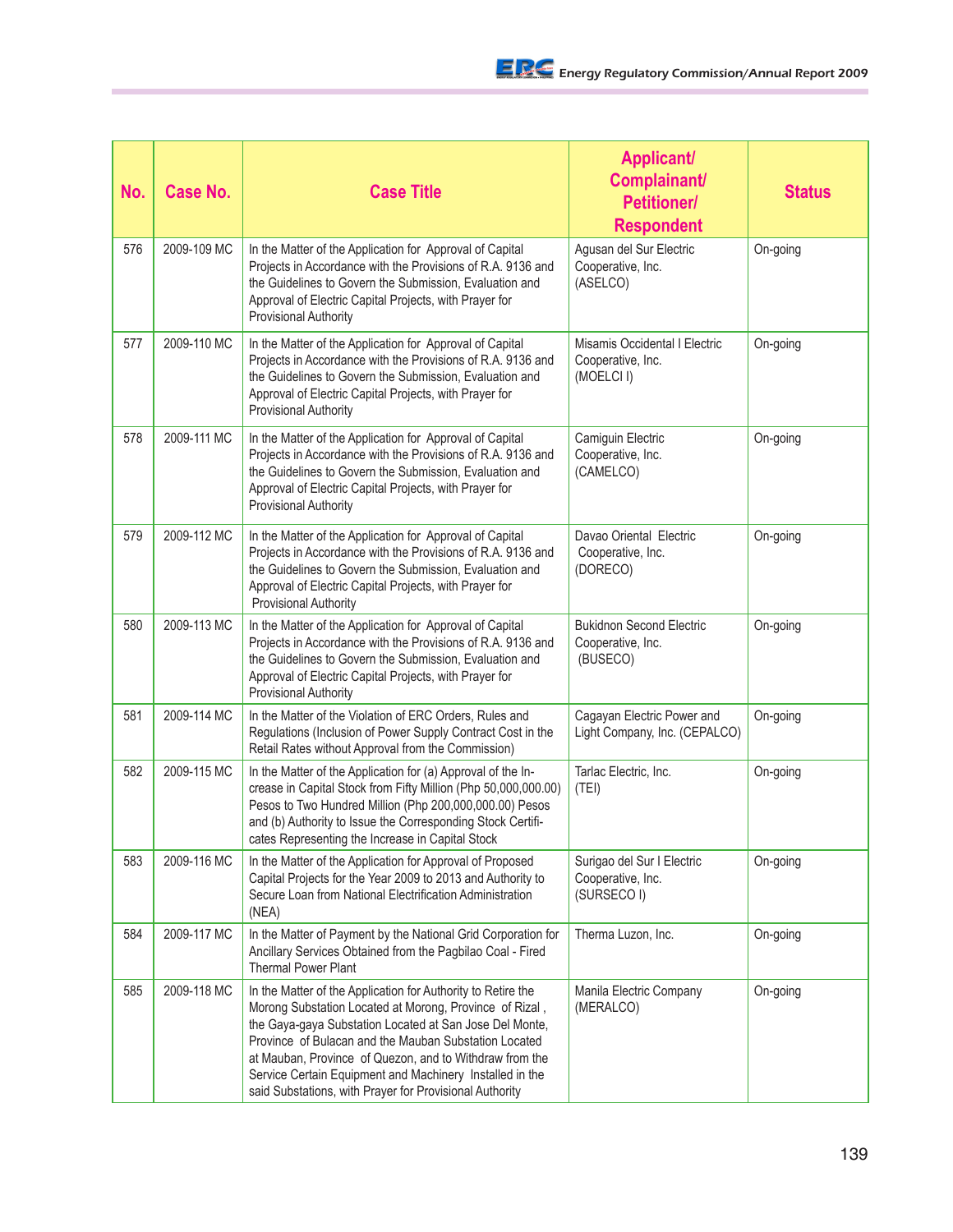| No. | Case No.    | <b>Case Title</b>                                                                                                                                                                                                                                                                                                                                                                                          | <b>Applicant/</b><br>Complainant/<br><b>Petitioner/</b><br><b>Respondent</b>                                                                       | <b>Status</b>                       |
|-----|-------------|------------------------------------------------------------------------------------------------------------------------------------------------------------------------------------------------------------------------------------------------------------------------------------------------------------------------------------------------------------------------------------------------------------|----------------------------------------------------------------------------------------------------------------------------------------------------|-------------------------------------|
| 586 | 2009-001 RC | In the Matter of the Application for the Approval of<br>Connection Charges and Residual Subtransmission Charges<br>for Calendar Year 2006 on the Excluded Services Covering<br>the Existing Subtransmission Assets of the National<br>Transmission Corporation (TRANSCO) and Any Future<br>Concessionaire Thereof, with Prayer for Provisional Authority                                                   | National Transmission<br>Corporation<br>(TRANSCO)                                                                                                  | On-going                            |
| 587 | 2009-002 RC | In the Matter of the Application for Approval of Over-All Tariff<br>Adjustment (OATA), with Prayer for Issuance of Provisional<br>Authority                                                                                                                                                                                                                                                                | Surigao Del Norte Electric<br>Cooperative, Inc.<br>(SURNECO)                                                                                       | Decision dated June<br>8, 2009.     |
| 588 | 2009-003 RC | In the Matter of the Application for the Approval of the<br>Proposed Revised Plant Heat Rates for Luzon, Visayas and<br>Mindanao Grids, with Prayer for Provisional Authority                                                                                                                                                                                                                              | National Power Corporation<br>(NPC)                                                                                                                | On-going                            |
| 589 | 2009-004 RC | In the Matter of the Application for the Approval of the<br>Proposed New Basic Generation Rates for Luzon, Visayas<br>and Mindanao Grids, with Prayer for Provisional Authority                                                                                                                                                                                                                            | National Power Corporation<br>(NPC) and Power Sector Assets<br>and Liabilities Management<br>Corporation (PSALM)                                   | Order dated<br>February 16, 2009.   |
| 590 | 2009-005 RC | In the Matter of the Application for the Approval of the<br>Electronic Ancillary Services Tendering (EAST) for the<br>Administration of Ancillary Services in Luzon, Visayas and<br>Mindanao, with Prayer for Provisional Authority                                                                                                                                                                        | National Grid Corporation of the<br>Philippines (NGCP), represent-<br>ed by its President and Chief<br>Executive Officer (CEO), Walter<br>W. Brown | On-going                            |
| 591 | 2009-006 RC | In the Matter of Application for Approval of the<br>Translation Into Distribution Related Rates of Different<br>Customer Classes for the First Regulatory Year of the ERC-<br>Approved Annual Revenue Requirement (ARR) for Cotabato<br>Light and Power Company, Inc. (CLPC) Under the<br>Performance Based Regulation (PBR) for The Regulatory<br>Period 2009-2013, with Prayer for Provisional Authority | Cotabato Light and Power<br>Company, Inc.<br>(CLPC)                                                                                                | Decision dated<br>March 30, 2009.   |
| 592 | 2009-007 RC | In the Matter of the Application for Approval of the Ancillary<br>Services Procurement Agreement between the National<br>Transmission Corporation (TRANSCO) and SN Aboitiz<br>Power-Magat, Inc. (SN Aboitiz), with Prayer for Provisional<br>Authority                                                                                                                                                     | National Transmission<br>Corporation (TRANSCO) and<br>SN Aboitiz Power-Magat, Inc.<br>(SN Aboitiz)                                                 | Decision dated<br>October 12, 2009. |
| 593 | 2009-008 RC | In the Matter of the Application for Approval of the Translation<br>Into Distribution Rates of Different Customer Classes for the<br>First Regulatory Year of the ERC-Approved Annual Revenue<br>Requirement (ARR) for Mactan Electric Company, Inc.<br>(MECO) under the Performance Based Regulation (PBR) for<br>the Regulatory Period 2009 - 2013                                                       | Mactan Electric Company, Inc.<br>(MECO)                                                                                                            | Decision dated<br>March 30, 2009.   |
| 594 | 2009-009 RC | In the Matter of the Application for Approval of the Translation<br>Into Distribution Rates of Different Customer Classes for the<br>First Regulatory Year of the ERC-Approved Annual Revenue<br>Requirement (ARR) for Iligan Light and Power, Inc. (ILPI)<br>under the Performance Based Regulation (PBR) for the<br>Regulatory Period 2010 - 2013                                                        | Iligan Light and Power, Inc.<br>(ILPI)                                                                                                             | Decision dated<br>March 30, 2009.   |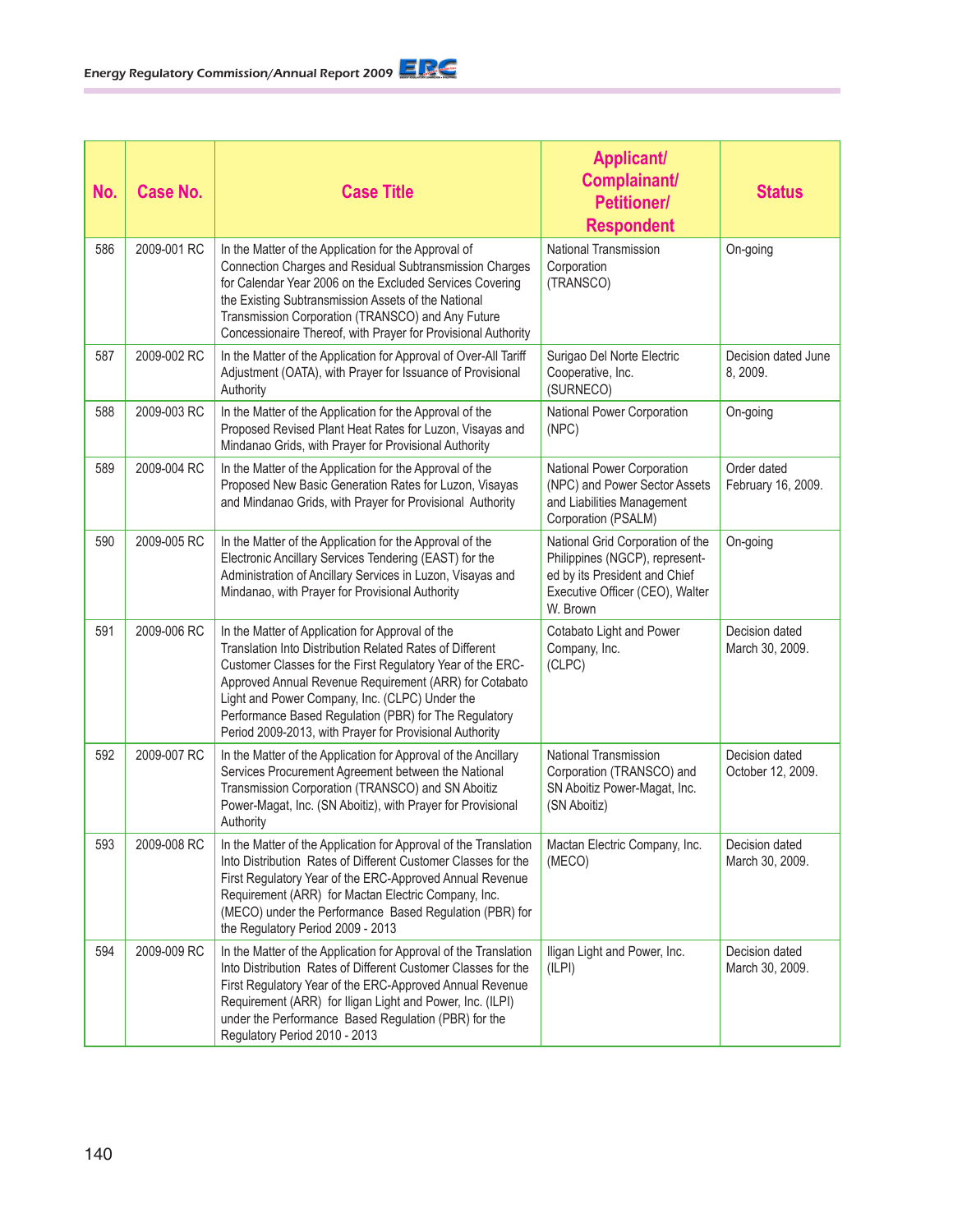| No. | Case No.    | <b>Case Title</b>                                                                                                                                                                                                                                                                                                                                                                                                                               | <b>Applicant/</b><br>Complainant/<br><b>Petitioner/</b><br><b>Respondent</b>                                                | <b>Status</b>                                                           |
|-----|-------------|-------------------------------------------------------------------------------------------------------------------------------------------------------------------------------------------------------------------------------------------------------------------------------------------------------------------------------------------------------------------------------------------------------------------------------------------------|-----------------------------------------------------------------------------------------------------------------------------|-------------------------------------------------------------------------|
| 595 | 2009-010 RC | In the Matter of the Urgent Request for Approval of the<br>Agreement on the Interim Rate Between Cebu III Electric<br>Cooperative, Inc. (CEBECO III) and Toledo Power Company<br>(TPC), with Prayer for Provisional Authority                                                                                                                                                                                                                   | Cebu III Electric Cooperative,<br>Inc. (CEBECO III) and Toledo<br>Power Company (TPC)                                       | Decision dated<br>August 10, 2009.                                      |
| 596 | 2009-011 RC | In the Matter of the Application for Approval of the Amend-<br>ment/Supplement to the Agreement for the Sale of Electric<br>Energy (ASEE), Transmission Service Agreement (TSA)<br>and Supplemental Memorandum of Agreement (MOA) to the<br>NPC-MERALCO Power Supply Contract (PSC) for the Power<br>Requirements of Sunpower and the Supplemental Agree-<br>ment Between Sunpower and MERALCO, with Prayer for<br><b>Provisional Authority</b> | Manila Electric Company<br>(MERALCO)                                                                                        | On-going                                                                |
| 597 | 2009-012 RC | In the Matter of the Application for Approval of the<br>Interruptible Load Agreement with Special Wholesale Power<br>Customers within the Franchise Area, with Prayer for<br>Provisional Authority                                                                                                                                                                                                                                              | Visayan Electric Company, Inc.<br>(VECO)                                                                                    | Order dated June 1,<br>2009.                                            |
| 598 | 2009-013 RC | In the Matter of the Urgent Request for Approval of the<br>Agreement on the Interim Rate Between Visayan Electric<br>Company, Inc. (VECO) and Toledo Power Company (TPC),<br>with Prayer for Provisional Authority                                                                                                                                                                                                                              | Visayan Electric Company,<br>Inc. (VECO) and Toledo Power<br>Company (TPC)                                                  | Decision dated<br>August 10, 2009.                                      |
| 599 | 2009-014 RC | In the Matter of the Application for the Approval of the Power<br>Supply Agreement (PSA) Executed by People's Energy<br>Services, Inc. (PESI) and Camarines Sur III Electric<br>Cooperative, Inc. (CASURECO III)                                                                                                                                                                                                                                | <b>Camarines Sur III Electric</b><br>Cooperative, Inc.<br>(CASURECO III)<br>and People's Energy<br>Services, Inc.<br>(PESI) | Order dated March<br>5, 2009. The case<br>was dismissed.                |
| 600 | 2009-015 RC | In the Matter of the Application for the Approval of the Pricing<br>and Cost Recovery Methodology (PCRM) and the Structure<br>and Level of Administration Fees, with Prayer for Issuance<br>of Provisional Authority for the Visayas Supply Augmentation<br>Auction (VSAA)                                                                                                                                                                      | Department of Energy (DOE)<br>through the Philippine Electricity<br>Market Corporation (PEMC)                               | Decision dated<br>August 24, 2009 and<br>Order dated April 14,<br>2009. |
| 601 | 2009-016 RC | In the Matter of the Petition for the Availment of the<br>Environmental Charge/Share from the Universal Charge (UC)<br>for the Rehabilitation and Management of Watershed Areas,<br>with Prayer for Provisional Authority                                                                                                                                                                                                                       | National Power Corporation<br>(NPC)                                                                                         | On-going                                                                |
| 602 | 2009-017 RC | In the Matter of the Application for the Approval of the (1)<br>Revised X-Factor; (2) Smoothed Max Average Price (SMAP)<br>for the 2nd Regulatory Period (SMAP2008); and (3) the<br>Maximum Average Price of the 3rd Regulation Year of the<br>2nd Regulatory Period (MAP2010) and Its Translation Into<br>Distribution Charges for Each Customer Class                                                                                         | Cagayan Electric Power and<br>Light Company, Inc.<br>(CEPALCO)                                                              | Order dated June 1,<br>2009.                                            |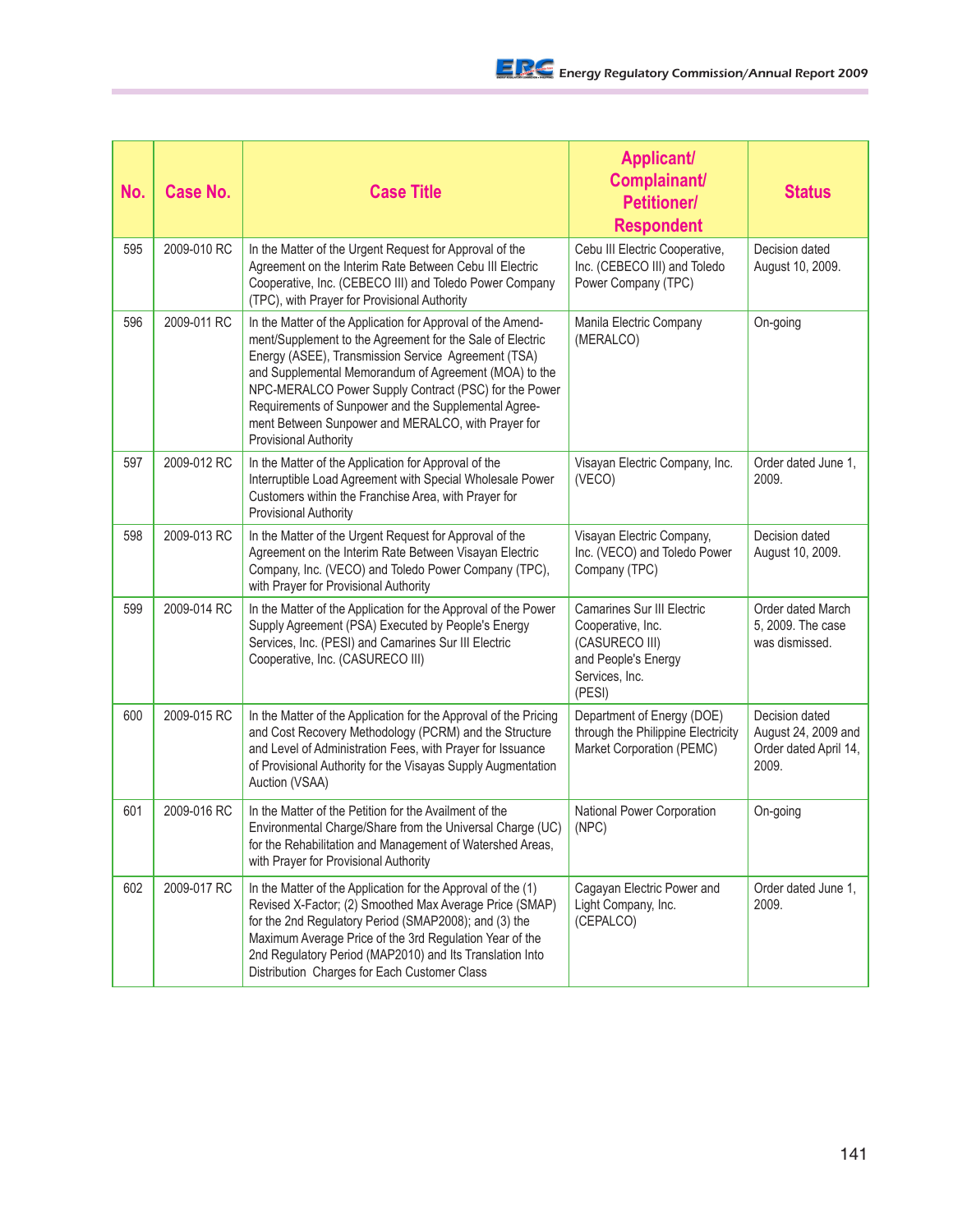| No. | <b>Case No.</b> | <b>Case Title</b>                                                                                                                                                                                                                                                                                                                                                                                                                                                                                                 | <b>Applicant/</b><br>Complainant/<br><b>Petitioner/</b><br><b>Respondent</b>      | <b>Status</b>                       |
|-----|-----------------|-------------------------------------------------------------------------------------------------------------------------------------------------------------------------------------------------------------------------------------------------------------------------------------------------------------------------------------------------------------------------------------------------------------------------------------------------------------------------------------------------------------------|-----------------------------------------------------------------------------------|-------------------------------------|
| 603 | 2009-018 RC     | In the Matter of the Application for Approval of a) The Revised<br>X-Factor for the Second Regulatory Period; b) Revised<br>Smooth Maximum Average Price (SMAP) for the Second<br>Regulatory Period; and c) the Translation Into Distribution<br>Rate of the Different Customer Classes for the Third<br>Regulatory Year of the ERC-Approved Annual Revenue<br>Requirement (ARR) for Dagupan Electric Corporation<br>(DECORP) Under the Performance Based Regulation (PBR)<br>for the Regulatory Period 2007-2011 | Dagupan Electric Corporation<br>(DECORP)                                          | Order dated June 1.<br>2009.        |
| 604 | 2009-019 RC     | In the Matter of the Application for the Suspension of the<br>Implementation of Table "B" Base Rates in the Order dated<br>5 July 2006 in ERC Case No. 2005-043 RC, with Prayer for<br><b>Provisional Authority</b>                                                                                                                                                                                                                                                                                               | Panay Power Corporation (PPC)<br>and Panay Electric Company,<br>Inc. (PECO)       | On-going                            |
| 605 | 2009-020 RC     | In the Matter of the Application for Authority to Recover from<br>Consumers the 2008 Local Franchise Taxes Paid to the<br>City of Lapu-lapu and to Charge Consumers the New Local<br>Franchise Tax Rate of the City of Lapu-lapu, with Prayer for<br><b>Provisional Authority</b>                                                                                                                                                                                                                                 | Mactan Electric Company, Inc.<br>(MECO)                                           | On-going                            |
| 606 | 2009-021 RC     | In the Matter of the Adoption of the Generation Rate<br>Adjustment Mechanism (4th GRAM), with Prayer for<br><b>Provisional Authority</b>                                                                                                                                                                                                                                                                                                                                                                          | National Power Corporation<br>- Small Power Utilities Group<br>(NPC-SPUG)         | On-going                            |
| 607 | 2009-022 RC     | In the Matter of the Application for Approval of (1) Sound<br>Value Appraisal of Applicant's Assets as of 31 December<br>2006 Including Additions and Retirements for the Years 2007<br>and 2008; and (2) Revision of Rates to Achieve the Proposed<br>Revenue Requirement in Accordance with the Provisions of<br>R.A. 9136, with Prayer for Provisional Authority                                                                                                                                               | Tarlac Electric Incorporated<br>(TEI)                                             | Decision dated<br>August 24, 2009.  |
| 608 | 2009-023 RC     | In the Matter of the Application for the Approval of the<br>Transition Supply Contracts (TSCs) Entered Into With<br>Distribution Utilities (DUs) Located in the Mindanao Grid, with<br>Prayer for the Issuance of Provisional Authority                                                                                                                                                                                                                                                                           | National Power Corporation<br>(NPC)                                               | Decision dated<br>August 3, 2009.   |
| 609 | 2009-024 RC     | In the Matter of the Application for Approval of the Revised<br>Rate Schedules and Appraisal of Properties, with Prayer for<br><b>Provisional Authority</b>                                                                                                                                                                                                                                                                                                                                                       | Visayan Electric Company, Inc.<br>(VECO)                                          | Decision dated<br>August 10, 2009.  |
| 610 | 2009-025 RC     | In Re: Petition for Approval of the Power Supply Agreement<br>(PSA) and New Power Provider-True Cost Generation Rate<br>(NPP-TCGR), with Prayer for Provisional Approval                                                                                                                                                                                                                                                                                                                                          | Palawan Electric Cooperative,<br>Inc. (PALECO) and Delta P. Inc.<br>(DELTA P.)    | Decision dated<br>November 9, 2009. |
| 611 | 2009-026 RC     | In the Matter of the Application for Approval of the Power<br>Sale Contract (PSC) Between Mactan Electric Company, Inc.<br>(MECO) and KEPCO SPC Power Corporation (KSPC)                                                                                                                                                                                                                                                                                                                                          | Mactan Electric Company, Inc.<br>(MECO) and KEPCO SPC<br>Power Corporation (KSPC) | Decision dated<br>August 10, 2009.  |
| 612 | 2009-027 RC     | In the Matter of the Application for Approval of the Contract<br>for the Supply of Electricity Between Montalban Methane<br>Power Corporation (MMPC) and Manila Electric Company<br>(MERALCO), with Prayer for Provisional Authority                                                                                                                                                                                                                                                                              | Manila Electric Company<br>(MERALCO)                                              | On-going                            |
| 613 | 2009-028 RC     | In the Matter of the Petition for the Availments from the Uni-<br>versal Charges (UC) of the Share for Missionary Electrifica-<br>tion (ME) for the Period 2009-2013                                                                                                                                                                                                                                                                                                                                              | National Power Corporation<br>- Small Power Utilities Group<br>(NPC-SPUG)         | Order dated August<br>10, 2009.     |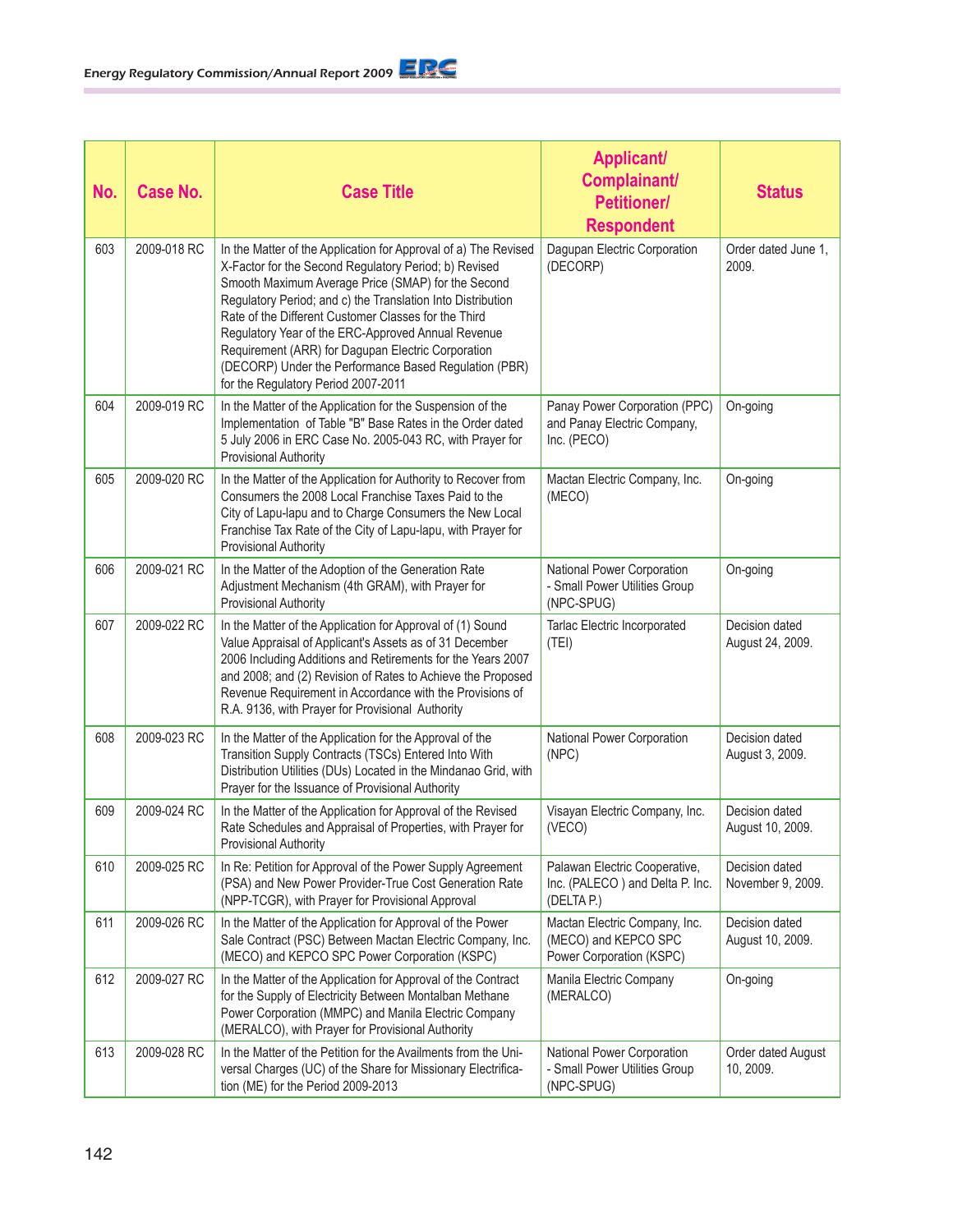| No. | <b>Case No.</b> | <b>Case Title</b>                                                                                                                                                                                                                                                                                                                                                                                                                  | <b>Applicant/</b><br>Complainant/<br><b>Petitioner/</b><br><b>Respondent</b>                                                                                                                                                  | <b>Status</b>                 |
|-----|-----------------|------------------------------------------------------------------------------------------------------------------------------------------------------------------------------------------------------------------------------------------------------------------------------------------------------------------------------------------------------------------------------------------------------------------------------------|-------------------------------------------------------------------------------------------------------------------------------------------------------------------------------------------------------------------------------|-------------------------------|
| 614 | 2009-029 RC     | In the Matter of the Application for Approval of the Ancillary<br>Services Procurement Agreement (ASPA) Between the<br>National Transmission Corporation [now National Grid Cor-<br>poration of the Philippines (NGCP)] and the National Power<br>Corporation (NPC), with Prayer for Provisional Authority                                                                                                                         | National Grid Corporation<br>of the Philippines<br>(NGCP)                                                                                                                                                                     | On-going                      |
| 615 | 2009-030 RC     | In the Matter of the Application for the Refund of the Dif-<br>ference (Excesses) Between Manila Electric Company<br>(MERALCO) Average Monthly Generation Charge and the<br>Energy Regulatory Commission (ERC) Approved National<br>Power Corporation (NPC) Generation Charge from June<br>2003 to June 2006 Multiplied by the Kilowatt-hour Sales of<br>Manila Electric Company (MERALCO) for the Corresponding<br>Monthly Period | National Association of Electric-<br>ity Consumers for Reforms, Inc.<br>(NASECORE), represented by<br>its President, Petronilo Ilagan,<br>Siegfreido Velos, Bonifacio<br>Dazo, William P. Espiritu and<br>Leonardo A. Aurelio | On-going                      |
| 616 | 2009-031 RC     | In the Matter of the 12th Application for the Recovery of the<br>Incremental Costs on Foreign Currency Exchange Rate<br>Fluctuations Under the Incremental Currency Exchange Rate<br>Adjustment (ICERA), with Prayer for Provisional Authority                                                                                                                                                                                     | National Power Corporation<br>(NPC) and Power Sector Assets<br>and Liabilities Management<br>Corporation (PSALM)                                                                                                              | On-going                      |
| 617 | 2009-032 RC     | In the Matter of the 13th Application for the Recovery of the<br>Incremental Fuel and Independent Power Producer (IPP)<br>Cost Under the Generation Rate Adjustment Mechanism<br>(GRAM), with Prayer for Provisional Authority                                                                                                                                                                                                     | National Power Corporation<br>(NPC) and Power Sector Assets<br>and Liabilities Management<br>Corporation (PSALM)                                                                                                              | On-going                      |
| 618 | 2009-033 RC     | In the Matter of the Adoption of the Incremental Currency<br>Exchange Rate Adjustment (4th ICERA)                                                                                                                                                                                                                                                                                                                                  | National Power Corporation<br>- Small Power Utilities Group<br>(NPC-SPUG)                                                                                                                                                     | On-going                      |
| 619 | 2009-034 RC     | In the Matter of the Application for Approval of the Power<br>Supply Agreement (PSA) Between Quirino Electric<br>Cooperative, Inc. (QUIRELCO) and SN Aboitiz Power-Magat,<br>Inc. (SNAP-Magat), with Prayer for Provisional Authority                                                                                                                                                                                              | Quirino Electric Cooperative,<br>Inc. (QUIRELCO) and SN<br>Aboitiz Power Magat, Inc.<br>(SNAP-Magat)                                                                                                                          | Order dated July 20,<br>2009. |
| 620 | 2009-035 RC     | In the Matter of the Application for Approval of the Power<br>Supply Agreement (PSA) Between Ifugao Electric<br>Cooperative, Inc. (IFELCO) and SN Aboitiz Power-Magat, Inc.<br>(SNAP-Magat), with Prayer for Provisional Authority                                                                                                                                                                                                 | Ifugao Electric Cooperative, Inc.<br>(IFELCO) and SN Aboitiz Power<br>Magat, Inc. (SNAP-Magat)                                                                                                                                | Order dated July 20,<br>2009. |
| 621 | 2009-036 RC     | In the Matter of the Application for Approval of the Power<br>Supply Agreement (PSA) Between Isabela II Electric<br>Cooperative, Inc. (ISELCO II) and SN Aboitiz Power-Magat,<br>Inc. (SNAP-Magat), with Prayer for Provisional Authority                                                                                                                                                                                          | Isabela II Electric Cooperative,<br>Inc. (ISELCO II) and SN Aboitiz<br>Power Magat, Inc. (SNAP-<br>Magat)                                                                                                                     | Order dated July 20,<br>2009. |
| 622 | 2009-037 RC     | In the Matter of the Application for Approval of the Power<br>Supply Agreement (PSA) Between Cagayan I Electric<br>Cooperative, Inc. (CAGELCO I) and SN Aboitiz Power-Magat,<br>Inc. (SNAP-Magat), with Prayer for Provisional Authority                                                                                                                                                                                           | Cagayan I Electric<br>Cooperative, Inc.<br>(CAGELCO I) and SN Aboitiz<br>Power Magat, Inc. (SNAP-<br>Magat)                                                                                                                   | Order dated July 20,<br>2009. |
| 623 | 2009-038 RC     | In the Matter of the Application for Approval of the Power<br>Supply Agreement (PSA) Between Cagayan II Electric<br>Cooperative, Inc. (CAGELCO II) and SN Aboitiz Power-<br>Magat, Inc. (SNAP-Magat), with Prayer for Provisional<br>Authority                                                                                                                                                                                     | Cagayan II Electric<br>Cooperative, Inc. (CAGELCO II)<br>and SN Aboitiz<br>Power Magat, Inc. (SNAP-<br>Magat)                                                                                                                 | Order dated July 20,<br>2009. |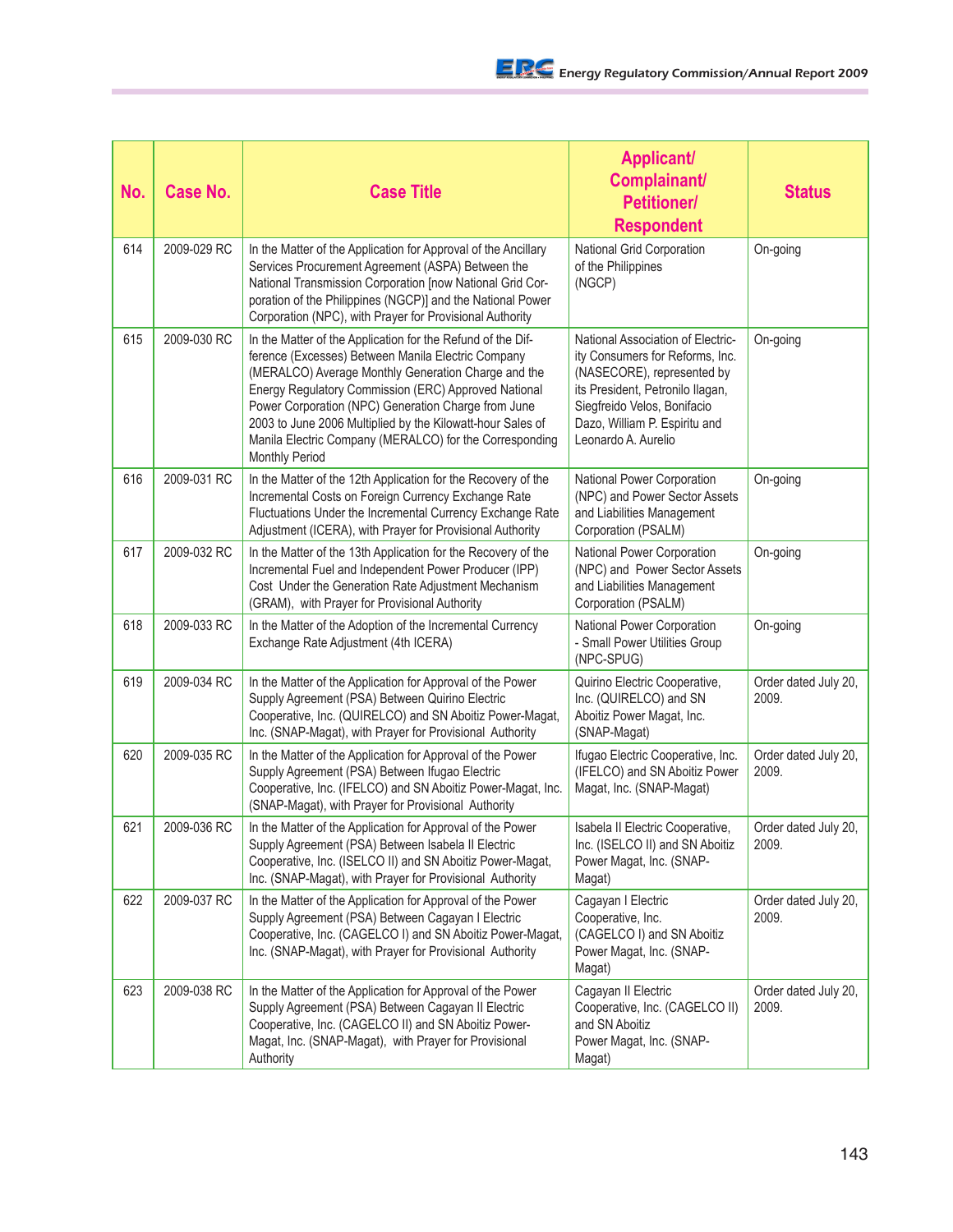| No. | <b>Case No.</b> | <b>Case Title</b>                                                                                                                                                                                                                                                                                                                                                                 | <b>Applicant/</b><br>Complainant/<br><b>Petitioner/</b><br><b>Respondent</b>                            | <b>Status</b>                       |
|-----|-----------------|-----------------------------------------------------------------------------------------------------------------------------------------------------------------------------------------------------------------------------------------------------------------------------------------------------------------------------------------------------------------------------------|---------------------------------------------------------------------------------------------------------|-------------------------------------|
| 624 | 2009-039 RC     | In the Matter of the Application for Approval of Over-All Tariff<br>Adjustment (OATA), with Prayer for Issuance of Provisional<br>Authority                                                                                                                                                                                                                                       | Oriental Mindoro Electric<br>Cooperative, Inc. (ORMECO)                                                 | Decision dated<br>August 17, 2009.  |
| 625 | 2009-040 RC     | In the Matter of the Application for Approval of the Annual<br>Revenue Requirement (ARR) and Performance Incentive<br>Scheme (PIS) in Accordance with the Provisions of the<br>Rules for Setting Distribution Wheeling Rates (RDWR)                                                                                                                                               | Visayan Electric Company, Inc.<br>(VECO)                                                                | On-going                            |
| 626 | 2009-041 RC     | In the Matter of the Application for Approval of the Annual<br>Revenue Requirement (ARR) and Performance Incentive<br>Scheme (PIS) in Accordance with the Provisions of the<br>Rules for Setting Distribution Wheeling Rates (RDWR)                                                                                                                                               | Davao Light and Power<br>Company, Inc.<br>(DLPC)                                                        | On-going                            |
| 627 | 2009-042 RC     | In the Matter of the Application for Approval of the Annual<br>Revenue Requirement (ARR) and Performance Incentive<br>Scheme (PIS) in Accordance with the Provisions of the Rules<br>for Setting Distribution Wheeling Rates (RDWR)                                                                                                                                               | Tarlac Electric, Inc.<br>(TEI)                                                                          | On-going                            |
| 628 | 2009-043 RC     | In the Matter of the Application for Approval of the Annual<br>Revenue Requirement (ARR) and Performance Incentive<br>Scheme (PIS) in Accordance with the Provisions of the Rules<br>for Setting Distribution Wheeling Rates (RDWR)                                                                                                                                               | Cabanatuan Electric Corporation<br>(CELCOR)                                                             | On-going                            |
| 629 | 2009-044 RC     | In the Matter of the Application for Approval of the Annual<br>Revenue Requirement (ARR) and Performance Incentive<br>Scheme (PIS) in Accordance with the Provisions of the Rules<br>for Setting Distribution Wheeling Rates (RDWR)                                                                                                                                               | La Union Electric Company, Inc.<br>(LUECO)                                                              | On-going                            |
| 630 | 2009-045 RC     | In the Matter of the Application for Approval of the Annual<br>Revenue Requirement (ARR) and Performance Incentive<br>Scheme (PIS) in Accordance with the Provisions of the Rules<br>for Setting Distribution Wheeling Rates (RDWR)                                                                                                                                               | Ibaan Electric and Engineering<br>Corporation<br>(IEEC)                                                 | On-going                            |
| 631 | 2009-046 RC     | Petition for the Recovery of National Power Corporation's<br>(NPC) Stranded Contract Costs (SCC) Portion of the<br>Universal Charge (UC) for the Luzon Grid                                                                                                                                                                                                                       | Power Sector Assets and<br>Liabilities Management<br>Corporation (PSALM)                                | On-going                            |
| 632 | 2009-047 RC     | Petition for the Recovery of National Power Corporation's<br>(NPC) Stranded Contract Debts Portion of the Universal<br>Charge (UC) for the Luzon, Visayas and Mindanao Grids                                                                                                                                                                                                      | Power Sector Assets and<br>Liabilities Management<br>Corporation (PSALM)                                | On-going                            |
| 633 | 2009-048 RC     | In the Matter of the Application for Approval of Over-All Tariff<br>Adjustment (OATA), with Prayer for Issuance of Provisional<br>Authority                                                                                                                                                                                                                                       | Occidental Mindoro Electric<br>Cooperative, Inc.<br>(OMECO)                                             | Decision dated<br>Novemebr 3, 2009. |
| 634 | 2009-049 RC     | In the Matter of the Application of the National Grid<br>Corporation of the Philippines (NGCP) on the Approval of<br>Force Majeure (FM) Event Regulated FM Pass Through for<br>Typhoons "Cosme and Frank" and for Sabotage of<br>Transmission Towers in Mindanao in Accordance with the<br>Transmission Wheeling Rate Guidelines (TWRG), with Prayer<br>for Provisional Authority | National Grid Corporation<br>of the Philippines<br>(NGCP)                                               | On-going                            |
| 635 | 2009-050 RC     | In the Matter of the Application for Approval of the Contract<br>for the Supply of Electric Energy Between Masinloc Power<br>Partners Co., Ltd. (MPPCL) and Zambales I Electric<br>Cooperative, Inc. (ZAMECO I), with Prayer for Provisional<br>Authority                                                                                                                         | Zambales I Electric Cooperative,<br>Inc. (ZAMECO I) and Masinloc<br>Power Partners Co., Ltd.<br>(MPPCL) | Order dated August<br>17, 2009.     |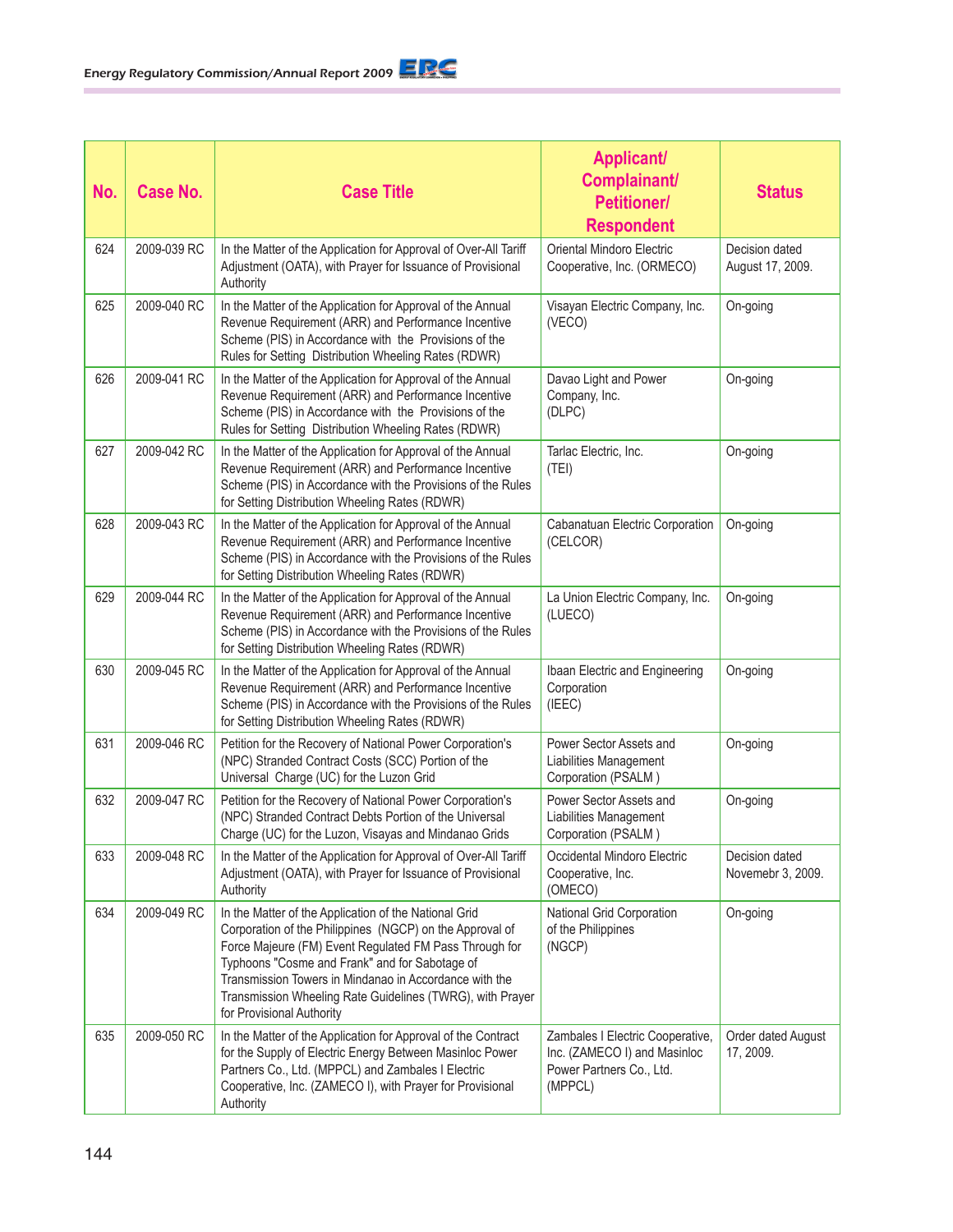| No. | <b>Case No.</b> | <b>Case Title</b>                                                                                                                                                                                                                                                                                                                                    | <b>Applicant/</b><br>Complainant/<br><b>Petitioner/</b><br><b>Respondent</b>                                           | <b>Status</b>                                                    |
|-----|-----------------|------------------------------------------------------------------------------------------------------------------------------------------------------------------------------------------------------------------------------------------------------------------------------------------------------------------------------------------------------|------------------------------------------------------------------------------------------------------------------------|------------------------------------------------------------------|
| 636 | 2009-051 RC     | In the Matter of the Application for Approval of the Contract<br>for the Supply of Electric Energy Between Masinloc Power<br>Partners Co., Ltd. (MPPCL) and Pangasinan I Electric<br>Cooperative, Inc. (PANELCO I), with Prayer for Provisional<br>Authority                                                                                         | Pangasinan I Electric<br>Cooperative, Inc. (PANELCO I)<br>and Masinloc Power Partners<br>Co., Ltd. (MPPCL)             | Order dated August<br>17, 2009.                                  |
| 637 | 2009-052 RC     | In the Matter of the Application for Approval of the Contract<br>for the Supply of Electric Energy Between Masinloc Power<br>Partners Co., Ltd. (MPPCL) and Pampanga I Electric Coop-<br>erative, Inc. (PELCO I), with Prayer for Provisional Authority                                                                                              | Pampanga I Electric<br>Cooperative, Inc. (PELCO I)<br>and Masinloc Power Partners<br>Co., Ltd. (MPPCL)                 | Order dated August<br>17, 2009.                                  |
| 638 | 2009-053 RC     | In the Matter of the Application for Approval of the Contract<br>for the Supply of Electric Energy Between Masinloc Power<br>Partners Co., Ltd. (MPPCL) and San Jose City Electric<br>Cooperative, Inc. (SAJELCO), with Prayer for Provisional<br>Authority                                                                                          | San Jose City Electric<br>Cooperative, Inc. (SAJELCO)<br>and Masinloc Power Partners<br>Co., Ltd. (MPPCL)              | Order dated August<br>17, 2009 with Notice<br>of Public Hearing. |
| 639 | 2009-054 RC     | In the Matter of the Application to Confirm Transmission Cost<br>Over and Under Recoveries and Offset the Net Transmission<br>Cost Over-Recoveries with the Transmission Cost Under-<br>Recoveries Applied for under ERC Case No. 2007-147 RC,<br>Including Carrying Cost, with Prayer for Provisional Authority                                     | Manila Electric Company<br>(MERALCO)                                                                                   | Order dated October<br>12, 2009.                                 |
| 640 | 2009-055 RC     | In the Matter of the 13th Application for the Recovery of the<br>Incremental Costs on Foreign Currency Exchange Rate<br>Fluctuations Under the Incremental Currency Exchange Rate<br>Adjustment (ICERA), with Prayer for Provisional Authority<br>(PA)                                                                                               | National Power Corporation<br>(NPC) and<br>Power Sector Assets and<br>Liabilities Management<br>Corporation<br>(PSALM) | On-going                                                         |
| 641 | 2009-056 RC     | In the Matter of the 14th Application for the Recovery of the<br>Incremental Fuel and Independent Power Producer (IPP)<br>Cost Under the Generation Rate Adjustment Mechanism<br>(GRAM), with Prayer for Provisional Authority (PA)                                                                                                                  | National Power Corporation<br>(NPC) and Power Sector Assets<br>and Liabilities Management<br>Corporation<br>(PSALM)    | On-going                                                         |
| 642 | 2009-057 RC     | In the Matter of the Application for Approval of: a) Maximum<br>Average Price (MAP) for the Regulatory Year 2010; and b)<br>Translation of the Maximum Average Price (MAP) for Regula-<br>tory Year 2010 (RY2010) Into a Distribution Rate Structure for<br>its Various Customer Classes, with Prayer for the Issuance of<br>a Provisional Authority | Manila Electric Company<br>(MERALCO)                                                                                   | On-going                                                         |
| 643 | 2009-058 RC     | In the Matter of the 5th Application for the Approval of the<br>Generation Rate Adjustment Mechanism (GRAM) Under the<br>GRAM Rules, with Prayer for Provisional Authority                                                                                                                                                                           | National Power Corporation<br>- Small Power Utilities Group<br>(NPC-SPUG)                                              | On-going                                                         |
| 644 | 2009-059 RC     | In the Matter of the Adoption of the Incremental Currency<br>Exchange Rate Adjustment (5th ICERA), with Prayer for<br><b>Provisional Authority</b>                                                                                                                                                                                                   | National Power Corporation<br>- Small Power Utilities Group<br>(NPC-SPUG)                                              | On-going                                                         |
| 645 | 2009-060 RC     | In the Matter of the Application for Approval of the Contract<br>for the Supply of Electric Energy Between Masinloc Power<br>Partners Co., Ltd. (MPPCL) and Tarlac I Electric Coopera-<br>tive, Inc. (TARELCO I), with Prayer for Provisional Authority                                                                                              | Tarlac I Electric Cooperative,<br>Inc. (TARELCO I) and Masinloc<br>Power Partners Co., Ltd.<br>(MPPCL)                 | Order dated Novem-<br>ber 3, 2009.                               |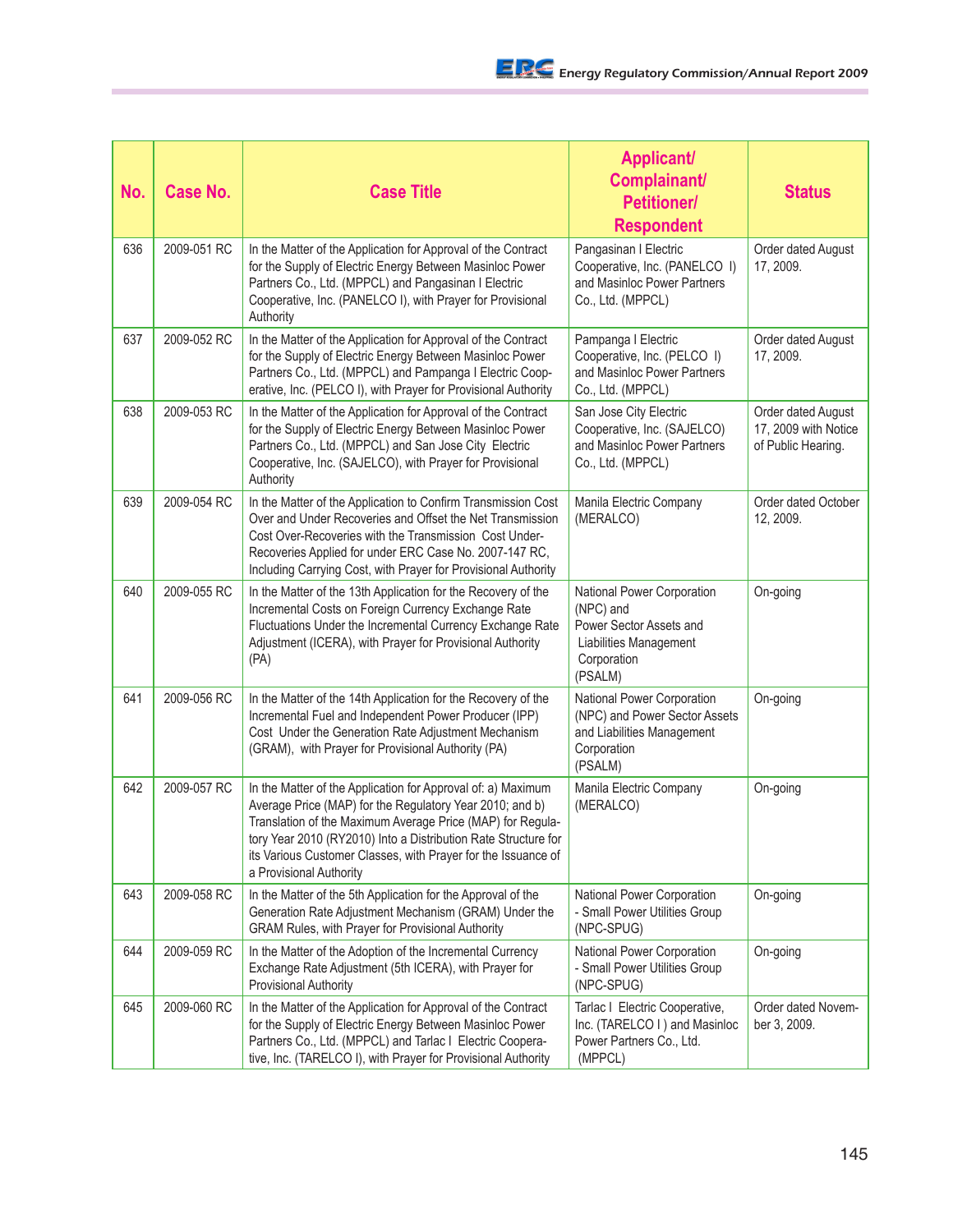| No. | <b>Case No.</b> | <b>Case Title</b>                                                                                                                                                                                                                                                                                     | <b>Applicant/</b><br>Complainant/<br><b>Petitioner/</b><br><b>Respondent</b> | <b>Status</b>                         |
|-----|-----------------|-------------------------------------------------------------------------------------------------------------------------------------------------------------------------------------------------------------------------------------------------------------------------------------------------------|------------------------------------------------------------------------------|---------------------------------------|
| 646 | 2009-061 RC     | In the Matter of the Application for Approval of (1) Sound<br>Value Appraisal of Applicant's Assets as of 31 December<br>2008 and (2) Revision of Rates to Achieve the Proposed<br>Revenue Requirement in Accordance with the Provisions of<br>R.A. 9136, with Prayer for Provisional Authority       | San Fernando Electric Light and<br>Power Company, Inc.<br>(SFELAPCO)         | On-going                              |
| 647 | 2009-062 RC     | In re: Application for Approval of (1) Depreciated Replace-<br>ment Cost of Applicant's Properties as of December 31, 2008<br>and (2) Revised Rate Schedules to Achieve the Proposed<br>Revenue Requirements in Accordance with the Provisions of<br>R.A. 9136, with Prayer for Provisional Authority | Panay Electric Company, Inc.<br>(PECO)                                       | On-going                              |
| 648 | 2009-063 RC     | In the Matter of the Application for Prior Verification of Other<br>Generation Rates Adjustments under Section 3, Article IV of<br>the Guidelines for the Automatic Adjustment of Generation<br>Rates and System Loss Rates by Distribution Utilities (DUs)                                           | Panay Electric Company, Inc.<br>(PECO) and Panay Power<br>Corporation (PPC)  | Decisiond dated<br>November 16, 2009. |
| 649 | 2009-064 RC     | In the Matter of the Application for Approval of Rate<br>Adjustments in Accordance with the Provisions of R.A. 9136,<br>with Prayer for Issuance of Provisional Authority                                                                                                                             | Bantayan Island Electric<br>Cooperative, Inc.<br>(BANELCO)                   | On-going                              |
| 650 | 2009-065 RC     | In the Matter of the Application for Approval of the Implemen-<br>tation of the Rules for Setting Electric Cooperatives - Wheel-<br>ing Rates (RSEC-WR), with Prayer for Provisional Authority                                                                                                        | <b>Bukidnon Second Electric</b><br>Cooperative, Inc.<br>(BUSECO)             | On-going                              |
| 651 | 2009-066 RC     | In the Matter of the Application for Approval of the Implemen-<br>tation of the Rules for Setting Electric Cooperatives - Wheel-<br>ing Rates (RSEC-WR), with Prayer for Provisional Authority                                                                                                        | Pampanga I Electric<br>Cooperative, Inc.<br>(PELCO I)                        | On-going                              |
| 652 | 2009-067 RC     | In the Matter of the Application for Authority to Unbundle<br>Rates and Approval of Revised Rate Schedule in Accordance<br>with Section 36 of the Republic Act No. 9136, with Prayer for<br><b>Provisional Authority</b>                                                                              | <b>Clark Electric Distribution</b><br>Corporation<br>(CEDC)                  | On-going                              |
| 653 | 2009-068 RC     | In the Matter of the Application for Approval of an Adjustment<br>in Rates Under the Rules for Setting Electric Cooperatives<br>- Wheeling Rates (RSEC-WR), with Prayer for Provisional<br>Authority                                                                                                  | <b>First Bukidnon Electric</b><br>Cooperative, Inc.<br>(FIBECO)              | On-going                              |
| 654 | 2009-069 RC     | In the Matter of the Application for Approval of an Adjustment<br>in Rates Under the Rules for Setting Electric Cooperatives<br>- Wheeling Rates (RSEC-WR), with Prayer for Provisional<br>Authority                                                                                                  | Cebu II Electric<br>Cooperative, Inc.<br>(CEBECO II)                         | On-going                              |
| 655 | 2009-070 RC     | In the Matter of the Application for Approval of an Adjustment<br>in Rates Under the Rules for Setting Electric Cooperatives<br>- Wheeling Rates (RSEC-WR), with Prayer for Provisional<br>Authority                                                                                                  | Cebu I Electric Cooperative, Inc.<br>(CEBECO I)                              | On-going                              |
| 656 | 2009-071 RC     | In the Matter of the Application for Approval of an Adjustment<br>in Rates Under the Rules for Setting Electric Cooperatives<br>- Wheeling Rates (RSEC-WR), with Prayer for Provisional<br>Authority                                                                                                  | Cebu III Electric<br>Cooperative, Inc.<br>(CEBECO III)                       | On-going                              |
| 657 | 2009-072 RC     | In the Matter of the Application for Approval of an Adjustment<br>in Rates Under the Rules for Setting Electric Cooperatives<br>- Wheeling Rates (RSEC-WR), with Prayer for Provisional<br>Authority                                                                                                  | Misamis Oriental II Electric<br>Service Cooperative, Inc.<br>(MORESCO II)    | On-going                              |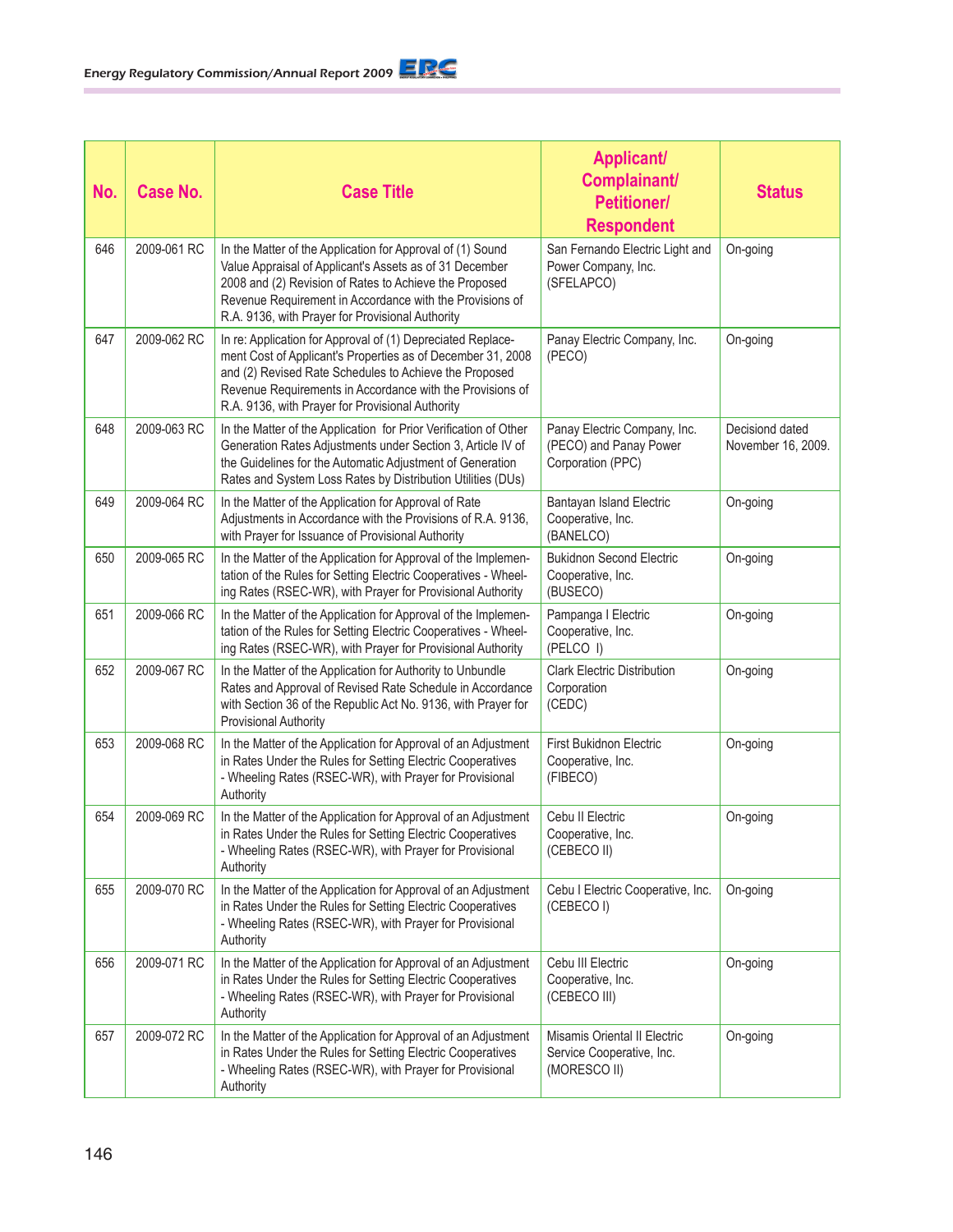| No. | <b>Case No.</b> | <b>Case Title</b>                                                                                                                                                                                                                            | <b>Applicant/</b><br>Complainant/<br><b>Petitioner/</b><br><b>Respondent</b>                  | <b>Status</b>                       |
|-----|-----------------|----------------------------------------------------------------------------------------------------------------------------------------------------------------------------------------------------------------------------------------------|-----------------------------------------------------------------------------------------------|-------------------------------------|
| 658 | 2009-073 RC     | In the Matter of the Application for Approval of an Adjustment<br>in Rates Under the Rules for Setting Electric Cooperatives<br>- Wheeling Rates (RSEC-WR), with Prayer for Provisional<br>Authority                                         | Aurora Electric Cooperative, Inc.<br>(AURELCO)                                                | On-going                            |
| 659 | 2009-074 RC     | In the Matter of the Application for the Approval of the New<br>Unbundled Rate, with Prayer for Provisional Authority                                                                                                                        | Marinduque Electric<br>Cooperative, Inc.<br>(MARELCO)                                         | On-going                            |
| 660 | 2009-075 RC     | In the Matter of the Application for Approval of the Electric<br>Power Purchase Agreement (EPPA) Between Visayan Elec-<br>tric Company, Inc. (VECO) and Cebu Energy Development<br>Corporation (CEDC), with Prayer for Provisional Authority | Visayan Electric Company, Inc.<br>(VECO) and Cebu Energy<br>Development Corporation<br>(CEDC) | On-going                            |
| 661 | 2009-076 RC     | In the Matter of the Application for Approval of an Adjustment<br>in Rates Under the Rules for Setting Electric Cooperatives<br>- Wheeling Rates (RSEC-WR), with Prayer for Provisional<br>Authority                                         | Cagayan I Electric<br>Cooperative, Inc.<br>(CAGELCO I)                                        | On-going                            |
| 662 | 2009-077 RC     | In the Matter of the Application for Approval of an Adjustment<br>in Rates Under the Rules for Setting Electric Cooperatives<br>- Wheeling Rates (RSEC-WR), with Prayer for Provisional<br>Authority                                         | Biliran Electric Cooperative, Inc.<br>(BILECO)                                                | On-going                            |
| 663 | 2009-078 RC     | In the Matter of the Petition for Approval of the Power<br>Supply Agreement (PSA) Between Apo Cement Corporation<br>(Apocemco) and Visayan Electric Company, Inc. (VECO),<br>with Prayer for Provisional Authority                           | Visayan Electric Company,<br>Inc. (VECO) and Apo Cement<br>Corporation (Apocemco)             | Order dated Novem-<br>ber 23, 2009. |
| 664 | 2009-079 RC     | In the Matter of the Application for Approval of an Adjustment<br>in Rates Under the Rules for Setting Electric Cooperatives<br>- Wheeling Rates (RSEC-WR), with Prayer for Provisional<br>Authority                                         | Pampanga Rural Electric<br>Service Cooperative, Inc.<br>(PRESCO)                              | On-going                            |
| 665 | 2009-080 RC     | In the Matter of the Application for Approval of an Adjustment<br>in Rates Under the Rules for Setting Electric Cooperatives<br>- Wheeling Rates (RSEC-WR), with Prayer for Provisional<br>Authority                                         | <b>Bohol II Electric</b><br>Cooperative, Inc.<br>(BOHECO II)                                  | On-going                            |
| 666 | 2009-081 RC     | In the Matter of the Application for Approval of an Adjustment<br>in Rates Under the Rules for Setting Electric Cooperatives<br>- Wheeling Rates (RSEC-WR), with Prayer for Provisional<br>Authority                                         | Camarines Sur I Electric<br>Cooperative, Inc.<br>(CASURECO I)                                 | On-going                            |
| 667 | 2009-082 RC     | In the Matter of the Application for Approval of an Adjustment<br>in Rates Under the Rules for Setting Electric Cooperatives<br>- Wheeling Rates (RSEC-WR), with Prayer for Provisional<br>Authority                                         | Zamboanga del Sur I Electric<br>Cooperative, Inc.<br>(ZAMSURECO I)                            | On-going                            |
| 668 | 2009-083 RC     | In the Matter of the Application for Approval of an Adjustment<br>in Rates Under the Rules for Setting Electric Cooperatives<br>- Wheeling Rates (RSEC-WR), with Prayer for Provisional<br>Authority                                         | Samar II Electric<br>Cooperative, Inc.<br>(SAMELCO II)                                        | On-going                            |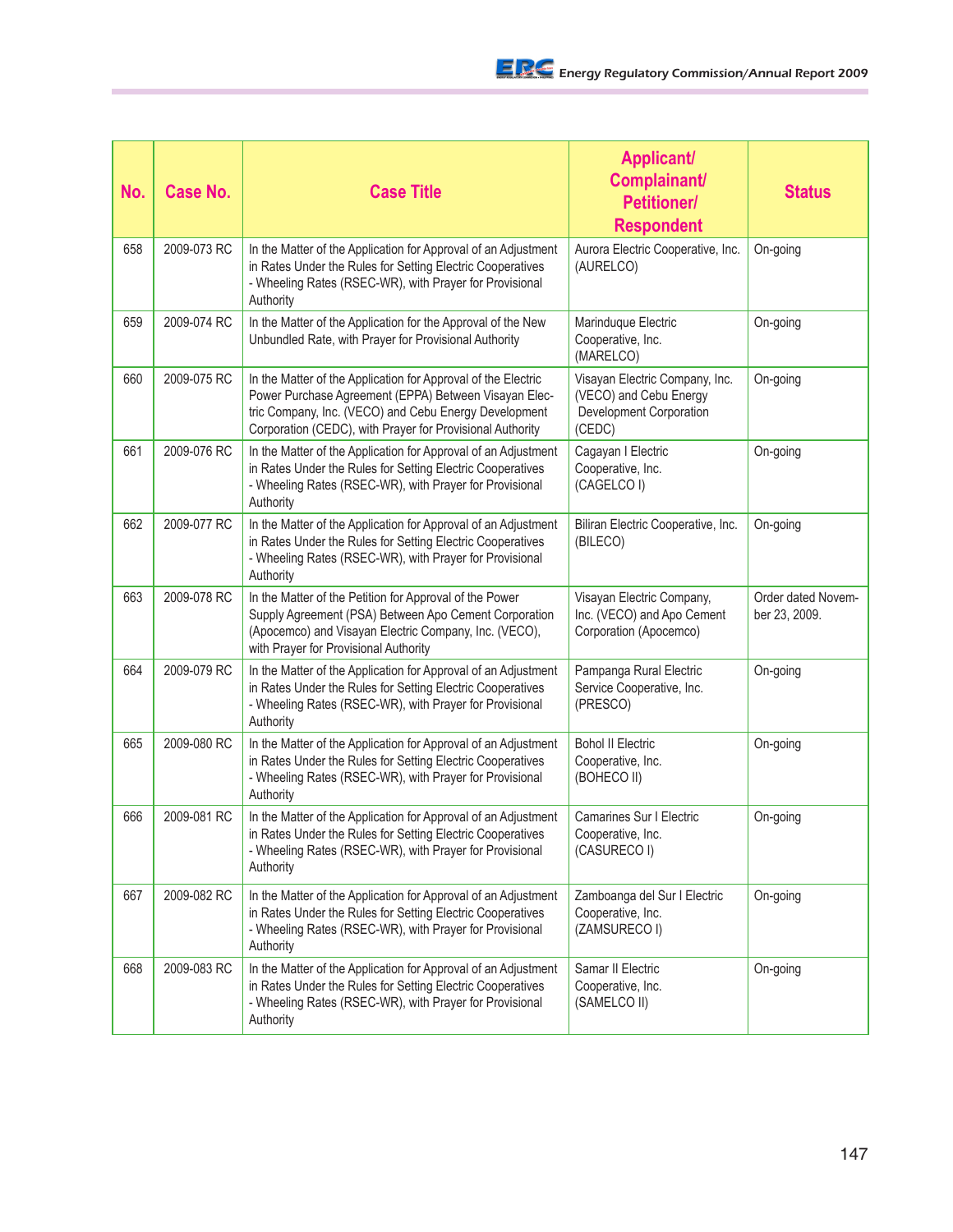| No. | <b>Case No.</b> | <b>Case Title</b>                                                                                                                                                                                                                                                                                                                                         | <b>Applicant/</b><br>Complainant/<br><b>Petitioner/</b><br><b>Respondent</b> | <b>Status</b> |
|-----|-----------------|-----------------------------------------------------------------------------------------------------------------------------------------------------------------------------------------------------------------------------------------------------------------------------------------------------------------------------------------------------------|------------------------------------------------------------------------------|---------------|
| 669 | 2009-084 RC     | In the Matter of the Application for Approval of an Adjustment<br>in Rates Under the Rules for Setting Electric Cooperatives<br>- Wheeling Rates (RSEC-WR), with Prayer for Provisional<br>Authority                                                                                                                                                      | Siargao Electric<br>Cooperative, Inc.<br>(SIARELCO)                          | On-going      |
| 670 | 2009-085 RC     | In the Matter of the Application for Approval of an Adjustment<br>in Rates Under the Rules for Setting Electric Cooperatives<br>- Wheeling Rates (RSEC-WR), with Prayer for Provisional<br>Authority                                                                                                                                                      | Quezon II Electric<br>Cooperative, Inc.<br>(QUEZELCO II)                     | On-going      |
| 671 | 2009-086 RC     | In the Matter of the Application for Approval of an Adjustment<br>in Rates Under the Rules for Setting Electric Cooperatives<br>- Wheeling Rates (RSEC-WR), with Prayer for Provisional<br>Authority                                                                                                                                                      | Pampanga II Electric<br>Cooperative, Inc.<br>(PELCO II)                      | On-going      |
| 672 | 2009-087 RC     | In the Matter of the Application for the Approval of the Agree-<br>ment for the Supply of Electricity and Contract for Electric<br>Service Entered Into by Manila Electric Company (MER-<br>ALCO) with NPC SPUG - Luzon and NPC SPUG - MQNL,<br>respectively, pursuant to ERC Resolution No. 01, series of<br>2009, with Prayer for Provisional Authority | Manila Electric Company<br>(MERALCO)                                         | On-going      |
| 673 | 2009-088 RC     | In the Matter of the Application for Approval of an Adjustment<br>in Rates Under the Rules for Setting Electric Cooperatives<br>- Wheeling Rates (RSEC-WR), with Prayer for Provisional<br>Authority                                                                                                                                                      | <b>Ilocos Sur Electric</b><br>Cooperative, Inc.<br>(ISECO)                   | On-going      |
| 674 | 2009-089 RC     | In the Matter of the Application for Approval of an Adjustment<br>in Rates Under the Rules for Setting Electric Cooperatives<br>- Wheeling Rates (RSEC-WR), with Prayer for Provisional<br>Authority                                                                                                                                                      | Quirino Electric<br>Cooperative, Inc.<br>(QUIRELCO)                          | On-going      |
| 675 | 2009-090 RC     | In the Matter of the Application for Approval of an Adjustment<br>in Rates Under the Rules for Setting Electric Cooperatives<br>- Wheeling Rates (RSEC-WR), with Prayer for Provisional<br>Authority                                                                                                                                                      | Agusan del Norte Electric<br>Cooperative, Inc.<br>(ANECO)                    | On-going      |
| 676 | 2009-091 RC     | In the Matter of the Application for Approval of an Adjustment<br>in Rates Under the Rules for Setting Electric Cooperatives<br>- Wheeling Rates (RSEC-WR), with Prayer for Provisional<br>Authority                                                                                                                                                      | Negros Oriental II Electric<br>Cooperative, Inc.<br>(NORECO II)              | On-going      |
| 677 | 2009-092 RC     | In the Matter of the Application for Approval of an Adjustment<br>in Rates Under the Rules for Setting Electric Cooperatives<br>- Wheeling Rates (RSEC-WR), with Prayer for Provisional<br>Authority                                                                                                                                                      | Samar I Electric Cooperative,<br>Inc. (SAMELCO I)                            | On-going      |
| 678 | 2009-093 RC     | In the Matter of the Application for Approval of an Adjustment<br>in Rates Under the Rules for Setting Electric Cooperatives<br>- Wheeling Rates (RSEC-WR), with Prayer for Provisional<br>Authority                                                                                                                                                      | Surigao del Sur I Electric<br>Cooperative, Inc. (SURSECO I)                  | On-going      |
| 679 | 2009-094 RC     | In the Matter of the Application for Approval of an Adjustment<br>in Rates Under the Rules for Setting Electric Cooperatives<br>- Wheeling Rates (RSEC-WR), with Prayer for Provisional<br>Authority                                                                                                                                                      | La Union Electric Cooperative,<br>Inc. (LUELCO)                              | On-going      |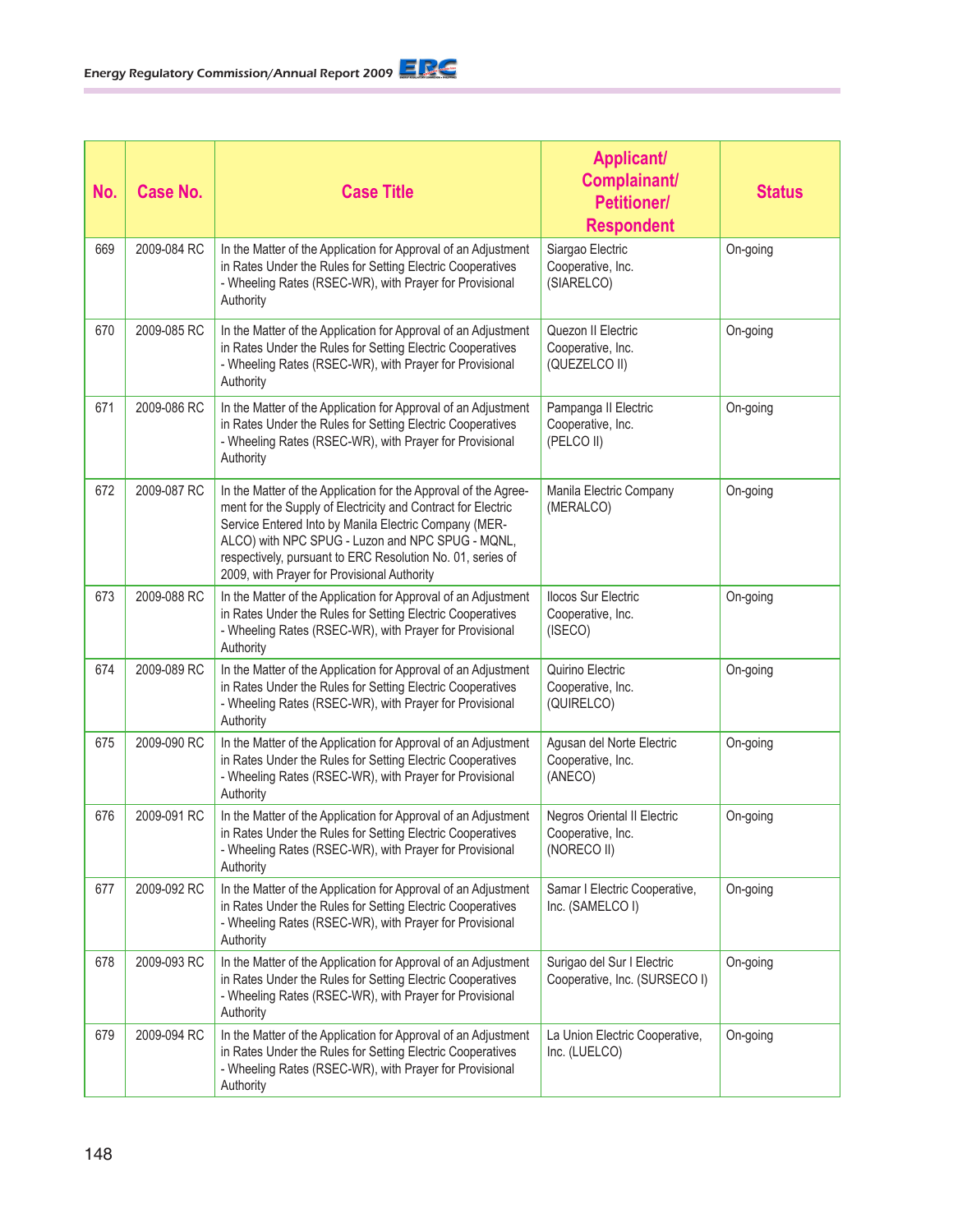| No. | <b>Case No.</b> | <b>Case Title</b>                                                                                                                                                                                                                                                                | <b>Applicant/</b><br>Complainant/<br><b>Petitioner/</b><br><b>Respondent</b>                                         | <b>Status</b> |
|-----|-----------------|----------------------------------------------------------------------------------------------------------------------------------------------------------------------------------------------------------------------------------------------------------------------------------|----------------------------------------------------------------------------------------------------------------------|---------------|
| 680 | 2009-095 RC     | In the Matter of the Application for Approval of an Adjustment<br>in Rates Under the Rules for Setting Electric Cooperatives<br>- Wheeling Rates (RSEC-WR), with Prayer for Provisional<br>Authority                                                                             | Cagayan II Electric Cooperative,<br>Inc. (CAGELCO II)                                                                | On-going      |
| 681 | 2009-096 RC     | In the Matter of the Application for Approval of an Adjustment<br>in Rates Under the Rules for Setting Electric Cooperatives<br>- Wheeling Rates (RSEC-WR), with Prayer for Provisional<br>Authority                                                                             | Pangasinan III Electric<br>Cooperative, Inc. (PANELCO III)                                                           | On-going      |
| 682 | 2009-097 RC     | In the Matter of the Application for Approval of an Adjustment<br>in Rates Under the Rules for Setting Electric Cooperatives<br>- Wheeling Rates (RSEC-WR), with Prayer for Provisional<br>Authority                                                                             | Nueva Ecija II Electric<br>Cooperative, Inc. - Area 1<br>(NEECO II - Area 1)                                         | On-going      |
| 683 | 2009-098 RC     | In the Matter of the Application for Approval of an Adjustment<br>in Rates Under the Rules for Setting Electric Cooperatives<br>- Wheeling Rates (RSEC-WR), with Prayer for Provisional<br>Authority                                                                             | Bohol I Electric Cooperative, Inc.<br>(BOHECO I)                                                                     | On-going      |
| 684 | 2009-099 RC     | In the Matter of the Application for Approval of an Adjustment<br>in Rates Under the Rules for Setting Electric Cooperatives<br>- Wheeling Rates (RSEC-WR), with Prayer for Provisional<br>Authority                                                                             | Nueva Ecija I Electric<br>Cooperative, Inc. (NEECO I)                                                                | On-going      |
| 685 | 2009-100 RC     | In the Matter of the Application for Approval of an Adjustment<br>in Rates Under the Rules for Setting Electric Cooperatives<br>- Wheeling Rates (RSEC-WR), with Prayer for Provisional<br>Authority                                                                             | Abra Electric Cooperative, Inc.<br>(ABRECO)                                                                          | On-going      |
| 686 | 2009-101 RC     | In the Matter of the Application for Approval of an Adjustment<br>in Rates Under the Rules for Setting Electric Cooperatives<br>- Wheeling Rates (RSEC-WR), with Prayer for Provisional<br>Authority                                                                             | Sorsogon II Electric<br>Cooperative, Inc. (SORECO II)                                                                | On-going      |
| 687 | 2009-102 RC     | In the Matter of the Application for Approval of an Adjustment<br>in Rates Under the Rules for Setting Electric Cooperatives<br>- Wheeling Rates (RSEC-WR), with Prayer for Provisional<br>Authority                                                                             | Kalinga Apayao Electric<br>Cooperative, Inc. (KAELCO)                                                                | On-going      |
| 688 | 2009-103 RC     | In the Matter of the Application for Approval of an Adjustment<br>in Rates Under the Rules for Setting Electric Cooperatives<br>- Wheeling Rates (RSEC-WR), with Prayer for Provisional<br>Authority                                                                             | Camiguin Electric Cooperative,<br>Inc. (CAMELCO)                                                                     | On-going      |
| 689 | 2009-104 RC     | In the Matter of the Application for Approval of an Adjustment<br>in Rates Under the Rules for Setting Electric Cooperatives<br>- Wheeling Rates (RSEC-WR), with Prayer for Provisional<br>Authority                                                                             | Peninsula Electric<br>Cooperative, Inc.<br>(PENELCO)                                                                 | On-going      |
| 690 | 2009-105 RC     | In the Matter of the Application for the Approval of the Con-<br>tract for the Supply of Electric Energy Between Pampanga<br>Rural Electric Service Cooperative, Inc. (PRESCO) and<br>Masinloc Power Partners Co., Ltd. (MPPCL), with Prayer for<br><b>Provisional Authority</b> | Pampanga Rural Electric<br>Service Cooperative, Inc.<br>(PRESCO) and Masinloc Power<br>Partners Co., Ltd.<br>(MPPCL) | On-going      |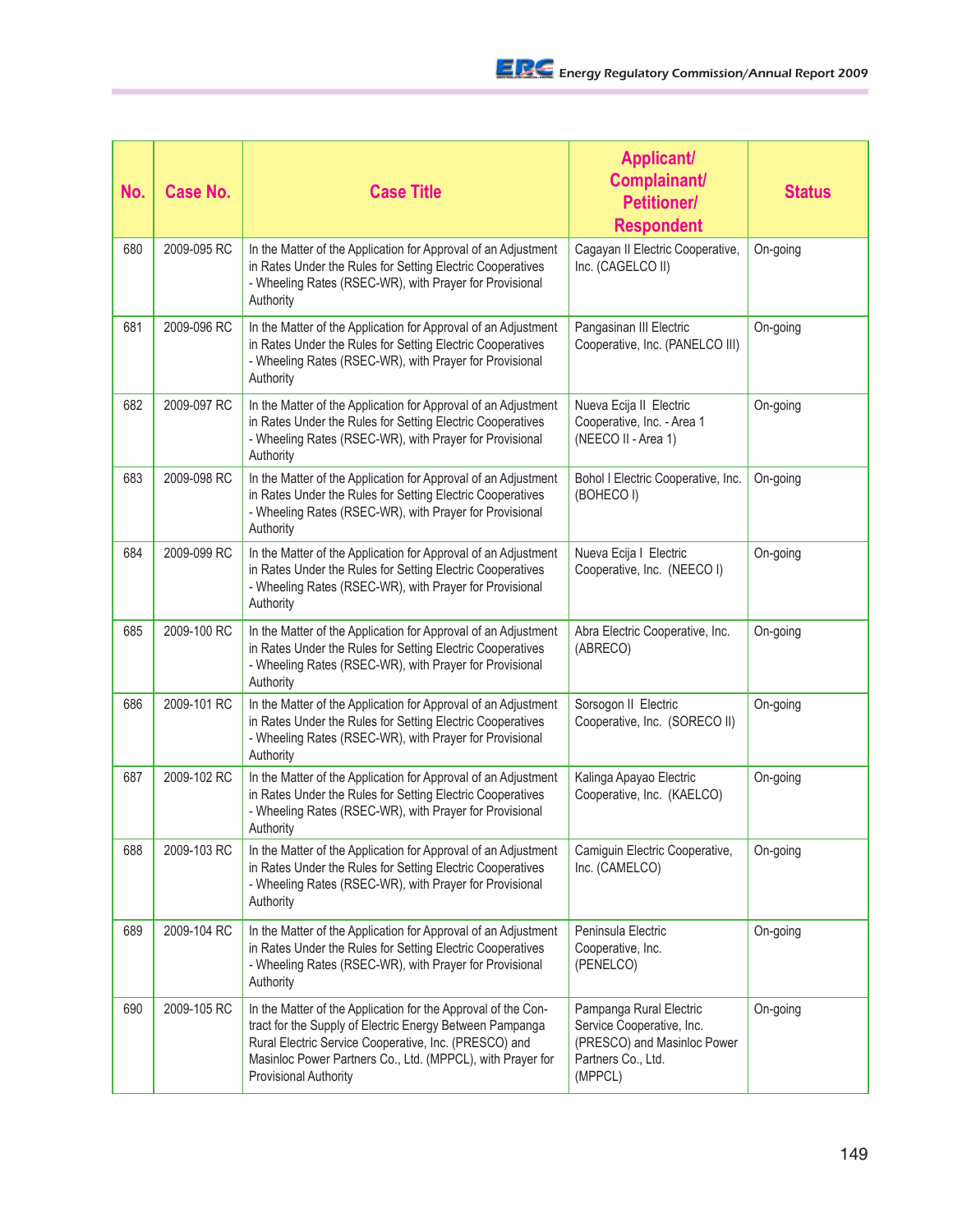| No. | <b>Case No.</b> | <b>Case Title</b>                                                                                                                                                                                    | <b>Applicant/</b><br>Complainant/<br><b>Petitioner/</b><br><b>Respondent</b> | <b>Status</b> |
|-----|-----------------|------------------------------------------------------------------------------------------------------------------------------------------------------------------------------------------------------|------------------------------------------------------------------------------|---------------|
| 691 | 2009-106 RC     | In the Matter of the Application for Approval of an Adjustment<br>in Rates Under the Rules for Setting Electric Cooperatives<br>- Wheeling Rates (RSEC-WR), with Prayer for Provisional<br>Authority | Albay Electric Cooperative, Inc.<br>(ALECO)                                  | On-going      |
| 692 | 2009-107 RC     | In the Matter of the Application for Approval of an Adjustment<br>in Rates Under the Rules for Setting Electric Cooperatives<br>- Wheeling Rates (RSEC-WR), with Prayer for Provisional<br>Authority | Isabela I Electric<br>Cooperative, Inc.<br>(ISELCO I)                        | On-going      |
| 693 | 2009-108 RC     | In the Matter of the Application for Approval of an Adjustment<br>in Rates Under the Rules for Setting Electric Cooperatives<br>- Wheeling Rates (RSEC-WR), with Prayer for Provisional<br>Authority | Leyte III Electric<br>Cooperative, Inc.<br>(LEYECO III)                      | On-going      |
| 694 | 2009-109 RC     | In the Matter of the Application for Approval of an Adjustment<br>in Rates Under the Rules for Setting Electric Cooperatives<br>- Wheeling Rates (RSEC-WR), with Prayer for Provisional<br>Authority | Negros Occidental<br>Electric Cooperative, Inc.<br>(NOCECO)                  | On-going      |
| 695 | 2009-110 RC     | In the Matter of the Application for Approval of an Adjustment<br>in Rates Under the Rules for Setting Electric Cooperatives<br>- Wheeling Rates (RSEC-WR), with Prayer for Provisional<br>Authority | Northern Samar Electric<br>Cooperative, Inc.<br>(NORSAMELCO)                 | On-going      |
| 696 | 2009-111 RC     | In the Matter of the Application for Approval of an Adjustment<br>in Rates Under the Rules for Setting Electric Cooperatives<br>- Wheeling Rates (RSEC-WR), with Prayer for Provisional<br>Authority | Leyte II Electric<br>Cooperative, Inc.<br>(LEYECO II)                        | On-going      |
| 697 | 2009-112 RC     | In the Matter of the Application for Approval of an Adjustment<br>in Rates Under the Rules for Setting Electric Cooperatives<br>- Wheeling Rates (RSEC-WR), with Prayer for Provisional<br>Authority | Surigao Del Norte Electric<br>Cooperative, Inc.<br>(SURNECO)                 | On-going      |
| 698 | 2009-113 RC     | In the Matter of the Application for Approval of an Adjustment<br>in Rates Under the Rules for Setting Electric Cooperatives<br>Wheeling Rates (RSEC-WR), with Prayer for Provisional<br>Authority   | San Jose City Electric<br>Cooperative, Inc.<br>(SAJELCO)                     | On-going      |
| 699 | 2009-114 RC     | In the Matter of the Application for Approval of an Adjustment<br>in Rates Under the Rules for Setting Electric Cooperatives<br>- Wheeling Rates (RSEC-WR), with Prayer for Provisional<br>Authority | <b>Tarlac I Electric</b><br>Cooperative, Inc.<br>(TARELCO I)                 | On-going      |
| 700 | 2009-115 RC     | In the Matter of the Application for Approval of an Adjustment<br>in Rates Under the Rules for Setting Electric Cooperatives<br>- Wheeling Rates (RSEC-WR), with Prayer for Provisional<br>Authority | Nueva Ecija II Electric<br>Cooperative, Inc. - Area 2<br>(NEECO II - Area 2) | On-going      |
| 701 | 2009-116 RC     | In the Matter of the Application for Approval of an Adjustment<br>in Rates Under the Rules for Setting Electric Cooperatives<br>- Wheeling Rates (RSEC-WR), with Prayer for Provisional<br>Authority | <b>Batangas I Electric</b><br>Cooperative, Inc.<br>(BATELEC I)               | On-going      |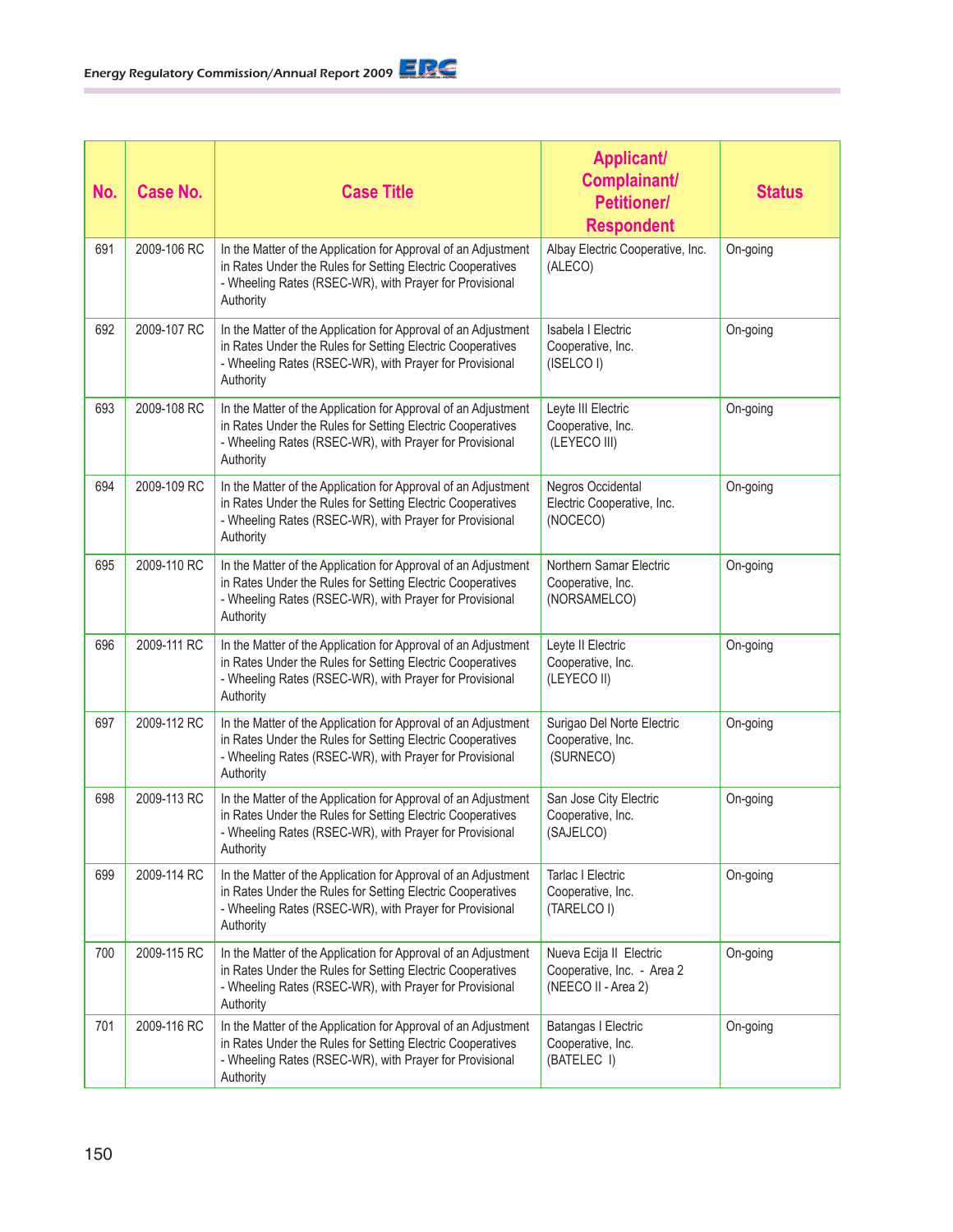| No. | <b>Case No.</b> | <b>Case Title</b>                                                                                                                                                                                    | <b>Applicant/</b><br>Complainant/<br><b>Petitioner/</b><br><b>Respondent</b> | <b>Status</b> |
|-----|-----------------|------------------------------------------------------------------------------------------------------------------------------------------------------------------------------------------------------|------------------------------------------------------------------------------|---------------|
| 702 | 2009-117 RC     | In the Matter of the Application for Approval of an Adjustment<br>in Rates Under the Rules for Setting Electric Cooperatives<br>- Wheeling Rates (RSEC-WR), with Prayer for Provisional<br>Authority | Quezon I Electric<br>Cooperative, Inc.<br>(QUEZELCO I)                       | On-going      |
| 703 | 2009-118 RC     | In the Matter of the Application for Approval of an Adjustment<br>in Rates Under the Rules for Setting Electric Cooperatives<br>- Wheeling Rates (RSEC-WR), with Prayer for Provisional<br>Authority | <b>Tarlac II Electric</b><br>Cooperative, Inc.<br>(TARELCO II)               | On-going      |
| 704 | 2009-119 RC     | In the Matter of the Application for Approval of an Adjustment<br>in Rates Under the Rules for Setting Electric Cooperatives<br>- Wheeling Rates (RSEC-WR), with Prayer for Provisional<br>Authority | Iloilo II Electric Cooperative, Inc.<br>(ILECO II)                           | On-going      |
| 705 | 2009-120 RC     | In the Matter of the Application for Approval of an Adjustment<br>in Rates Under the Rules for Setting Electric Cooperatives<br>- Wheeling Rates (RSEC-WR), with Prayer for Provisional<br>Authority | Zamboanga del Norte Electric<br>Cooperative, Inc.<br>(ZANECO)                | On-going      |
| 706 | 2009-121 RC     | In the Matter of the Application for Approval of an Adjustment<br>in Rates Under the Rules for Setting Electric Cooperatives<br>- Wheeling Rates (RSEC-WR), with Prayer for Provisional<br>Authority | Zamboanga del Sur II Electric<br>Cooperative, Inc.<br>(ZAMSURECO II)         | On-going      |
| 707 | 2009-122 RC     | In the Matter of the Application for Approval of an Adjustment<br>in Rates Under the Rules for Setting Electric Cooperatives<br>- Wheeling Rates (RSEC-WR), with Prayer for Provisional<br>Authority | Antique Electric<br>Cooperative, Inc.<br>(ANTECO)                            | On-going      |
| 708 | 2009-123 RC     | In the Matter of the Application for Approval of an Adjustment<br>in Rates Under the Rules for Setting Electric Cooperatives<br>- Wheeling Rates (RSEC-WR), with Prayer for Provisional<br>Authority | Sorsogon I Electric<br>Cooperative, Inc.<br>SORECO I)                        | On-going      |
| 709 | 2009-124 RC     | In the Matter of the Application for Approval of an Adjustment<br>in Rates Under the Rules for Setting Electric Cooperatives<br>- Wheeling Rates (RSEC-WR), with Prayer for Provisional<br>Authority | Agusan del Sur Electric<br>Cooperative, Inc. (ASELCO)                        | On-going      |
| 710 | 2009-125 RC     | In the Matter of the Application for Approval of an Adjustment<br>in Rates Under the Rules for Setting Electric Cooperatives<br>- Wheeling Rates (RSEC-WR), with Prayer for Provisional<br>Authority | V-M-C Rural Electric Service<br>Cooperative, Inc.<br>(VRESCO)                | On-going      |
| 711 | 2009-126 RC     | In the Matter of the Application for Approval of an Adjustment<br>in Rates Under the Rules for Setting Electric Cooperatives<br>- Wheeling Rates (RSEC-WR), with Prayer for Provisional<br>Authority | Zambales II Electric<br>Cooperative, Inc.<br>(ZAMECO II)                     | On-going      |
| 712 | 2009-127 RC     | In the Matter of the Application for Approval of an Adjustment<br>in Rates Under the Rules for Setting Electric Cooperatives<br>- Wheeling Rates (RSEC-WR), with Prayer for Provisional<br>Authority | Sultan Kudarat Electric<br>Cooperative, Inc.<br>(SUKELCO)                    | On-going      |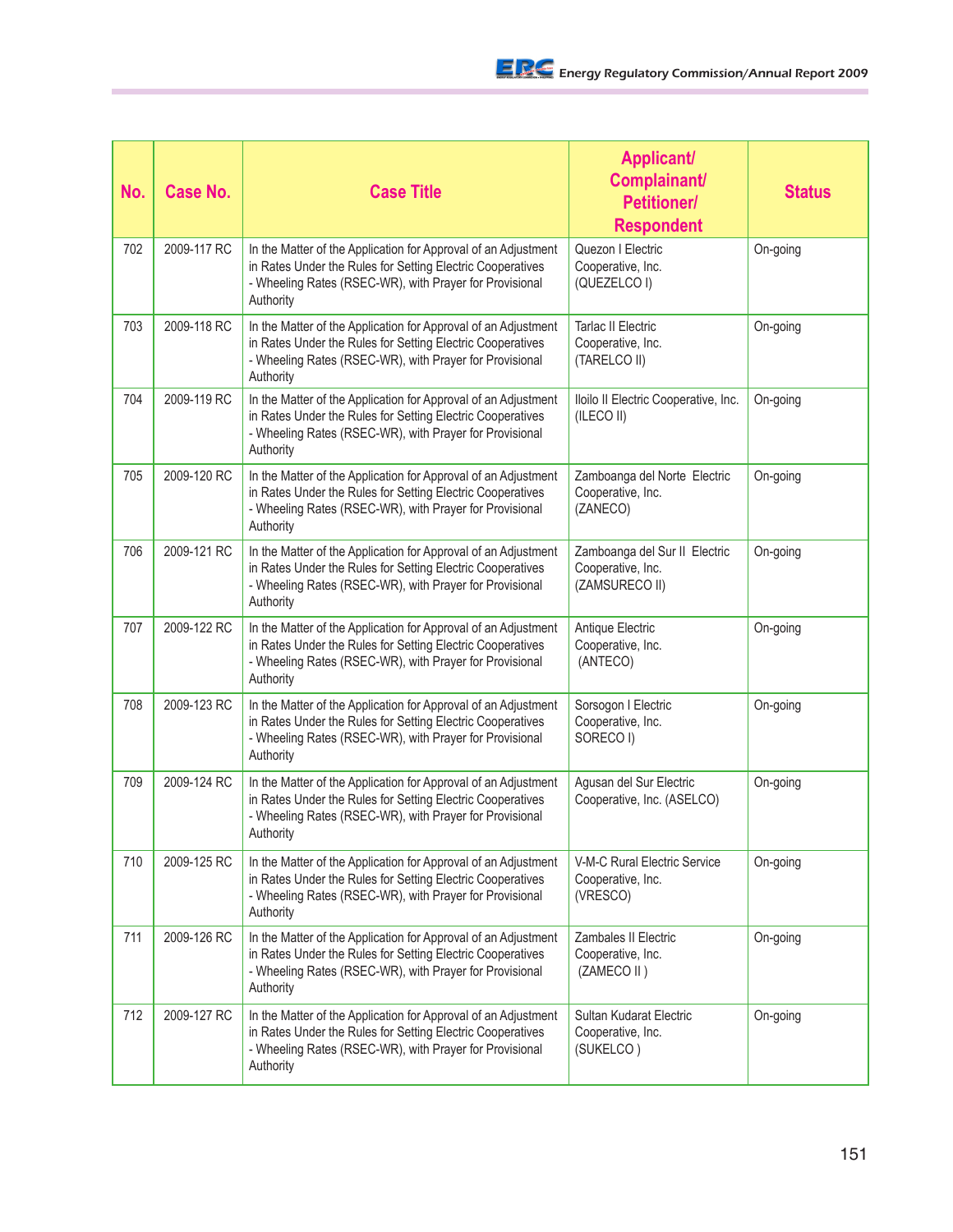| No. | <b>Case No.</b> | <b>Case Title</b>                                                                                                                                                                                    | <b>Applicant/</b><br>Complainant/<br><b>Petitioner/</b><br><b>Respondent</b> | <b>Status</b> |
|-----|-----------------|------------------------------------------------------------------------------------------------------------------------------------------------------------------------------------------------------|------------------------------------------------------------------------------|---------------|
| 713 | 2009-128 RC     | In the Matter of the Application for Approval of an Adjustment<br>in Rates Under the Rules for Setting Electric Cooperatives<br>- Wheeling Rates (RSEC-WR), with Prayer for Provisional<br>Authority | <b>Ilocos Norte Electric</b><br>Cooperative, Inc.<br>(INEC)                  | On-going      |
| 714 | 2009-129 RC     | In the Matter of the Application for Approval of an Adjustment<br>in Rates Under the Rules for Setting Electric Cooperatives<br>- Wheeling Rates (RSEC-WR), with Prayer for Provisional<br>Authority | Zamboanga City Electric<br>Cooperative, Inc.<br>(ZAMCELCO)                   | On-going      |
| 715 | 2009-130 RC     | In the Matter of the Application for Approval of an Adjustment<br>in Rates Under the Rules for Setting Electric Cooperatives<br>- Wheeling Rates (RSEC-WR), with Prayer for Provisional<br>Authority | Guimaras Electric<br>Cooperative, Inc.<br>(GUIMELCO)                         | On-going      |
| 716 | 2009-131 RC     | In the Matter of the Application for Approval of an Adjustment<br>in Rates Under the Rules for Setting Electric Cooperatives<br>- Wheeling Rates (RSEC-WR), with Prayer for Provisional<br>Authority | Misamis Occidental II Electric<br>Cooperative, Inc.<br>(MOELCI II)           | On-going      |
| 717 | 2009-132 RC     | In the Matter of the Application for Approval of an Adjustment<br>in Rates Under the Rules for Setting Electric Cooperatives<br>- Wheeling Rates (RSEC-WR), with Prayer for Provisional<br>Authority | Negros Oriental I Electric<br>Cooperative, Inc.<br>(NORECO I)                | On-going      |
| 718 | 2009-133 RC     | In the Matter of the Application for Approval of an Adjustment<br>in Rates Under the Rules for Setting Electric Cooperatives<br>- Wheeling Rates (RSEC-WR), with Prayer for Provisional<br>Authority | Don Orestes Romualdez Electric<br>Cooperative, Inc.<br>(DORELCO)             | On-going      |
| 719 | 2009-134 RC     | In the Matter of the Application for Approval of an Adjustment<br>in Rates Under the Rules for Setting Electric Cooperatives<br>- Wheeling Rates (RSEC-WR), with Prayer for Provisional<br>Authority | <b>Camarines Sur III Electric</b><br>Cooperative, Inc.<br>(CASURECO III)     | On-going      |
| 720 | 2009-135 RC     | In the Matter of the Application for Approval of an Adjustment<br>in Rates Under the Rules for Setting Electric Cooperatives<br>- Wheeling Rates (RSEC-WR), with Prayer for Provisional<br>Authority | Iloilo I Electric Cooperative, Inc.<br>(ILECOI)                              | On-going      |
| 721 | 2009-136 RC     | In the Matter of the Application for Approval of an Adjustment<br>in Rates Under the Rules for Setting Electric Cooperatives<br>- Wheeling Rates (RSEC-WR), with Prayer for Provisional<br>Authority | Southern Leyte Electric<br>Cooperative, Inc.<br>(SOLECO)                     | On-going      |
| 722 | 2009-137 RC     | In the Matter of the Application for Approval of an Adjustment<br>in Rates Under the Rules for Setting Electric Cooperatives<br>- Wheeling Rates (RSEC-WR), with Prayer for Provisional<br>Authority | Davao del Sur Electric<br>Cooperative, Inc.<br>(DASURECO)                    | On-going      |
| 723 | 2009-138 RC     | In the Matter of the Application for Approval of an Adjustment<br>in Rates Under the Rules for Setting Electric Cooperatives<br>- Wheeling Rates (RSEC-WR), with Prayer for Provisional<br>Authority | Eastern Samar Electric<br>Cooperative, Inc.<br>(ESAMELCO)                    | On-going      |
| 724 | 2009-139 RC     | In the Matter of the Application for Approval of an Adjustment<br>in Rates Under the Rules for Setting Electric Cooperatives<br>- Wheeling Rates (RSEC-WR), with Prayer for Provisional<br>Authority | Iloilo III Electric<br>Cooperative, Inc.<br>(ILECO III)                      | On-going      |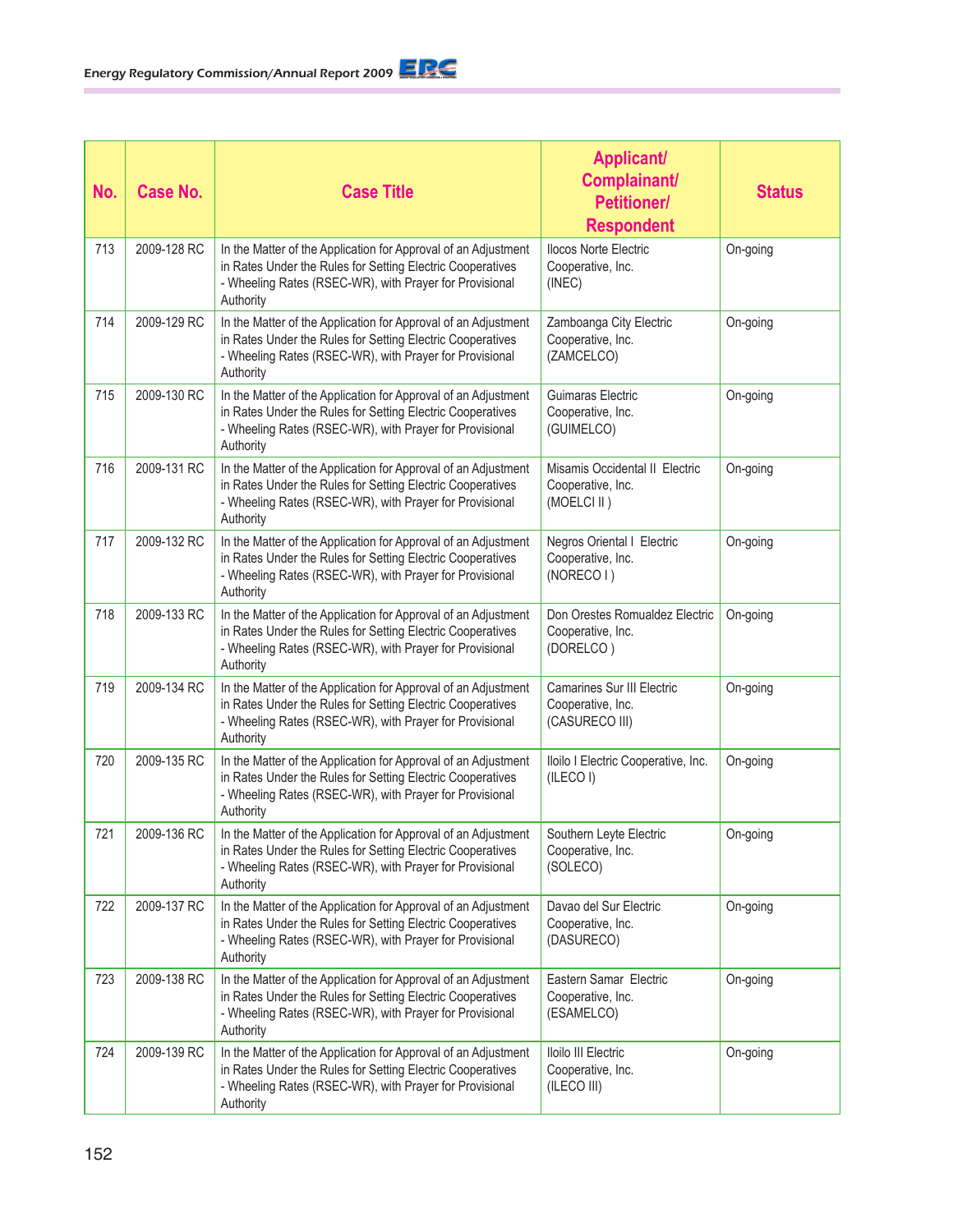| No. | <b>Case No.</b> | <b>Case Title</b>                                                                                                                                                                                                                                         | <b>Applicant/</b><br><b>Complainant/</b><br><b>Petitioner/</b><br><b>Respondent</b>                              | <b>Status</b> |
|-----|-----------------|-----------------------------------------------------------------------------------------------------------------------------------------------------------------------------------------------------------------------------------------------------------|------------------------------------------------------------------------------------------------------------------|---------------|
| 725 | 2009-140 RC     | In the Matter of the Application for Approval of the Power<br>Supply Agreement (PSA) Between Sorsogon I Electric<br>Cooperative, Inc. (SORECO I) and AP Renewables, Inc., with<br>Prayer for Provisional Authority                                        | Sorsogon I Electric Cooperative,<br>Inc. (SORECO I) and<br>AP Renewables, Inc.<br>(APRI)                         | On-going      |
| 726 | 2009-141 RC     | In the Matter of the Application for Approval of the Contract<br>for the Supply of Electric Energy Between Masinloc Power<br>Partners Co., Ltd. (MPPC) and Zambales II Electric Coopera-<br>tive, Inc. (ZAMECO II), with Prayer for Provisional Authority | <b>Zambales II Electric</b><br>Cooperative, Inc. (ZAMECO II)<br>and Masinloc Power Partners<br>Co., Ltd. (MPPCL) | On-going      |
| 727 | 2009-142 RC     | In the Matter of the Application for Approval of an Adjustment<br>in Rates Under the Rules for Setting Electric Cooperatives<br>- Wheeling Rates (RSEC-WR), with Prayer for Provisional<br>Authority                                                      | South Cotabato I Electric<br>Cooperative, Inc.<br>(SOCOTECO I)                                                   | On-going      |
| 728 | 2009-143 RC     | In the Matter of the Application for Approval of an Adjustment<br>in Rates Under the Rules for Setting Electric Cooperatives<br>- Wheeling Rates (RSEC-WR), with Prayer for Provisional<br>Authority                                                      | <b>Camarines Sur II Electric</b><br>Cooperative, Inc.<br>(CASURECO II)                                           | On-going      |
| 729 | 2009-144 RC     | In the Matter of the Application for Approval of an Adjustment<br>in Rates Under the Rules for Setting Electric Cooperatives<br>- Wheeling Rates (RSEC-WR), with Prayer for Provisional<br>Authority                                                      | Davao del Norte Electric<br>Cooperative, Inc.<br>(DANECO)                                                        | On-going      |
| 730 | 2009-145 RC     | In the Matter of the Application for Approval of an Adjustment<br>in Rates Under the Rules for Setting Electric Cooperatives<br>- Wheeling Rates (RSEC-WR), with Prayer for Provisional<br>Authority                                                      | Misamis Occidental I Electric<br>Cooperative, Inc.<br>(MOELCI I)                                                 | On-going      |
| 731 | 2009-146 RC     | In the Matter of the Application for Approval of an Adjustment<br>in Rates Under the Rules for Setting Electric Cooperatives<br>- Wheeling Rates (RSEC-WR), with Prayer for Provisional<br>Authority                                                      | Lanao del Norte Electric<br>Cooperative, Inc.<br>(LANECO)                                                        | On-going      |
| 732 | 2009-147 RC     | In the Matter of the Application for Approval of an Adjustment<br>in Rates Under the Rules for Setting Electric Cooperatives<br>- Wheeling Rates (RSEC-WR), with Prayer for Provisional<br>Authority                                                      | Leyte V Electric<br>Cooperative, Inc.<br>(LEYECOV)                                                               | On-going      |
| 733 | 2009-148 RC     | In the Matter of the Application for Approval of an Adjustment<br>in Rates Under the Rules for Setting Electric Cooperatives<br>- Wheeling Rates (RSEC-WR), with Prayer for Provisional<br>Authority                                                      | Central Pangasinan Electric<br>Cooperative, Inc.<br>(CENPELCO)                                                   | On-going      |
| 734 | 2009-149 RC     | In the Matter of the Application for Approval of an Adjustment<br>in Rates Under the Rules for Setting Electric Cooperatives<br>- Wheeling Rates (RSEC-WR), with Prayer for Provisional<br>Authority                                                      | Nueva Vizcaya Electric<br>Cooperative, Inc.<br>(NUVELCO)                                                         | On-going      |
| 735 | 2009-150 RC     | In the Matter of the Application for Approval of an Adjustment<br>in Rates Under the Rules for Setting Electric Cooperatives<br>- Wheeling Rates (RSEC-WR), with Prayer for Provisional<br>Authority                                                      | South Cotabato II Electric<br>Cooperative, Inc.<br>(SOCOTECO II)                                                 | On-going      |
| 736 | 2009-151 RC     | In the Matter of the Application for Approval of an Adjustment<br>in Rates Under the Rules for Setting Electric Cooperatives<br>- Wheeling Rates (RSEC-WR), with Prayer for Provisional<br>Authority                                                      | Leyte IV Electric<br>Cooperative, Inc.<br>(LEYECO IV)                                                            | On-going      |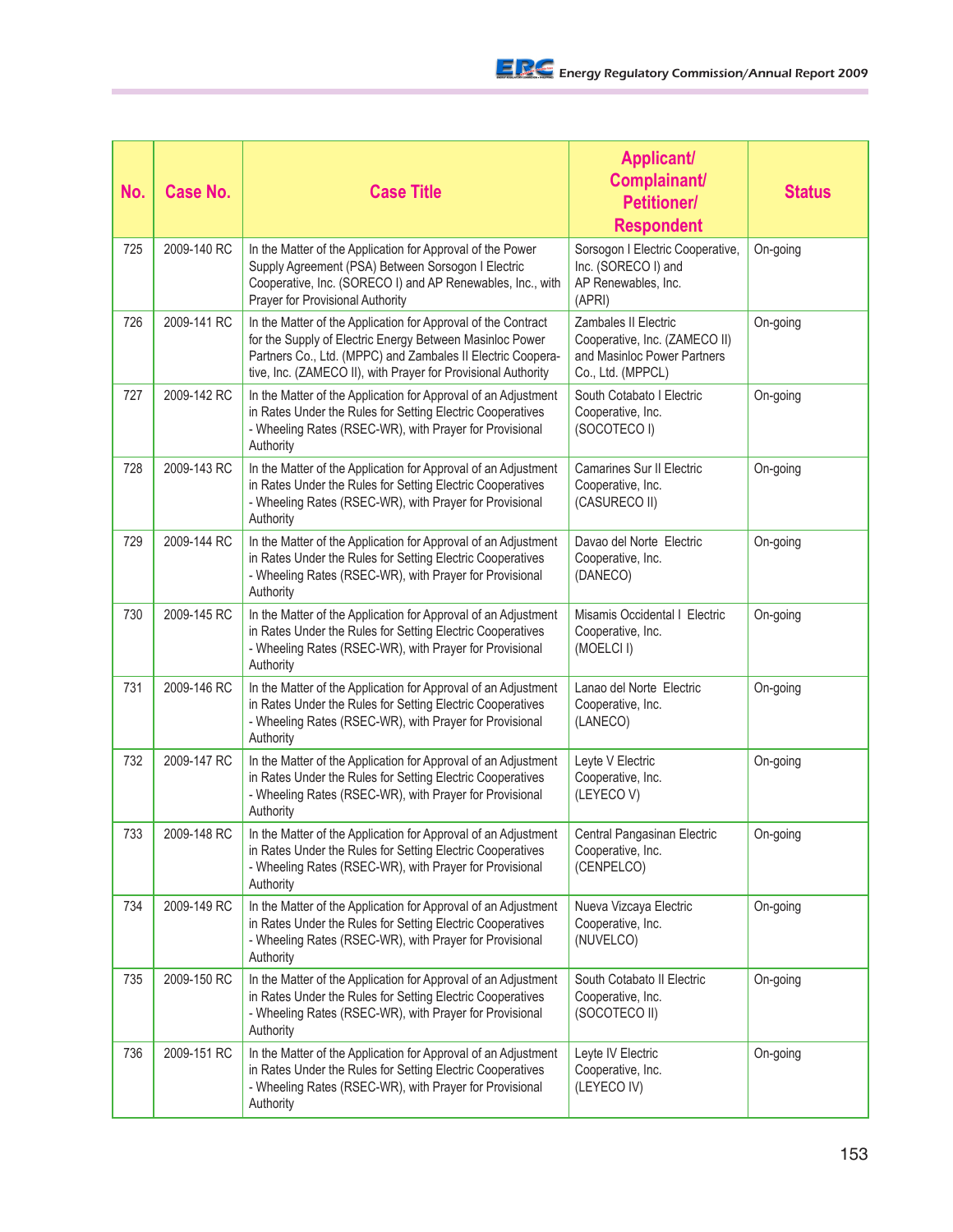| No. | <b>Case No.</b> | <b>Case Title</b>                                                                                                                                                                                                                                                                                                                                                     | <b>Applicant/</b><br>Complainant/<br><b>Petitioner/</b><br><b>Respondent</b>  | <b>Status</b> |
|-----|-----------------|-----------------------------------------------------------------------------------------------------------------------------------------------------------------------------------------------------------------------------------------------------------------------------------------------------------------------------------------------------------------------|-------------------------------------------------------------------------------|---------------|
| 737 | 2009-152 RC     | In the Matter of the Application for Approval of an Adjustment<br>in Rates Under the Rules for Setting Electric Cooperatives<br>- Wheeling Rates (RSEC-WR), with Prayer for Provisional<br>Authority                                                                                                                                                                  | Ifugao Electric<br>Cooperative, Inc.<br>(IFELCO)                              | On-going      |
| 738 | 2009-153 RC     | In the Matter of the Application for the Approval of Connec-<br>tion Charges and Residual Subtransmission Charges for<br>Calendar Year 2009 on the Excluded Services Covering the<br>Existing Subtransmission Assets of the National Grid Corpo-<br>ration of the Philippines (NGCP), with Prayer for Provisional<br>Authority                                        | National Grid Corporation<br>of the Philippines<br>(NGCP)                     | On-going      |
| 739 | 2009-154 RC     | In the Matter of the Application for Approval of an Adjustment<br>in Rates Under the Rules for Setting Electric Cooperatives<br>- Wheeling Rates (RSEC-WR), with Prayer for Provisional<br>Authority                                                                                                                                                                  | Surigao del Sur II Electric<br>Cooperative, Inc.<br>(SURSECO II)              | On-going      |
| 740 | 2009-155 RC     | In the Matter of the Application for Approval of an Adjustment<br>in Rates Under the Rules for Setting Electric Cooperatives<br>- Wheeling Rates (RSEC-WR), with Prayer for Provisional<br>Authority                                                                                                                                                                  | Davao Oriental Electric<br>Cooperative, Inc.<br>(DORECO)                      | On-going      |
| 741 | 2009-156 RC     | In the Matter of the Application for Approval of an Adjustment<br>in Rates Under the Rules for Setting Electric Cooperatives<br>- Wheeling Rates (RSEC-WR), with Prayer for Provisional<br>Authority                                                                                                                                                                  | <b>Camarines Norte Electric</b><br>Cooperative, Inc.<br>(CANORECO)            | On-going      |
| 742 | 2009-157 RC     | In the Matter of the Application for Approval of an Adjustment<br>in Rates Under the Rules for Setting Electric Cooperatives<br>- Wheeling Rates (RSEC-WR), with Prayer for Provisional<br>Authority                                                                                                                                                                  | Aklan Electric Cooperative, Inc.<br>(AKELCO)                                  | On-going      |
| 743 | 2009-158 RC     | In the Matter of the Application for Approval of an Adjustment<br>in Rates Under the Rules for Setting Electric Cooperatives<br>- Wheeling Rates (RSEC-WR), with Prayer for Provisional<br>Authority                                                                                                                                                                  | Misamis Oriental I Rural Electric<br>Service Cooperative, Inc.<br>(MORESCO I) | On-going      |
| 744 | 2009-159 RC     | In the Matter of the Application for Approval of an Adjustment<br>in Rates Under the Rules for Setting Electric Cooperatives<br>- Wheeling Rates (RSEC-WR), with Prayer for Provisional<br>Authority                                                                                                                                                                  | Isabela II Electric<br>Cooperative, Inc.<br>(ISELCO II)                       | On-going      |
| 745 | 2009-160 RC     | In the Matter of the Application for the National Grid<br>Corporation of the Philippines (NGCP) for the Approval of the<br>Maximum Allowable Revenue (MAR) for Calendar Year 2010<br>in Accordance with the Alternative Form of Rate Setting Meth-<br>odology under the Rule for Setting Transmission Wheeling<br>Rates (RTWR), with Prayer for Provisional Authority | National Grid Corporation<br>of the Philippines<br>(NGCP)                     | On-going      |
| 746 | 2009-161 RC     | In the Matter of the Application of the National Grid<br>Corporation of the Philippines (NGCP) for the Approval of<br>Force Majeure (FM) Event Regulated FM Pass Through for<br>the Sabotage in Mindanao in Accordance with the Transmis-<br>sion Wheeling Rate Guidelines (TWRG), with Prayer for<br>Provisional Authority                                           | National Grid Corporation<br>of the Philippines<br>(NGCP)                     | On-going      |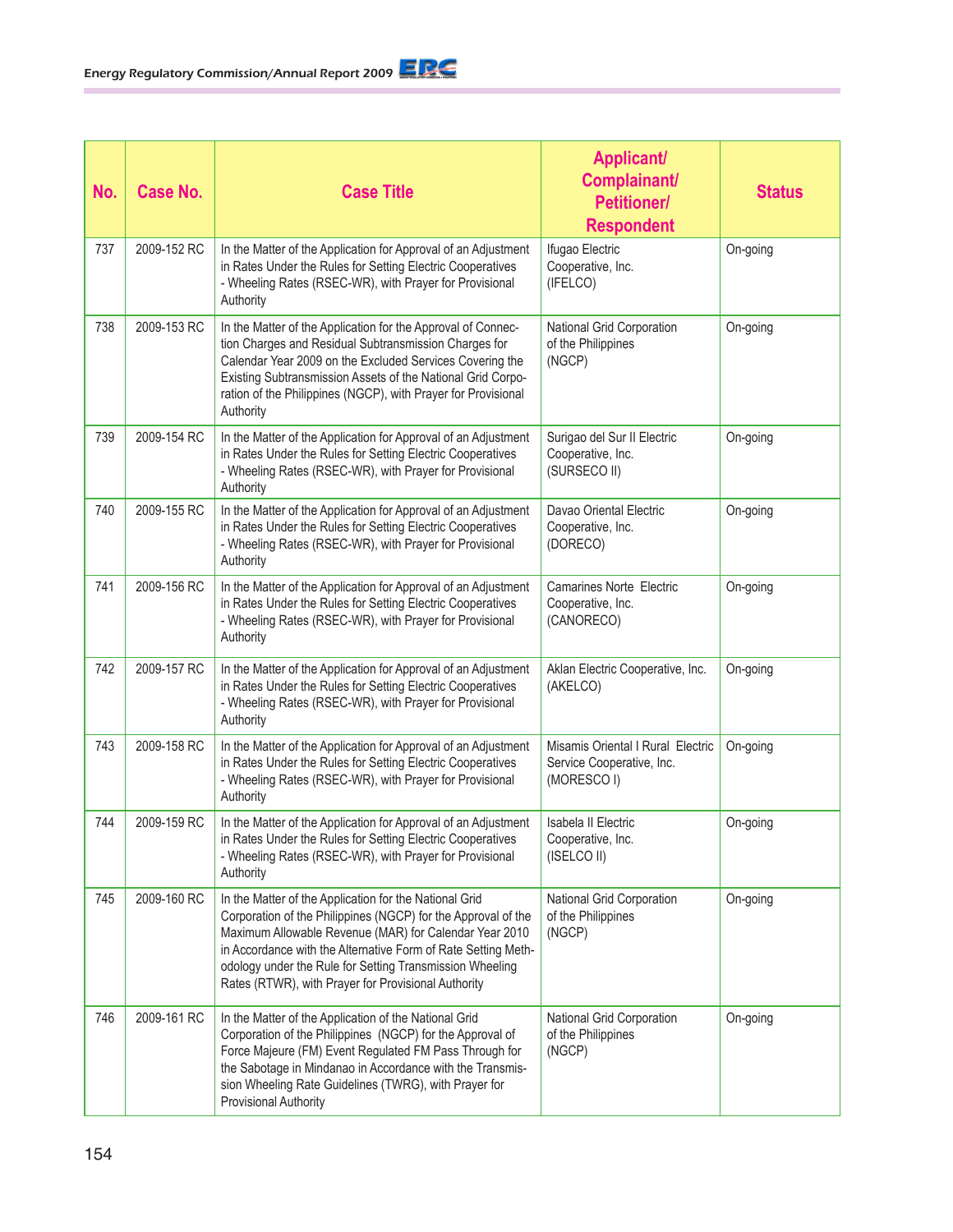| No. | <b>Case No.</b> | <b>Case Title</b>                                                                                                                                                                                                                                 | <b>Applicant/</b><br>Complainant/<br><b>Petitioner/</b><br><b>Respondent</b>                          | <b>Status</b> |
|-----|-----------------|---------------------------------------------------------------------------------------------------------------------------------------------------------------------------------------------------------------------------------------------------|-------------------------------------------------------------------------------------------------------|---------------|
| 747 | 2009-162 RC     | In the Matter of the Application for Approval of an Adjustment<br>in Rates Under the Rules for Setting Electric Cooperatives<br>- Wheeling Rates (RSEC-WR), with Prayer for Provisional<br>Authority                                              | Mountain Province Electric<br>Cooperative, Inc.<br>(MOPRECO)                                          | On-going      |
| 748 | 2009-163 RC     | In the Matter of the Application for Approval of an Adjustment<br>in Rates Under the Rules for Setting Electric Cooperatives<br>- Wheeling Rates (RSEC-WR), with Prayer for Provisional<br>Authority                                              | Zambales   Electric<br>Cooperative, Inc.<br>(ZAMECOI)                                                 | On-going      |
| 749 | 2009-164 RC     | In the Matter of the Application for Approval of an Adjustment<br>in Rates Under the Rules for Setting Electric Cooperatives<br>- Wheeling Rates (RSEC-WR), with Prayer for Provisional<br>Authority                                              | <b>Batangas II Electric</b><br>Cooperative, Inc.<br>(BATELEC II)                                      | On-going      |
| 750 | 2009-165 RC     | In the Matter of the Application for Approval of an Adjustment<br>in Rates Under the Rules for Setting Electric Cooperatives<br>- Wheeling Rates (RSEC-WR), with Prayer for Provisional<br>Authority                                              | <b>Benguet Electric</b><br>Cooperative, Inc.<br>(BENECO)                                              | On-going      |
| 751 | 2009-166 RC     | In the Matter of the Application or Approval of the Power<br>Supply Agreement Between (PSA) San Fernando Electric<br>Light and Power Company, Inc. (SFELAPCO) and AP Re-<br>newables, Inc. (APRI), with Prayer for Provisional Authority          | San Fernando Electric Light and<br>Power Company, Inc.<br>SFELAPCO) and AP<br>Renewables, Inc. (APRI) | On-going      |
| 752 | 2009-167 RC     | In the Matter of the Application for Approval of an Adjustment<br>in Rates Under the Rules for Setting Electric Cooperatives<br>- Wheeling Rates (RSEC-WR), with Prayer for Provisional<br>Authority                                              | Central Negros Electric<br>Cooperative, Inc.<br>(CENECO)                                              | On-going      |
| 753 | 2009-168 RC     | In the Matter of the Application for Approval of an Adjustment<br>in Rates Under the Rules for Setting Electric Cooperatives<br>- Wheeling Rates (RSEC-WR), with Prayer for Provisional<br>Authority                                              | First Laguna Electric<br>Cooperative, Inc.<br>(FLECO)                                                 | On-going      |
| 754 | 2009-169 RC     | In the Matter of the Application or Approval of the Power<br>Supply Agreement (PSA) Between First Bay Power Corpora-<br>tion (FBPC) and AP Renewables, Inc. (APRI), with Prayer for<br><b>Provisional Authority</b>                               | First Bay Power Corporation<br>(FBPC) and AP Renewables,<br>Inc. (APRI)                               | On-going      |
| 755 | 2009-170 RC     | In the Matter of the Application for Approval of an Adjustment<br>in Rates Under the Rules for Setting Electric Cooperatives<br>- Wheeling Rates (RSEC-WR), with Prayer for Provisional<br>Authority                                              | Capiz Electric Cooperative, Inc.<br>(CAPELCO)                                                         | On-going      |
| 756 | 2009-171 RC     | In the Matter of the Application for Approval of an Adjustment<br>in Rates Under the Rules for Setting Electric Cooperatives<br>- Wheeling Rates (RSEC-WR), with Prayer for Provisional<br>Authority                                              | Camarines Sur IV Electric<br>Cooperative, Inc.<br>(CASURECO IV)                                       | On-going      |
| 757 | 2009-172 RC     | In the Matter of the Application for Approval of an Adjustment<br>in Rates Under the Rules for Setting Electric Cooperatives<br>- Wheeling Rates (RSEC-WR), with Prayer for Provisional<br>Authority                                              | Pangasinan   Electric<br>Cooperative, Inc.<br>(PANELCO I)                                             | On-going      |
| 758 | 2009-173 RC     | In the Matter of the Application for Approval of the Contract<br>for the Supply of Electric Energy Between Masinloc Power<br>Partners Co., Ltd. (MPPCL) and Aurora Electric Cooperative,<br>Inc. (AURELCO), with Prayer for Provisional Authority | Aurora Electric Cooperative,<br>Inc. (AURELCO) and Masinloc<br>Power Partners Co., Ltd.<br>(MPPCL)    | On-going      |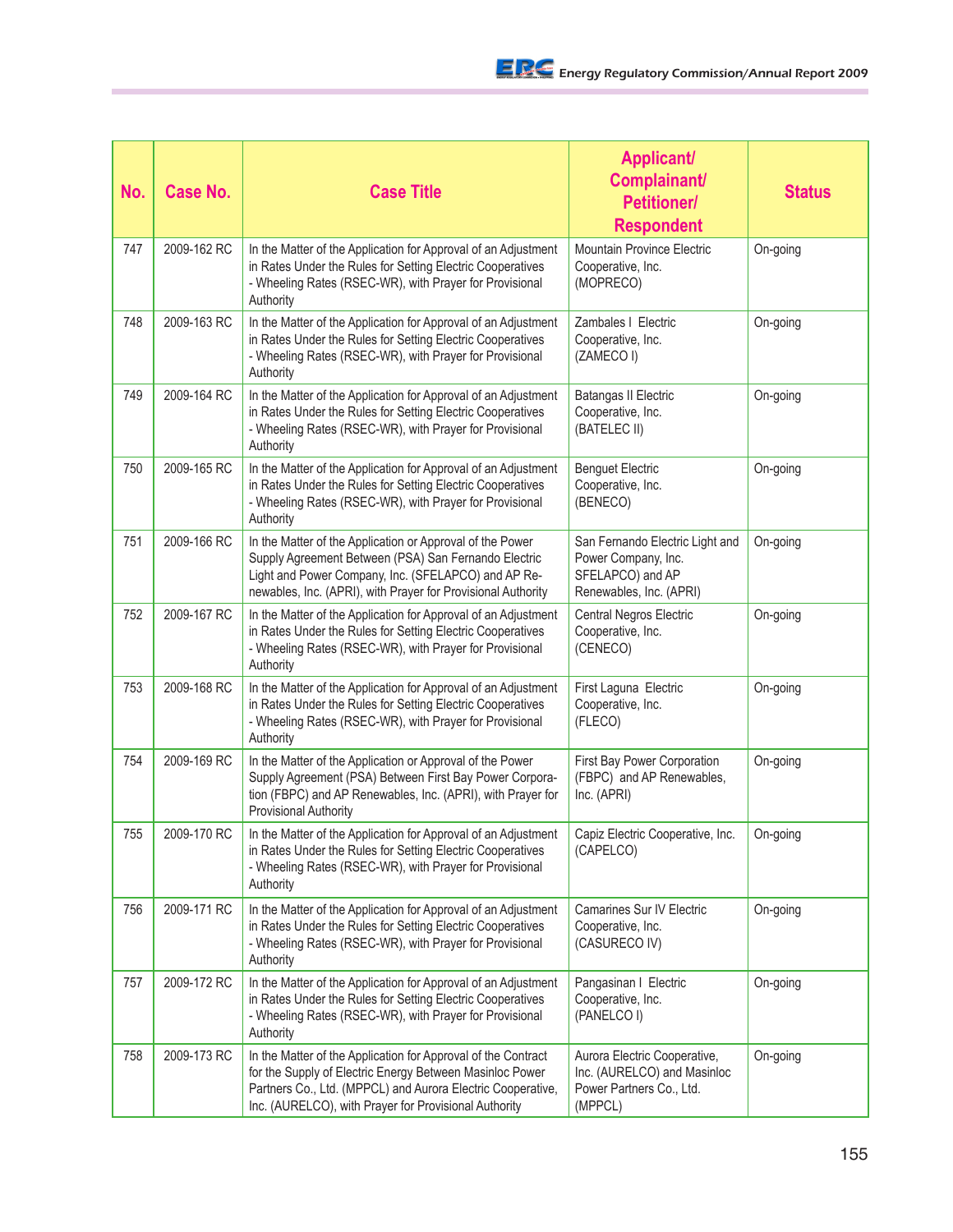| No. | <b>Case No.</b> | <b>Case Title</b>                                                                                                                                                                                                                                                                                                                                                                                                                                                                                                                                                                                                     | <b>Applicant/</b><br>Complainant/<br><b>Petitioner/</b><br><b>Respondent</b>                        | <b>Status</b> |
|-----|-----------------|-----------------------------------------------------------------------------------------------------------------------------------------------------------------------------------------------------------------------------------------------------------------------------------------------------------------------------------------------------------------------------------------------------------------------------------------------------------------------------------------------------------------------------------------------------------------------------------------------------------------------|-----------------------------------------------------------------------------------------------------|---------------|
| 759 | 2009-174 RC     | In the Matter of the Application for the Approval of the Sale<br>of Various Sub-transmission Lines / Assets of the National<br>Transmission Corporation (TRANSCO) to Manila Electric<br>Company (MERALCO) as Covered by a Contract to Sell,<br>with Prayer for Provisional Authority                                                                                                                                                                                                                                                                                                                                  | National Transmission<br>Corporation (TRANSCO) and<br>Manila Electric Company<br>(MERALCO)          | On-going      |
| 760 | 2009-175 RC     | In the Matter of Application for Approval of the Translation<br>Into Distribution Related Rates of Different Customer Classes<br>for the Second Regulatory Year of the ERC-Approved Annual<br>Revenue Requirement (ARR) for Mactan Electric Company,<br>Inc. (MECO) Under the Performance Based Regulation<br>(PBR) for the Regulatory Period 2009-2013                                                                                                                                                                                                                                                               | Mactan Electric Company, Inc.<br>(MECO)                                                             | On-going      |
| 761 | 2009-176 RC     | In the Matter of the Application for Approval of the Contract<br>for the Supply of Electric Energy Between Masinloc Power<br>Partners Co., Ltd. (MPPCL) and La Union Electric Coopera-<br>tive, Inc. (LUELCO), with Prayer for Provisional Authority                                                                                                                                                                                                                                                                                                                                                                  | La Union Electric Cooperative,<br>Inc. (LUELCO) and Masinloc<br>Power Partners Co., Ltd.<br>(MPPCL) | On-going      |
| 762 | 2009-177 RC     | In the Matter of the Application for Approval of Emergency<br>Capital Projects in Accordance with the Provisions of R.A.<br>No. 9136 and the Guidelines to Govern the Submission,<br>Evaluation and Approval of Electric Capital Projects, with<br>Prayer for Issuance of Provisional Authority                                                                                                                                                                                                                                                                                                                       | Isabela II Electric<br>Cooperative, Inc.<br>(ISELCO II)                                             | On-going      |
| 763 | 2009-178 RC     | In the Matter of the Application for Approval of: a) The<br>Revised X-Factor, Smoothed Maximun Average Price<br>(SMAP) and Performance Incentive Scheme (PIS) for the<br>Second Regulatory Period; b) The Recalculated MAP for<br>Regulatory Year 2011; and c) The Translation Into Distribution<br>Related Rates of Different Customer Classes of the Second<br>Regulatory Year of the ERC-Approved Annual Revenue<br>Requirement (ARR) for Cotabato Light and Power Company<br>(CLPC) Under the Performance Based Regulation (PBR) for<br>the Regulatory Period 2009-2013, with Prayer for Provisional<br>Authority | Cotabato Light and Power<br>Company, Inc.<br>(CLPC)                                                 | On-going      |
| 764 | 2009-179 RC     | In the Matter of Application for Approval of the Translation<br>Into Distribution Rates of Different Customer Classes for<br>the Second Regulatory Year of the ERC-Approved Annual<br>Revenue Requirement (ARR) for Iligan Light and Power, Inc.<br>(ILPI) Under the Performance Based Regulation (PBR) for<br>The Regulatory Period 2009-2013                                                                                                                                                                                                                                                                        | Iligan Light and Power, Inc.<br>(ILPI)                                                              | On-going      |
| 765 | 2009-180 RC     | In the Matter of the Application for the Approval of the<br>Maximum Annual Revenue (MAR) for the Third Regulatory<br>Period (2011 to 2015) of the National Grid Corporation of the<br>Philippines (NGCP) during the Regulatory Reset Process for<br>the Third Regulatory Period in Accordance with the Alterna-<br>tive Form of Rate Setting Methodology Under the Rules in<br>Setting the Transmission Wheeling Rates (RTWR)                                                                                                                                                                                         | National Grid Corporation<br>of the Philippines<br>(NGCP)                                           | On-going      |
| 766 | 2009-001 RM     | Petition for the Adoption of Proposed Asset Valuation Guide-<br>lines                                                                                                                                                                                                                                                                                                                                                                                                                                                                                                                                                 | Power Sector Assets and<br>Liabilities Management<br>Corporation<br>(PSALM)                         | On-going      |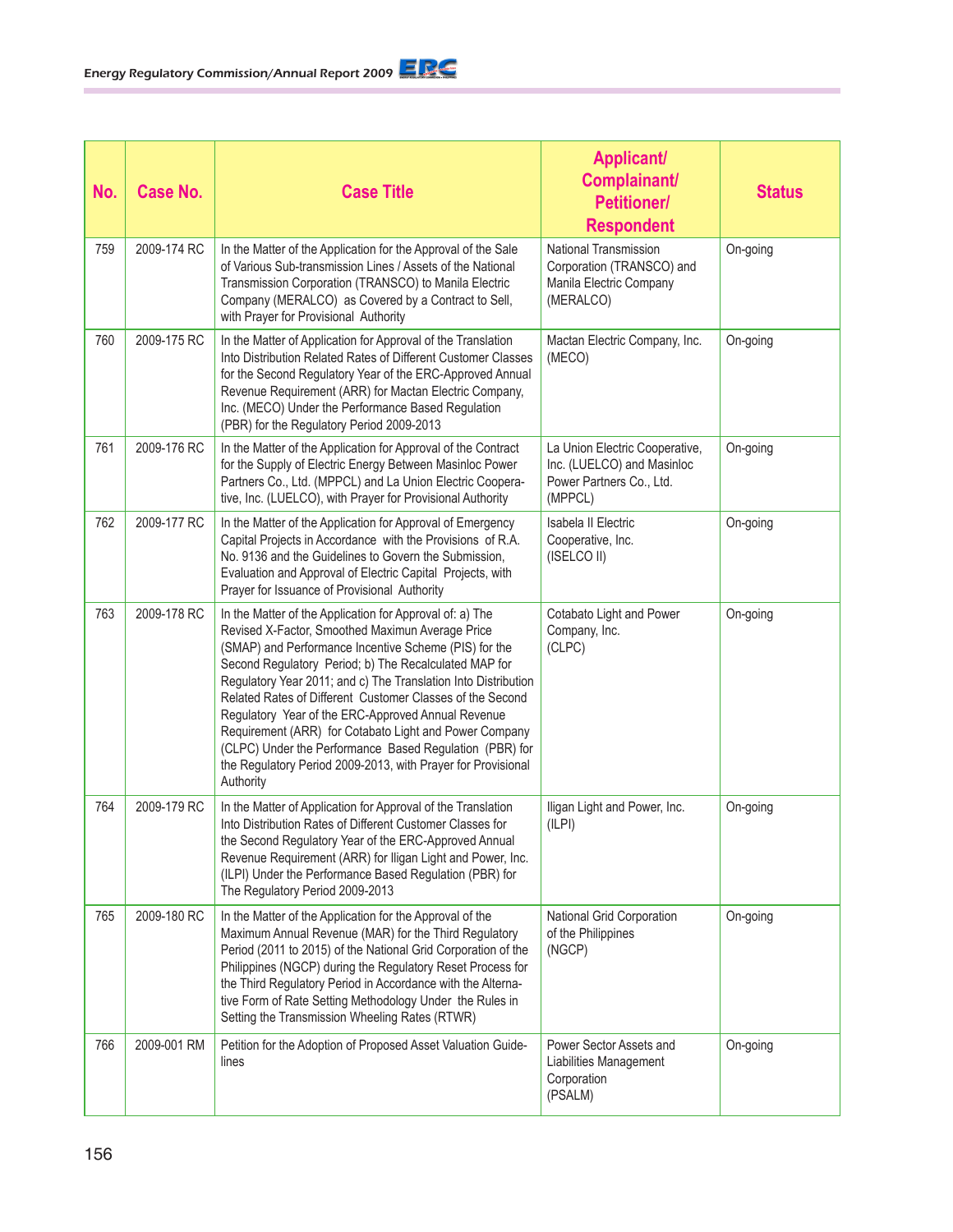| No. | <b>Case No.</b> | <b>Case Title</b>                                                                                                                                                                                                                                                                                     | <b>Applicant/</b><br>Complainant/<br><b>Petitioner/</b><br><b>Respondent</b>                                     | <b>Status</b> |
|-----|-----------------|-------------------------------------------------------------------------------------------------------------------------------------------------------------------------------------------------------------------------------------------------------------------------------------------------------|------------------------------------------------------------------------------------------------------------------|---------------|
| 767 | 2009-002 RM     | In the Matter of the Petition for the Amendment of ERC Reso-<br>lution No. 16, Series of 2008 Entitled, A Resolution Adopting<br>Policies to Govern the Transition Supply Contracts Which<br>Have Been Assigned and Transferred to National Power<br>Corporation (NPC) Successor Generating Companies | <b>Masinloc Power</b><br>Partners Co., Ltd.<br>(MPPCL)                                                           | On-going      |
| 768 | 2009-003 RM     | In the Matter of the Amendments on the Transmission<br>Wheeling Rates Guidelines (TWRG) to be Renamed as Rules<br>for Setting Transmission Wheeling Rates or RTWR                                                                                                                                     | <b>Energy Regulatory Commission</b><br>(ERC)                                                                     | On-going      |
| 769 | 2009-004 RM     | In the Matter of the Amendments on the Open Access<br>Transmission Services (OATS)                                                                                                                                                                                                                    | <b>Energy Regulatory Commission</b><br>(ERC)                                                                     | On-going      |
| 770 | 2009-005 RM     | In the Matter of the Amendments on the Ancillary Services<br>Procurement Plan (ASPP)                                                                                                                                                                                                                  | <b>Energy Regulatory Commission</b><br>(ERC)                                                                     | On-going      |
| 771 | 2009-006 RM     | In re: Issues Paper for the Regulatory Reset of the Regulated<br>Transmission Services for 2011 to 2015                                                                                                                                                                                               | <b>Energy Regulatory Commission</b><br>(ERC)                                                                     | On-going      |
| 772 | 2009-007 RM     | In the Matter of the Petition by the On-Grid Electric<br>Cooperative for the Adoption of the Rules for Setting the<br>Electric Cooperatives' Wheeling Rates (RSEC-WR)                                                                                                                                 | <b>Energy Regulatory Commission</b><br>(ERC)                                                                     | On-going      |
| 773 | 2009-008 RM     | In re: Proposed Rules for Setting Transmission Wheeling<br>Rates                                                                                                                                                                                                                                      | <b>Energy Regulatory Commission</b><br>(ERC)                                                                     | On-going      |
| 774 | 2009-009 RM     | In the Matter of the Petition for the Issuance of "Guidelines to<br>Govern the Submission, Evaluation and Approval of Lease of<br>Property by Distribution Utilities"                                                                                                                                 | <b>Private Electric Power</b><br>Operators Association, Inc.<br>(PEPOA) and Manila Electric<br>Company (MERALCO) | On-going      |
| 775 | 2009-010 RM     | In Re: Draft Asset Valuation Guidelines for the Third<br>Regulatory Period of National Grid Corporation of the<br>Philippines (NGCP)                                                                                                                                                                  | <b>Energy Regulatory Commission</b><br>(ERC)                                                                     | On-going      |
| 776 | 2009-011 RM     | In Re: Revised Rules for the Issuance of Certificates of<br>Compliance (COCs) for Generation Companies/Facilities                                                                                                                                                                                     | <b>Energy Regulatory Commission</b><br>(ERC)                                                                     | On-going      |
| 777 | 2009-012 RM     | Rules for Setting the Distribution Wheeling Rates (RDWR)                                                                                                                                                                                                                                              | <b>Energy Regulatory Commission</b><br>(ERC)                                                                     | On-going      |
| 778 | 2009-013 RM     | In the Matter of the Petition for the Amendment of ERC<br>Resolution No. 16, Series of 2009 Entitled "A Resolution<br>Adopting the Rules Governing the Automatic Cost Adjustment<br>and True-Up Mechanism and Corresponding Confirmation<br>Process for Distribution Utilities"                       | Manila Electric Company<br>(MERALCO)                                                                             | On-going      |
| 779 | 2009-014 RM     | Amendent on the Rules for Retail Electricity Suppliers (RES)                                                                                                                                                                                                                                          | <b>Market Operation Service</b><br>(MOS)                                                                         | On-going      |
| 780 | 2009-015 RM     | In re: Rules for Setting the Distribution Wheeling Rates<br>(RDWR) for the First Entry Group: Third Regulatory Period                                                                                                                                                                                 | <b>Regulatory Operations Service</b><br>(ROS)                                                                    | On-going      |
| 781 | 2009-016 RM     | In re: Position Paper for the First Entry Group Under the<br>Rules for Setting the Distribution Wheeling Rates (RDWR)                                                                                                                                                                                 | <b>Regulatory Operations Service</b><br>(ROS)                                                                    | On-going      |
| 782 | 2009-017 RM     | In the Matter of the Petition to Defer Implementation of the<br>New System Loss Cap under ERC Resolution No. 17, Series<br>of 2008                                                                                                                                                                    | Cotabato Light and Power<br>Company, Inc.<br>(CLPC)                                                              | On-going      |